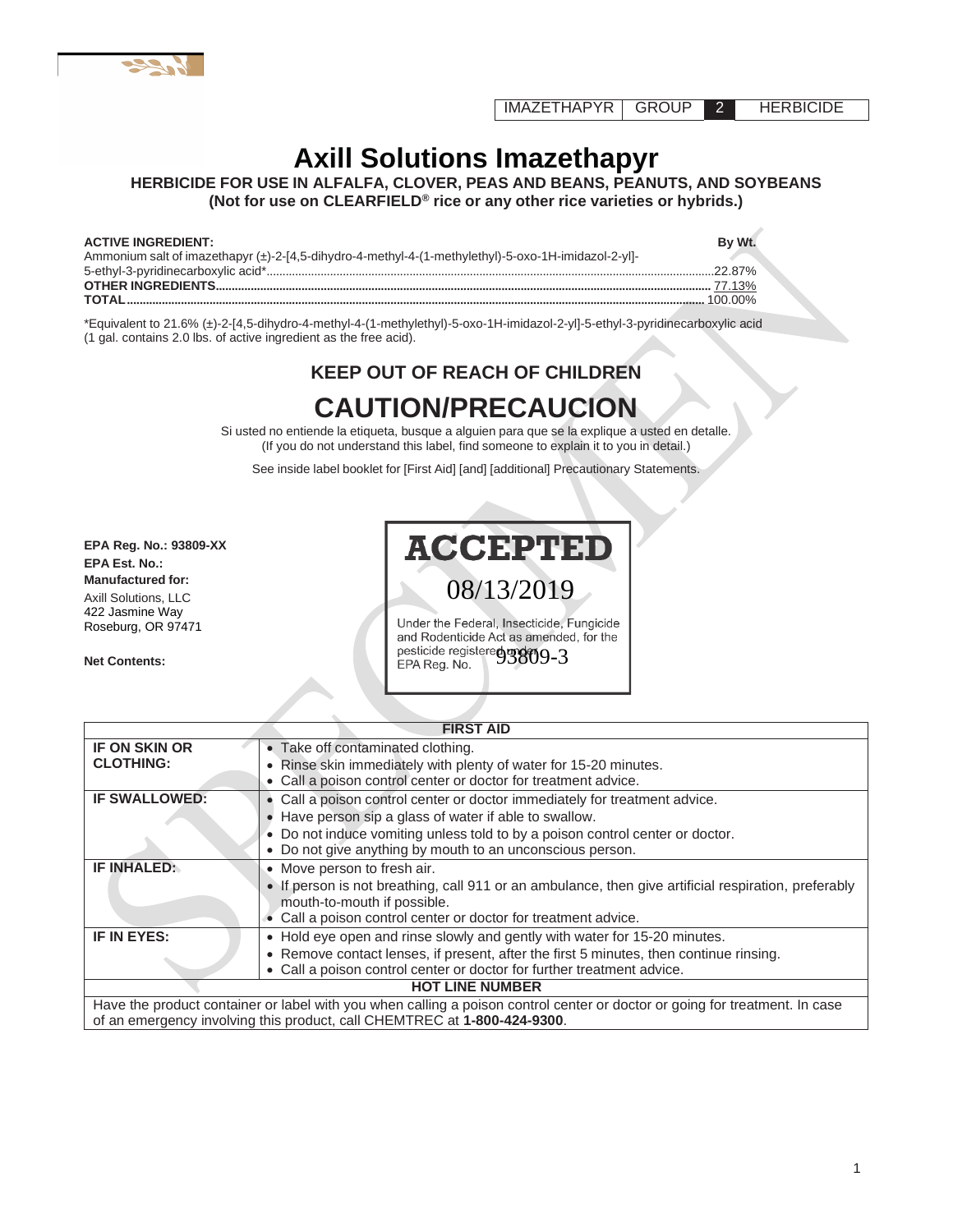#### **PRECAUTIONARY STATEMENTS HAZARDS TO HUMANS AND DOMESTIC ANIMALS CAUTION**

Harmful if swallowed or absorbed through skin. Avoid contact with skin, eyes or clothing. Wash thoroughly with soap and water after handling and before eating, drinking, chewing gum, using tobacco, or using the toilet. Remove and wash contaminated clothing before reuse.

#### **PERSONAL PROTECTIVE EQUIPMENT (PPE)**

#### **Applicators and other handlers must wear:**

- Long-sleeved shirt and long pants
- Chemical-resistant gloves, such as butyl rubber ≥14 mils, or natural rubber ≥14 mils, or neoprene rubber ≥14 mils, or nitrile rubber ≥14 mils
- Shoes plus socks

Follow manufacturer's instructions for cleaning and maintaining PPE. If no such instructions for washables exist, use detergent and hot water. Keep and wash PPE separately from other laundry.

#### **Users should:**

#### **USER SAFETY RECOMMENDATIONS**

- Remove clothing/PPE immediately if pesticide gets inside. Then wash thoroughly and put on clean clothing.
- Remove PPE immediately after handling this product. Wash the outside of gloves before removing. As soon as possible, wash thoroughly and change into clean clothing.

#### **ENVIRONMENTAL HAZARDS**

Do not apply directly to water, or to areas where surface water is present or to intertidal areas below the mean high water mark. Do not contaminate water when disposing of equipment washwaters or rinsate.

#### **Groundwater Advisory and Proper Handling Instructions**

This chemical has properties and characteristics associated with chemicals detected in groundwater. The use of this chemical in areas where soils are permeable, particularly where the water table is shallow, may result in groundwater contamination.

**Axill Solutions Imazethapyr** may not be mixed or loaded within 50 feet of any wells (including abandoned wells and drainage wells), sink holes, perennial or intermittent streams and rivers, and natural or impounded lakes or reservoirs. This setback does not apply to properly capped or plugged abandoned wells and does not apply to impervious pad or properly diked mixing/loading areas.

Operations that involve mixing, loading, rinsing, or washing of this product into or from pesticide handling or application equipment or containers within 50 feet of any well are prohibited unless conducted on an impervious pad constructed to withstand the weight of the heaviest load that may be positioned on or moved across the pad. Such a pad shall be designed and maintained to contain any product spills or equipment leaks, container or equipment rinse or washwater, and rainwater that may fall on the pad. Surface water shall not be allowed to either flow over or from the pad, which means the pad must be self-contained. The pad shall be sloped to facilitate material removal. An unroofed pad shall be of sufficient capacity to contain at a minimum 110% of the capacity of the largest pesticide container or application equipment on the pad. A pad that is covered by a roof of sufficient size to completely exclude precipitation from contact with the pad shall have a minimum containment capacity of 100% of the capacity of the largest pesticide container or application equipment on the pad. Containment capacities as described above shall be maintained at all times. The above specific minimum containment capacities do not apply to vehicles when delivering pesticide shipments to the mixing/loading site. States may have in effect additional requirements regarding wellhead setbacks and operational containment.

**DO NOT** apply **Axill Solutions Imazethapyr** through any type of irrigation system.

**Axill Solutions Imazethapyr** must be used in a manner which will prevent back siphoning in wells, spills or improper disposal of excess pesticide, spray mixture.

#### **PHYSICAL OR CHEMICAL HAZARDS**

Do not mix or allow coming in contact with oxidizing agents. Hazardous chemical reactions may occur.

## **DIRECTIONS FOR USE**

It is a violation of Federal law to use this product in a manner inconsistent with its labeling.

Do not apply this product in a way that will contact workers or other persons, either directly or through drift. Only protected handlers may be in the area during application. For any requirements specific to your State or Tribe, consult the agency responsible for pesticide regulation. This labeling must be in the possession of the user at the time of pesticide application.

Observe all cautions and limitations on this label and on the labels of products used in combination with **Axill Solutions Imazethapyr**. Do not use **Axill Solutions Imazethapyr** other than in accordance with the instructions set forth on this label. The use of **Axill Solutions Imazethapyr** not consistent with this label may result in injury to crops. Keep containers closed to avoid spills and contamination.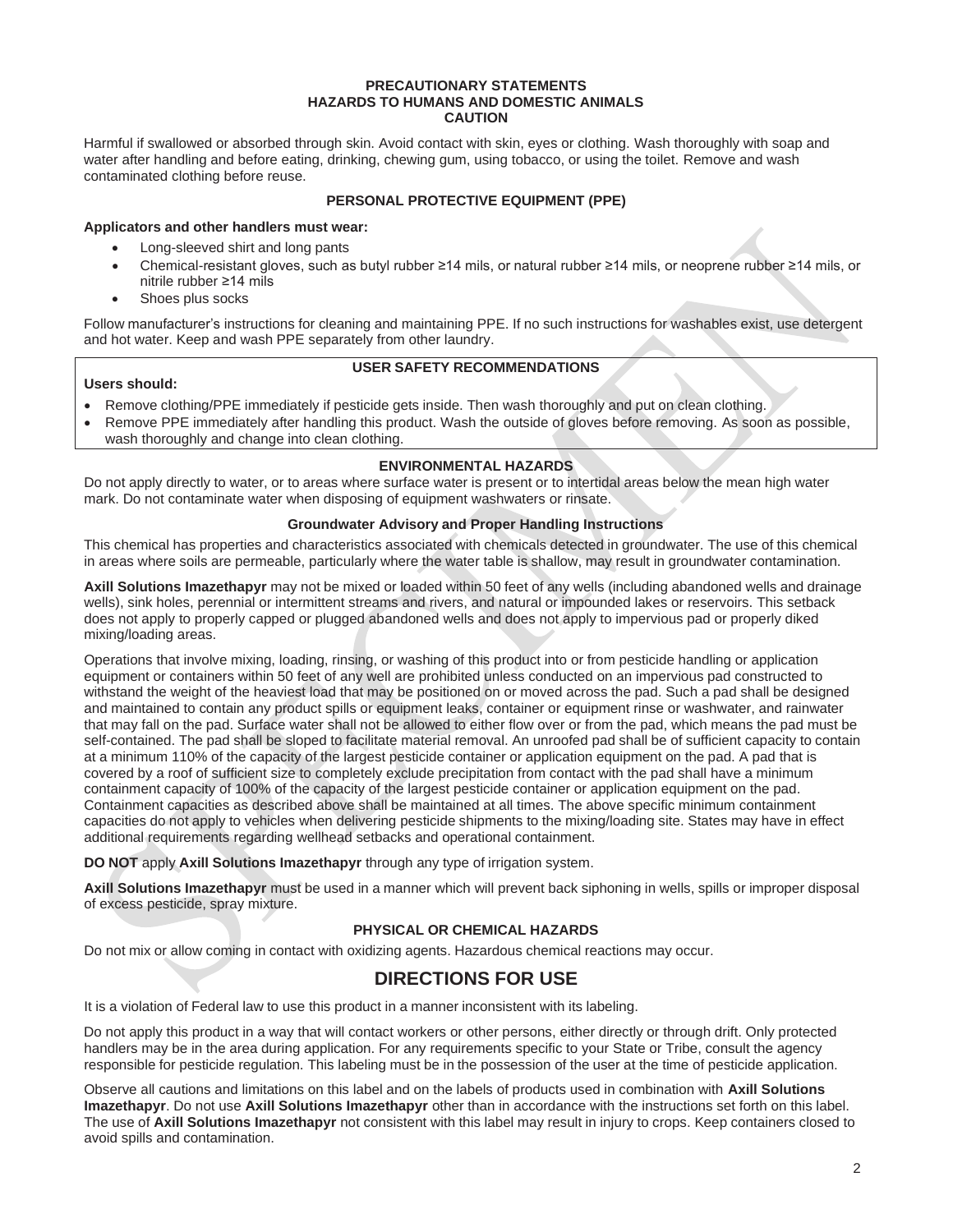#### **AGRICULTURAL USE REQUIREMENTS**

Use this product only in accordance with its labeling and with the Worker Protection Standard, 40 CFR Part 170. This Standard contains requirements for the protection of agricultural workers on farms, forests, nurseries, and greenhouses, and handlers of agricultural pesticides. It contains requirements for training, decontamination, notification, and emergency assistance. It also contains specific instructions and exceptions pertaining to the statements on this label about personal protective equipment (PPE), and restricted-entry interval. The requirements in this box only apply to uses of this product that are covered by the Worker Protection Standard.

**DO NOT** enter or allow worker entry into treated areas during the restricted-entry interval (REI) of 4 hours.

**Exception:** If the product is soil-injected or soil-incorporated, the Worker Protection Standard, under certain circumstances, allows workers to enter the treated area if there will be no contact with anything that has been treated.

PPE required for early entry to treated areas that is permitted under the Worker Protection Standard and that involves contact with anything that has been treated, such as plants, soil, or water, is:

- **Coveralls**
- Chemical-resistant gloves, such as butyl rubber ≥14 mils, or natural rubber ≥14 mils, or neoprene rubber ≥14 mils, or nitrile rubber ≥14 mils
- Shoes plus socks

#### **PRODUCT INFORMATION**

Not for use on CLEARFIELD® rice or any other rice varieties or hybrids.

**Axill Solutions Imazethapyr** kills weeds by root and/or foliage uptake and rapid translocation to the growing points. Adequate soil moisture is important for optimum **Axill Solutions Imazethapyr** activity. When adequate soil moisture is present, **Axill Solutions Imazethapyr** will provide residual control of susceptible germinating weeds; activity on established weeds will depend on the weed species and the location of its root system in the soil.

Occasionally, internode shortening and/or temporary yellowing of crop plants occurs following **Axill Solutions Imazethapyr** applications. These effects occur infrequently and are temporary. Normal growth and appearance should resume within 1 to 2 weeks.

When organophosphate (such as chlorpyrifos) or carbamate insecticides are tank-mixed with **Axill Solutions Imazethapyr**, temporary injury may result to the treated crops.

Use of **Axill Solutions Imazethapyr** herbicide in accordance with label directions is expected to result in normal growth of rotational crops in most situations; however, various environmental and agronomic factors make it impossible to eliminate all risks associated with the use of this product and, therefore, rotational crop injury is always possible. Under some conditions (such as heavy texture soil, high organic matter, low pH or low rainfall) **Axill Solutions Imazethapyr** may cause injury to subsequent planted crops. Vegetable crops and particularly sugar beets are sensitive to **Axill Solutions Imazethapyr** residues in the soil.

Naturally occurring biotypes\* of some of the weeds listed on this label may not be effectively controlled by this and/or other products with either the ALS/AHAS enzyme inhibiting mode of action. Other herbicides with the ALS/AHAS enzyme inhibiting mode of action include the sulfonylureas , the sulfonamides and the pyrimidyl benzoates. If naturally occurring ALS/AHAS resistant biotypes are present in a field, **Axill Solutions Imazethapyr** and/or any other ALS/AHAS enzyme inhibiting mode of action herbicide must be tank-mixed or applied sequentially with an appropriate registered herbicide having a different mode ofaction to ensure control.

\*A weed biotype is a naturally occurring plant within a given species that has a slightly different, but distinct, genetic makeup from other plants.

It is the pesticide user's responsibility to ensure that all products are registered for the intended use. Read and follow the applicable restrictions and limitations and directions for use on all product labels involved in tank mixing. Users must follow the most restrictive directions for use and precautionary statements of each product in the tank mixture.

**Replanting:** If replanting is necessary in a field previously treated with **Axill Solutions Imazethapyr**, the field may be replanted to soybeans, or peanuts (imidazolinone resistant corn), lima beans or Southern peas. Rework the soil no deeper than the treated zone. **DO NOT** apply a second treatment of **Axill Solutions Imazethapyr**.

#### **EDIBLE LEGUME VEGETABLES**

Reduced crop growth, quality, yield and/or delayed maturity may result from **Axill Solutions Imazethapyr** application to edible legume vegetables. Since crop maturity may be delayed, timing of harvest may need to be adjusted accordingly.

Use **Axill Solutions Imazethapyr** ONLY if proper agronomic practices have been utilized, including good soil fertility, proper crop rotation, disease and insect management and tillage practices that eliminate compaction and hardpans. Plant peas, lentils or lima beans at least 1/2 inch deep to reduce risk of crop injury.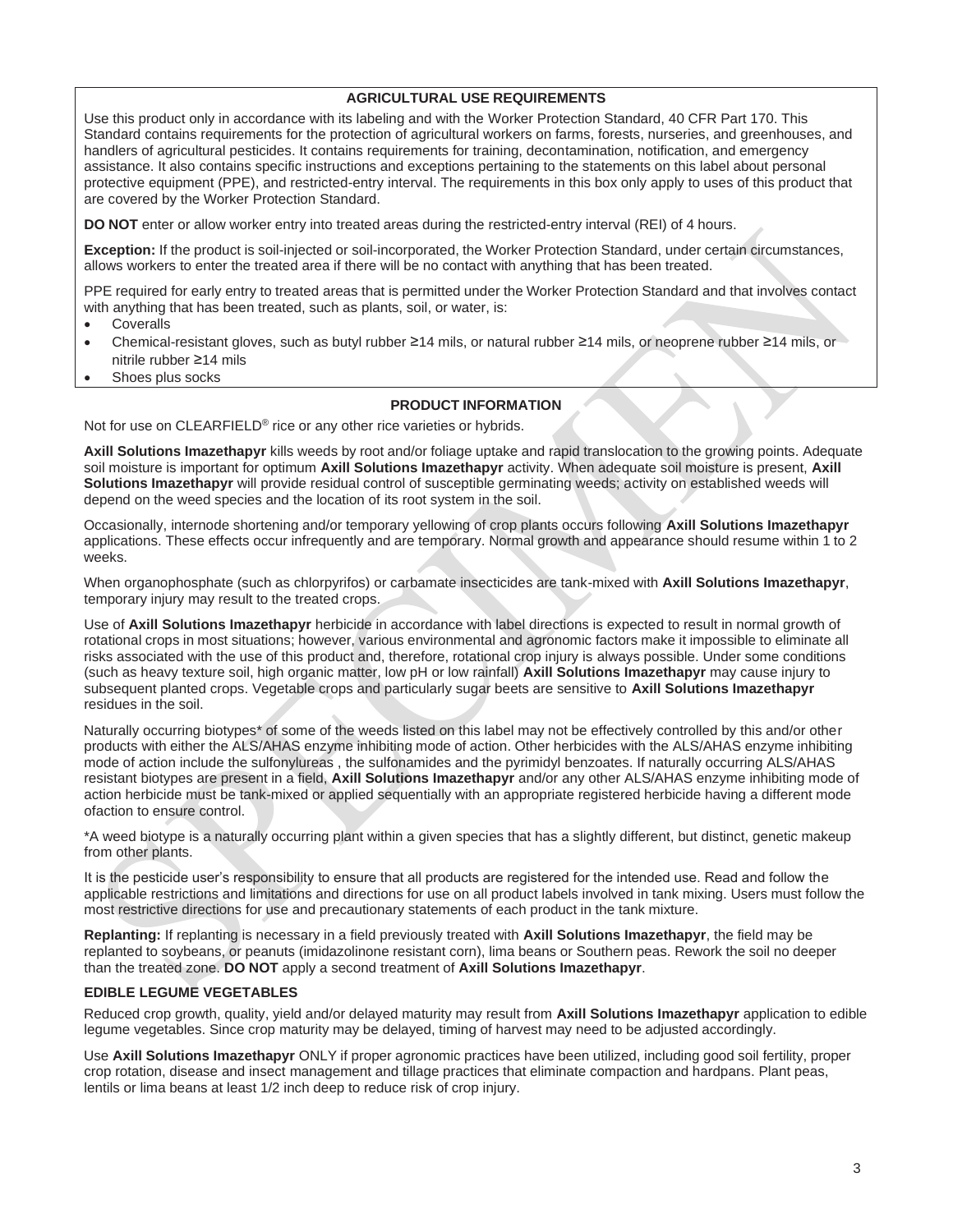#### **USE AREA RESTRICTIONS**

In New York State – Not for Sale or Use on Long Island.

#### **RESTRICTIONS**

- DO NOT apply **Axill Solutions Imazethapyr** if planting is delayed and chance of frost prior to maturity is likely.
- DO NOT apply **Axill Solutions Imazethapyr** if cold and/or wet conditions are present or predicted to occur within one week of application.
- DO NOT apply **Axill Solutions Imazethapyr** post-emergence after crop has begun to flower or crop injury may result. (Refer to specific legume vegetable crop for specific application timings listed).

#### **MIXING INSTRUCTIONS**

#### **POST-EMERGENCE APPLICATIONS OF AXILL SOLUTIONS IMAZETHAPYR REQUIRE THE ADDITION OF AN ADJUVANT AND A FERTILIZER SOLUTION**.

**NOTE: DO NOT** use fertilizer solutions in the state of California.

#### **ADJUVANTS**

**CROP OIL CONCENTRATE:** A petroleum or vegetable seed based oil concentrate may be used. Use methylated seed oils are when weeds are under moisture or temperature stress. Use methylated seed oils at the rate of 1.0% v/v (1 gal. per 100 gals. of spray solution), or use a crop oil concentrate at 1.25% v/v (1.25 gals. per 100 gals. of spray solution). **DO NOT** include a CROP OIL CONCENTRATE when applying **Axill Solutions Imazethapyr** to edible legume vegetable crops.

#### **OR**

**SURFACTANTS:** Use a non-ionic surfactant containing at least 80% active ingredient. Apply the surfactant at the rate of 0.25% v/v (1 quart per 100 gals. of spray solution). An organosilicone surfactant or dry surfactant may be used in place of a non-ionic surfactant.

#### **AND**

#### **(All States Except California)**

#### **FERTILIZER SOLUTION**

Acceptable nitrogen-based fertilizers include liquid fertilizers (such as 28%N, 32%N, or 10-34-0) may be applied at the rate of 1.25 to 2.5 gals. per 100 gals. of spray solution. Use the higher rate within the specified rate range when weeds are under moisture or temperature stress. Instead of a liquid fertilizer, use spray grade ammonium sulfate at the rate of 12 – 15 lbs. per 100 gals. of spray solution.

**NOTE:** Fertilizer solution is not required in **Axill Solutions Imazethapyr** applications in use areas south of interstate highway 40, except in the states of Texas, New Mexico and Oklahoma.

Fill the spray tank one-half full with clean water. Use a calibrated measuring device to measure the required amount of **Axill Solutions Imazethapyr**. Add **Axill Solutions Imazethapyr** to the spray tank while agitating. Add adjuvants and fill the remainder of the tank with water.

#### **TANK-MIX COMBINATIONS WITH OTHER HERBICIDES**

If other herbicides are tank-mixed with **Axill Solutions Imazethapyr**, while agitating, add components in the following order:

- 1. Fill spray tank 1/2 full with clean water.
- 2. Add soluble packet products and thoroughly mix.
- 3. Add WP (wettable powder), DG (dispersible granule), DF (dry flowable) or liquid flowable formulations not in soluble packets.
- 4. Add **Axill Solutions Imazethapyr** and thoroughly mix.
- 5. Add other aqueous solution products.
- 6. Add EC (emulsifiable concentrate) products.
- 7. Add surfactant or crop oil to the spray tank.
- 8. Add liquid fertilizer.
- 9. While agitating, fill the remainder of the tank with water.

To avoid injury to sensitive crops, spray equipment used for **Axill Solutions Imazethapyr** applications must be drained and thoroughly cleaned with water before being used to apply other products.

When **Axill Solutions Imazethapyr** is used in combination with another herbicide, refer to the respective label for rates, methods of application, proper timing, weeds controlled, restrictions and precautions. Always use in accordance with the more restrictive label restrictions and precautions. **DO NOT** exceed label dosages. **Axill Solutions Imazethapyr** cannot be mixed with any product containing a label prohibiting such mixtures.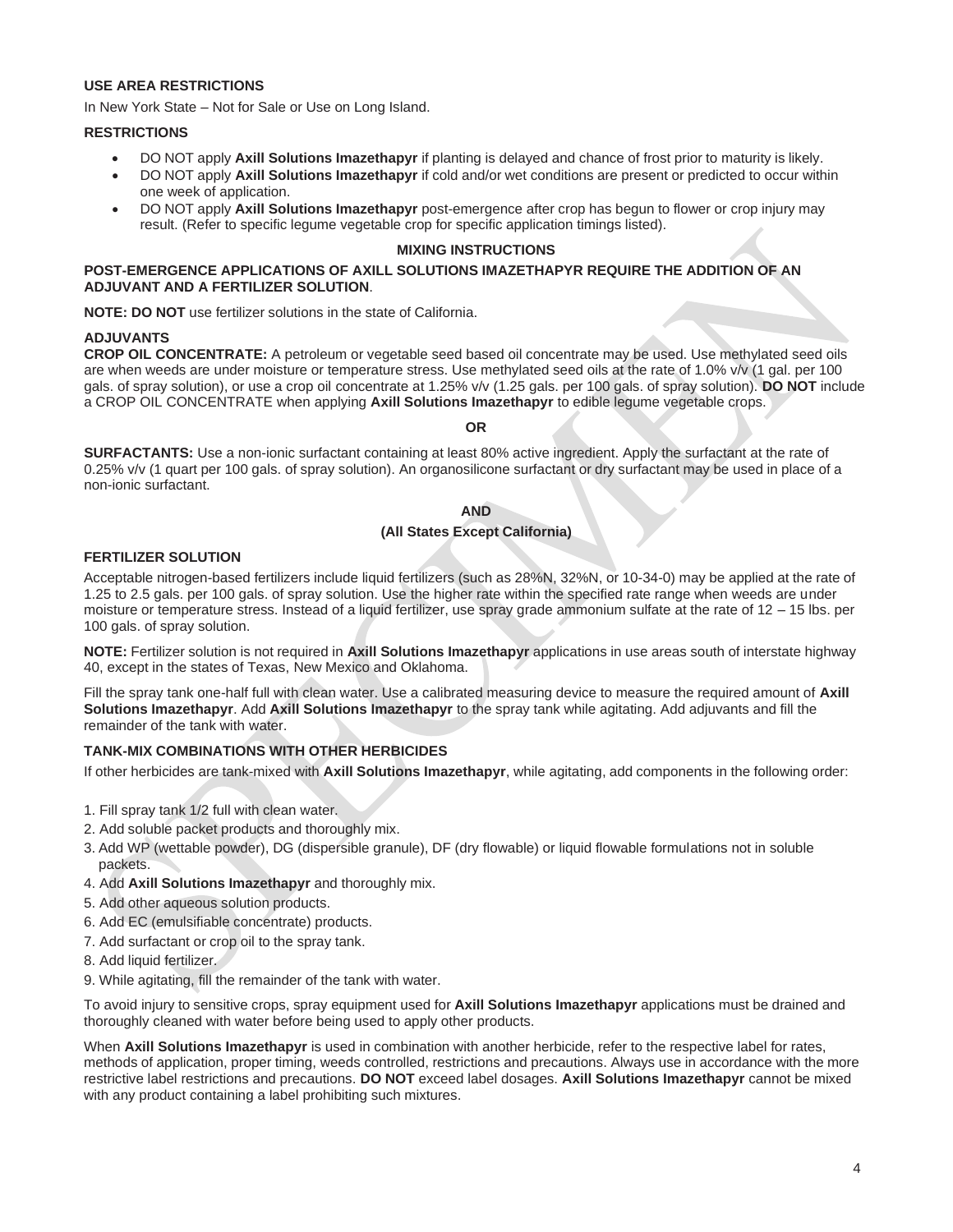#### **SPRAYING INSTRUCTIONS**

**DO NOT** apply when wind velocity is greater than 10 mph, or when spray may be carried to sensitive crops. Sensitive crops include, but are not limited to, leafy vegetables and sugar beets.

#### **GROUND APPLICATIONS**

Uniformly apply with properly calibrated ground equipment in 10 or more gals. of water per acre. Apply with a spray pressure of 20 to 40 psi.

To ensure thorough coverage, use a minimum of 20 gals. of water per acre when applying **Axill Solutions Imazethapyr** to minimum or no-till crops. Use higher gallonage for fields with dense vegetation or heavy crop residues. Adjust the boom height to ensure proper coverage of weed foliage (according to the manufacturer's recommendation). Use only flat-fan nozzle tips for post-emergence applications.

Avoid overlaps when spraying.

#### **AXILL SOLUTIONS IMAZETHAPYR APPLICATIONS WITH A LOW-VOLUME SPRAYER**

**Axill Solutions Imazethapyr** may be applied to soybeans with a low-volume (Spra-Coupe® type) sprayer. When applying **Axill Solutions Imazethapyr** with a low-volume sprayer, spray the weeds before they reach the maximum size listed in this label. Adequate control of weeds is dependent upon good spray coverage of the weeds. The sprayer must be calibrated to deliver the specified spray volume and pressure to ensure adequate spray coverage of the weeds.

When applying **Axill Solutions Imazethapyr** with a low-volume sprayer, apply a minimum of 10 gals. per acre of spray solution with a nozzle pressure between 40 – 60 psi for optimum coverage.

#### **AERIAL APPLICATIONS**

**Axill Solutions Imazethapyr** herbicide may be applied by air to crops listed in this label unless otherwise noted.

Uniformly apply with properly calibrated aerial equipment in 5 or more gals. of water per acre. When applied POST-EMERGENCE, the addition of a non-ionic surfactant AND fertilizer solution are required for optimum weed control. Apply a non-ionic surfactant at the rate of 1 quart per 100 gals. of spray solution OR a crop oil concentrate at the rate of 1.25 gals. per 100 gals. of spray solution AND a liquid fertilizer at the rate of 1.25 gals. per 100 gals. of spray solution. (See instructions under **APPLICATION INFORMATION – POSTEMERGENCE**).

> Mandatory Spray Drift

Aerial Applications

- Do not release spray at a height greater than 10 ft. above the vegetative canopy, unless a greater application height is necessary for pilot safety.
- $\bullet$ For all applications, applicators are required to use a medium to ultra coarse spray droplet size(ASABE S572.1).
- The boom length must not exceed 65% of the wingspan for airplanes or 75% of the rotor  $\bullet$ bladediameter for helicopters.
- Applicators must use ½ swath displacement upwind at the downwind edge of the field.  $\bullet$
- Nozzles must be oriented so the spray is directed toward the back of the aircraft.  $\bullet$
- Do not apply when wind speeds exceed 10 miles per hour at the application site.  $\bullet$
- Do not apply during temperature inversions.  $\bullet$

#### Ground Applications

- Apply with a nozzle height recommended by the manufacturer, but no more than 3 feet above theground or crop canopy.
- For all applications, applicators are required to use a medium to ultra coarse spray droplet  $\bullet$ size(ASABE S572.1).
- Do not apply when wind speeds exceed 10 miles per hour at the application site.  $\bullet$
- Do not apply during temperature inversions. $\bullet$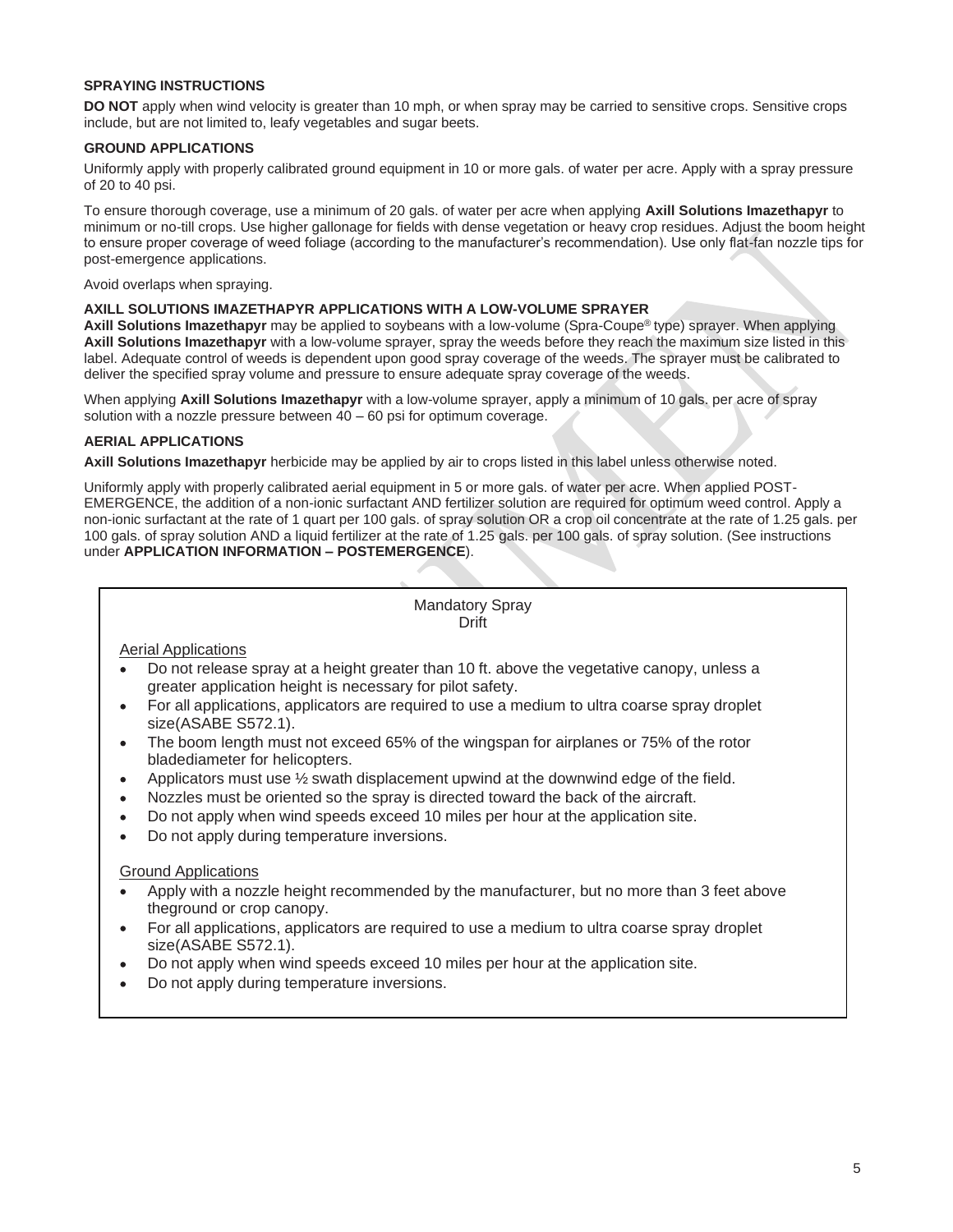#### o Spray Drift Advisories

- THE APPLICATOR IS RESPONSIBLE FOR AVOIDING OFF-SITE SPRAY DRIFT.
- BE AWARE OF NEARBY NON-TARGET SITES AND ENVIRONMENTAL CONDITIONS.
- **IMPORTANCE OF DROPLET SIZE**

An effective way to reduce spray drift is to apply large droplets. Use the largest droplets that provide target pest control. While applying larger droplets will reduce spray drift, the potential for drift will be greater if applications are made improperly or under unfavorable environmental conditions.

Controlling Droplet Size - Ground Boom

- Volume Increasing the spray volume so that larger droplets are produced will reduce spray drift. Use the highest practical spray volume for the application. If a greater spray volume is needed, consider using a nozzle with a higher flow rate.
- Pressure Use the lowest spray pressure recommended for the nozzle to produce the target spray volume and droplet size.
- Spray Nozzle Use a spray nozzle that is designed for the intended application. Consider using nozzles designed to reduce drift.

Controlling Droplet Size - Aircraft

- Adjust Nozzles Follow nozzle manufacturers recommendations for setting up nozzles. Generally, to reduce fine droplets, nozzles should be oriented parallel with the airflow in flight.
- BOOM HEIGHT Ground Boom

Use the lowest boom height that is compatible with the spray nozzles that will provide uniform coverage. For ground equipment, the boom should remain level with the crop and have minimal bounce.

• RELEASE HEIGHT - Aircraft

Higher release heights increase the potential for spray drift. When applying aerially to crops, do not release spray at a height greater than 10 ft above the crop canopy, unless a greater application height is necessary for pilot safety.

- SHIELDED SPRAYERS Shielding the boom or individual nozzles can reduce spray drift. Consider using shielded sprayers. Verify that the shields are not interfering with the uniform deposition of the spray on the target area.
- TEMPERATURE AND HUMIDITY

When making applications in hot and dry conditions, use larger droplets to reduce effects of evaporation.

• TEMPERATURE INVERSIONS

Drift potential is high during a temperature inversion. Temperature inversions are characterized by increasing temperature with altitude and are common on nights with limited cloud cover and light to no wind. The presence of an inversion can be indicated by ground fog or by the movement of smoke from a ground source or an aircraft smoke generator. Smoke that layers and moves laterally in a concentrated cloud (under low wind conditions) indicates an inversion, while smoke that moves upward and rapidly dissipates indicates good vertical air mixing. Avoid applications during temperature inversions.

• WIND

Drift potential generally increases with wind speed. AVOID APPLICATIONS DURING GUSTY WIND CONDITIONS. Applicators need to be familiar with local wind patterns and terrain that could affect spray drift.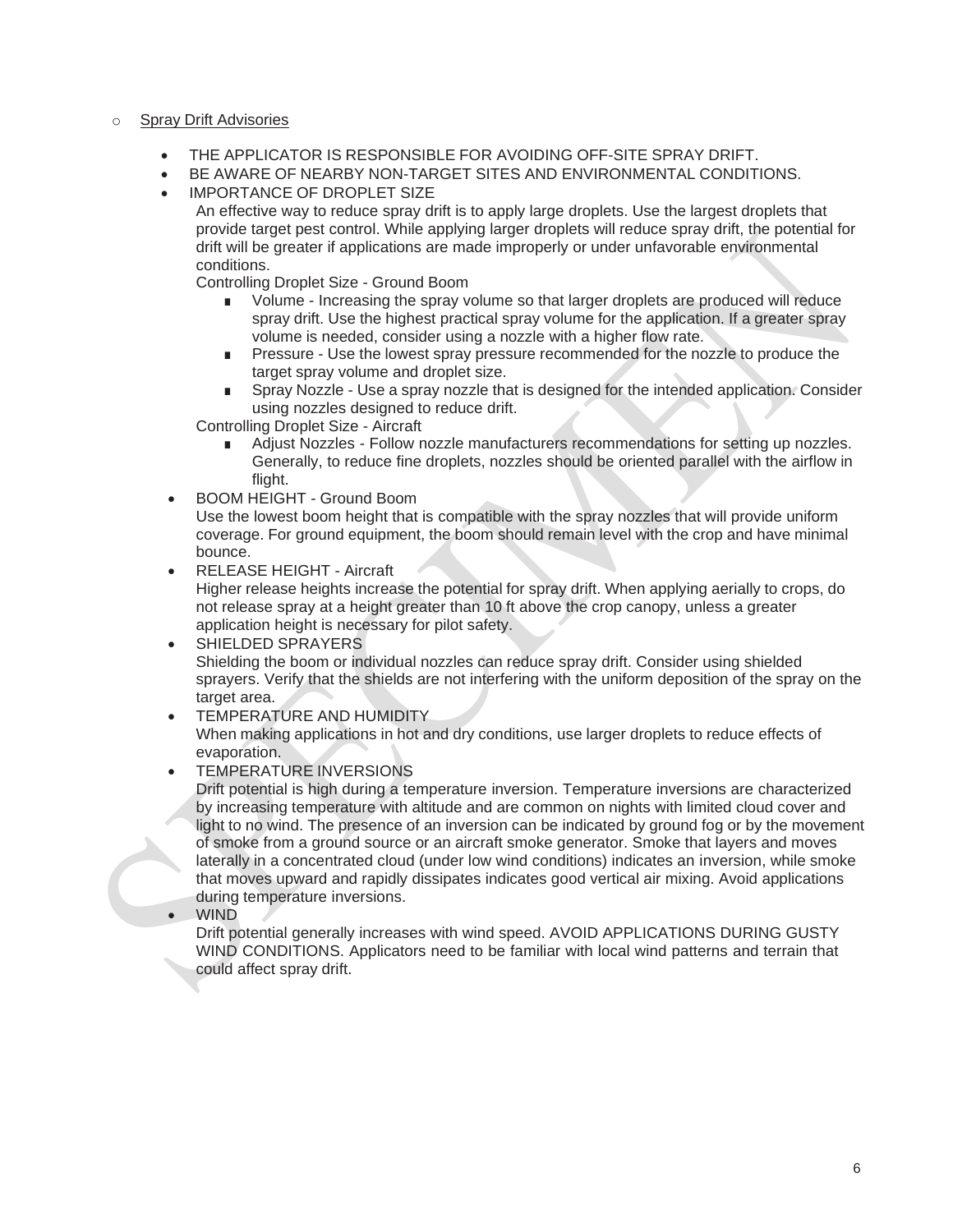#### **RESISTANCE MANAGEMENT**

For resistance management, **Axill Solutions Imazethapyr** is a Group 4 herbicide. Any weed population may contain or develop plants naturally resistant to **Axill Solutions Imazethapyr** and other Group 4 herbicides. The resistant biotypes may dominate the weed population if these herbicides are used repeatedly in the same use site. Appropriate resistance-management strategies should be followed.

To delay herbicide resistance take one or more of the following steps:

- Avoid the consecutive use of **Axill Solutions Imazethapyr** or other target site of action Group 4 herbicides that might have a similar target site of action, on the same weed species.
- Use tank mixtures or premixes with herbicides from different target site of action Groups as long as the involved products are all registered for the same use, have different sites of action and are both effective at the tank mix or prepack rate on the weed(s) of concern.
- Base herbicide use on a comprehensive Integrated Pest Management (IPM) program.
- Scout fields prior to application to identify the weed species present and their growth state to determine if the intended application will be effective.
- Scout fields after application to verify that the treatment was effective and to monitor weed populations for early signs of resistance development.
- Contact your local extension specialist, certified crop advisors and/or manufacturer for herbicide resistance management and/or integrated weed management recommendations for specific crops and resistant weed biotypes.

Suspected herbicide-resistant weeds may be identified by these indicators:

- o Failure to control a weed species normally controlled by the herbicide at the dose applied, especially if control is achieved on adjacent weeds;
- o A spreading patch of non-controlled plants of a particular weed species; and
- o Surviving plants mixed with controlled individuals of the same species.

Report any incidence of non-performance of this product against a particular weed species to your Axill Solutions, LLC retailer or representative. If resistance is suspected, treat weed escapes with an herbicide having a different mechanism of action and/or use non-chemicals means to remove escapes, as practical, with the goal of preventing further seed production.

#### **APPLICATION INFORMATION**

#### **POST-EMERGENCE**

**Axill Solutions Imazethapyr** is effective in controlling weeds in conservation tillage as well as in conventional production systems. Apply **Axill Solutions Imazethapyr** herbicide as an early post-emergence treatment when weeds are actively growing and before they exceed a height of 3 inches, unless otherwise indicated. Delay application until the majority of the weeds are at the specified growth stage. Base application timing on weed size and not crop growth stage. Apply **Axill Solutions Imazethapyr** to crops and weeds that are actively growing.

An adjuvant (either a crop oil concentrate or a surfactant) and a nitrogen-based fertilizer must be added to the spray solution for optimum weed control activity. See the **ADJUVANTS** section under **MIXING INSTRUCTIONS** for specific instructions.

When **Axill Solutions Imazethapyr** is applied post-emergence, absorption will occur through both the roots and foliage. Susceptible weeds stop growing and either die or are not competitive with the crop. **Axill Solutions Imazethapyr** not only controls many existing broadleaf and grass weeds when applied post-emergence, it also provides control of susceptible weeds that may emerge after application.

For maximum weed control, cultivate 7 – 10 days following a post-emergence **Axill Solutions Imazethapyr** application. This timely cultivation will enhance residual weed control, especially under dry conditions.

Apply **Axill Solutions Imazethapyr** a minimum of one hour before rainfall or overhead irrigation.

Unusually cool temperatures (50°F or less) reduce photosynthesis and transpiration and thus reduce uptake, translocation, and efficacy of **Axill Solutions Imazethapyr** herbicide in weeds. Delaying a **Axill Solutions Imazethapyr** application for 48 hours from the time the temperature increases above 50°F, if air temperature has been below 50°F for 10 hours or more hours, will improve weed control and reduce crop response.

#### **NO-TILL/MINIMUM TILLAGE AND DOUBLE CROP SOYBEANS**

**Axill Solutions Imazethapyr** controls existing weeds and provides residual control of most weeds when applied early postemergence to soybeans in no-till or minimum tillage and double crop soybean production systems. The application may be applied either before or after emergence of the crop. (Refer to the **WEEDS CONTROLLED POST-EMERGENCE** chart for weeds controlled and specified weed size).

If **Axill Solutions Imazethapyr** is applied prior to emergence of the crop, and weeds exceed the specified size, add a contact herbicide to **Axill Solutions Imazethapyr** to enhance control. (See instructions for **NO-TILL OR REDUCED TILLAGE** under the **PRE-EMERGENCE** section of this label).

#### **SOIL APPLICATIONS**

**Axill Solutions Imazethapyr** provides effective weed control in conservation tillage systems designed to meet conservation compliance requirements. **Axill Solutions Imazethapyr** can be applied as an early pre-plant, pre-plant incorporated, or pre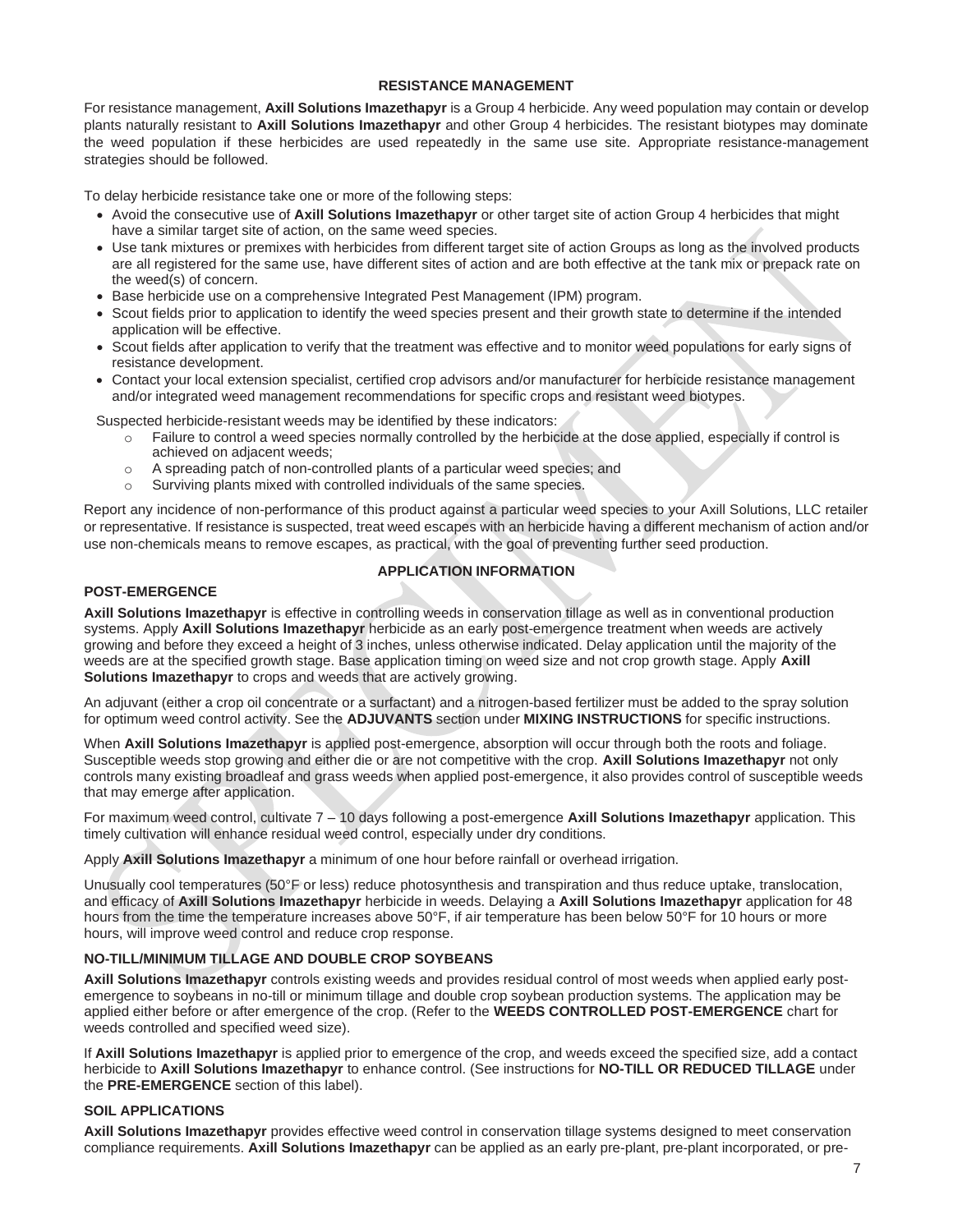emergence treatment in soybeans. It can also be applied in conventional, minimum tillage and no-till production systems. The application method of choice will depend on the anticipated weed spectrum and the preference of the applicator.

Adequate soil moisture is required for optimum activity. Rainfall or overhead irrigation is necessary to move **Axill Solutions Imazethapyr** into the weed germination zone. The amount of rainfall or irrigation required following application depends on existing soil moisture, soil texture and organic matter content. Sufficient water to moisten the soil to a depth of 2 inches is normally adequate. If adequate moisture is not received within 7 days after treatment, cultivate to control escaped weeds. When adequate moisture is received after dry conditions, **Axill Solutions Imazethapyr** will provide residual control of susceptible germinating weeds; activity on established weeds will depend on the weed species and the location of its root system in the soil.

**Axill Solutions Imazethapyr** controls weeds by uptake by weed roots and translocation to the growing points where it stops weed growth. Susceptible weeds may emerge, growth will stop and the weeds will either die or are not competitive with the crop.

#### **SOIL APPLICATIONS WITH LIQUID FERTILIZERS**

**Axill Solutions Imazethapyr can** be applied to the soil in liquid fertilizers, alone or in combination with pendimethalin, or dimethenamide-P to soybeans. Mixtures including trifluralin may be applied to soybeans only. Follow all **Axill Solutions Imazethapyr** label instructions regarding incorporation, timing of application, special instructions, restrictions and precautions. Apply treatments in 20 or more gals. of liquid fertilizer per acre with ground equipment. Always test the compatibility of **Axill Solutions Imazethapyr** with the liquid fertilizer before mixing in the spray tank.

#### **PRE-EMERGENCE (SURFACE APPLICATIONS)**

**Axill Solutions Imazethapyr** offers flexibility in that it can be utilized in all production tillage systems. It can be applied prior to planting (up to 45 days prior to planting); at planting in conventional, reduced tillage or no-till production systems; or after planting and before crop emergence.

#### **NO-TILL OR REDUCED TILLAGE**

Apply **Axill Solutions Imazethapyr** treatments before, during or after planting. To ensure thorough coverage, use a minimum of 20 gals. of water per acre. Use higher gallonage for fields with dense vegetation or heavy crop residues.

For maximum grass control, tank-mix **Axill Solutions Imazethapyr** with pendimethalin, or dimethenamide-P. To kill existing vegetation, paraquat dichloride, glyphosate or 2,4-D (early pre-plant – see 2,4-D label for limitations) may be tank-mixed with **Axill Solutions Imazethapyr** alone or in combination with pendimethalin, or dimethenamide-P. Delete paraquat dichloride, glyphosate or 2,4-D from the tank-mixture if vegetation is absent at the time of application.

**NOTE:** Adjust planters to ensure adequate soil coverage of seed.

#### **PRE-PLANT INCORPORATED APPLICATIONS**

**Axill Solutions Imazethapyr** may be applied following land preparation and must be thoroughly incorporated to a depth of 1 to 2 inches. If crops are planted on beds, apply and incorporate after bed formation using PTO-driven equipment or a rolling cultivator. Maintain **Axill Solutions Imazethapyr** in the surface 1 to 2 inches of the finished beds. Make application up to 45 days prior to planting soybeans.

When **Axill Solutions Imazethapyr** is soil applied for control of nutsedge in peanuts, incorporate with two passes of the incorporation implement. Make the second pass at an offset angle to the first pass to minimize the potential for streaking.

## **FEDERAL CONSERVATION RESERVE PROGRAM AND AGRICULTURAL RESERVE PROGRAM LAND SEEDED TO FORAGE LEGUME SPECIES AND PERENNIAL FORAGE GRASSES**

#### **DIRECTIONS FOR USE**

**Axill Solutions Imazethapyr** is effective in controlling many annual broadleaf and grass weeds in CONSERVATION RESERVE PROGRAMS and AGRICULTURAL RESERVE PROGRAMS (SET-ASIDE) land seeded to forage legume or grass crops. An **Axill Solutions Imazethapyr** application may result in temporary reduction in growth of legumes and grasses. Plants overcome temporary effects and become well established due to reduced weed competition.

#### **RESTRICTIONS**

- DO NOT apply more than 4 fl. oz. **Axill Solutions Imazethapyr** (0.0625 lb. ai) per application.
- DO NOT apply more than 4 fl. oz. **Axill Solutions Imazethapyr** (0.0625 lb. ai) per acre per year.
- DO NOT make more than one application of **Axill Solutions Imazethapyr** per year.
- DO NOT feed or graze legumes or grasses following an **Axill Solutions Imazethapyr** application.
- DO NOT cut treated legumes or grasses for hay or forage.
- DO NOT harvest legume seed for livestock feed.
- DO NOT use seed from treated legumes for sprouting.
- DO NOT apply to seeded grasses until they have 4 leaves.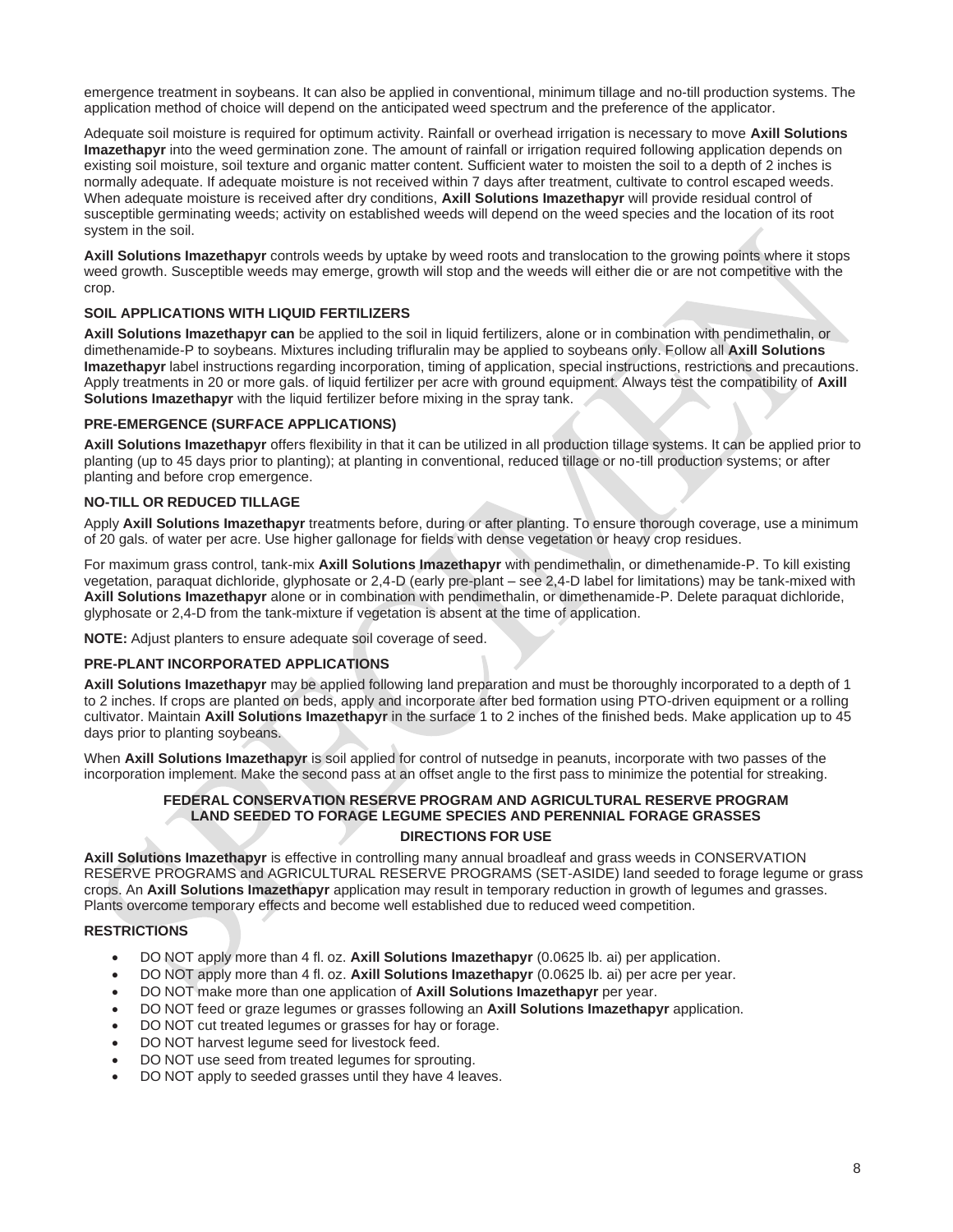#### **COVER CROPS\***

#### **LEGUMES:**

Apply to forage legumes including alfalfa, Birdsfoot trefoil, clover, crown vetch, kudzu, lespedeza, lupin, milk vetch, sainfoin, trefoil, velvet bean, and vetch.

#### **GRASSES:**

**Axill Solutions Imazethapyr** can be applied to the following grasses: big bluestem, little bluestem, switchgrass, Russian wild rye, intermediate wheatgrass, crested wheatgrass, western wheatgrass, tall wheatgrass, smooth brome, canarygrass, or orchardgrass.

**\*NOTE**: Cover crops may be planted into fields previously treated with **Axill Solutions Imazethapyr** for weed control in soybeans. In this case, **do not** make an **Axill Solutions Imazethapyr** application to the cover crop until the following spring.

#### **POST-EMERGENCE APPLICATIONS OF AXILL SOLUTIONS IMAZETHAPYR TO CRP COVER CROPS**

**APPLICATION RATE:** Apply **Axill Solutions Imazethapyr** at 4 fl. oz./Acre (0.0625 lb. ai/Acre).

**APPLICATION TIMING: Axill Solutions Imazethapyr** may be applied post-emergence to seedling legumes (with at least 3 fully expanded trifoliate leaves) or to established legumes. On established legumes, **Axill Solutions Imazethapyr** may be applied in the fall or in the spring before weeds exceed the maximum specified size for control.

Refer to the **WEEDS CONTROLLED** under the **SOYBEAN** section of this label.

#### **ALFALFA AND CLOVER**

#### **DIRECTIONS FOR USE**

**USE RATE:** 3 to 6 fl. oz./Acre (0.047 to 0.094 lb. ai/Acre)

Apply **Axill Solutions Imazethapyr** at a broadcast rate of 3 to 6 fl. oz./Acre (0.047 to 0.094 lb. ai/Acre) post-emergence only to seedling or established alfalfa or clover grown for forage, hay, or seed.

#### **RESTRICTIONS**

- DO NOT apply more than 6 fl. oz./Acre of **Axill Solutions Imazethapyr** (0.094 lb. ai/Acre) per year to alfalfa or clover.
- DO NOT make more than one application of **Axill Solutions Imazethapyr** per year.
- DO NOT apply **Axill Solutions Imazethapyr** at more than 4 fl. oz./Acre (0.063 lb. ai/Acre) in North Dakota or Minnesota north of highway #210.
- DO NOT apply more than 4 fl. oz./Acre (0.063 lb. ai/Acre) to alfalfa or clover during the last year of the stand.
- DO NOT graze or harvest alfalfa or clover for 30 days following an application of **Axill Solutions Imazethapyr** to alfalfa or clover.

#### **SEEDLING ALFALFA/CLOVER**

**Axill Solutions Imazethapyr** must be applied post-emergence to seedling alfalfa or clover. Apply **Axill Solutions Imazethapyr** when the seedling alfalfa or clover is in the second (2nd) trifoliate stage or larger and when the majority of the weeds are 1 to 3 inches. For low growing weeds (such as mustards) apply **Axill Solutions Imazethapyr** before the rosette exceeds 3 inches. When **Axill Solutions Imazethapyr** is applied to seedling alfalfa or clover, there may be a temporary reduction in growth.

#### **ESTABLISHED ALFALFA/CLOVER**

**Axill Solutions Imazethapyr** can be applied to established alfalfa or clover in the fall, in the spring to dormant, or semidormant alfalfa or clover (less than 3 inches of re-growth), or between cuttings. Any application must be made before significant alfalfa or clover growth or re-growth (3 inches) to allow **Axill Solutions Imazethapyr** to reach the target weeds.

**Replanting:** If replanting is necessary in a field previously treated with **Axill Solutions Imazethapyr**, **do not** plant alfalfa or clover for 4 months following a **Axill Solutions Imazethapyr** application. Refer to the **ROTATIONAL CROP GUIDELINE** section on this label for plant-back interval of various crops.

#### **WEEDS CONTROLLED**

When applied as directed, **Axill Solutions Imazethapyr** will control or reduce competition from the weeds listed below. Refer to the **MIXING INSTRUCTIONS** section for specifications when weeds are at the maximum specified growth stage, or are under stress.

#### **NOTE:** R = Reduced Competition

Weeds noted with an "R" will be suppressed by **Axill Solutions Imazethapyr**. For best results, apply before the weeds exceed the size indicated in the below table.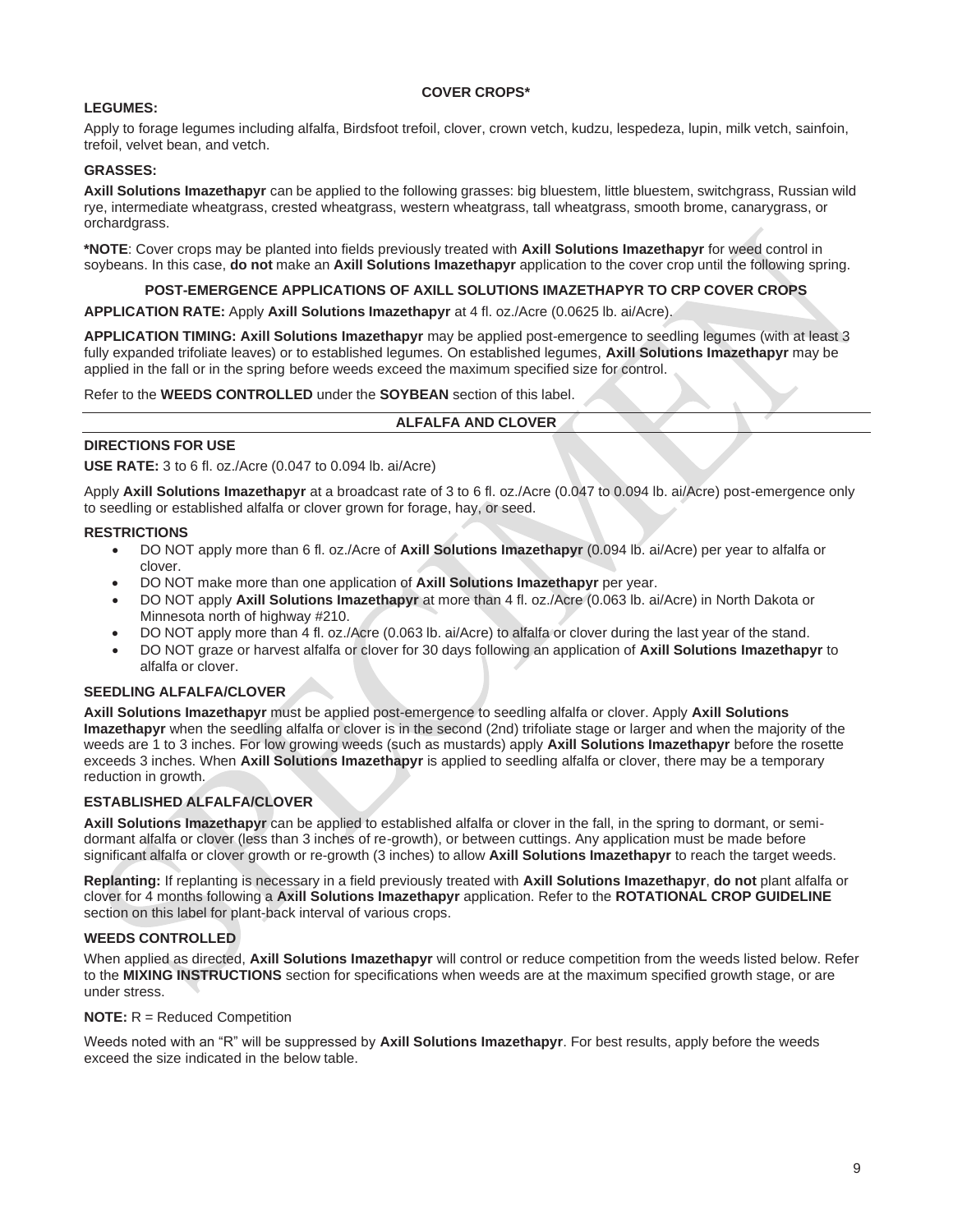|                                        | AXILL SOLUTIONS IMAZETHAPYR APPLICATION RATE |                                        |                     |
|----------------------------------------|----------------------------------------------|----------------------------------------|---------------------|
| <b>Broadleaf Weeds</b>                 | 3 Fl. Oz./A                                  | 4 Fl. Oz./A                            | 6 Fl. Oz./A         |
|                                        | $(0.047$ lb. ai/A)                           | $(0.063$ lb. ai/A)                     | $(0.094$ lb. ai/A)  |
|                                        |                                              | <b>Maximum Weed Size (Inches)</b>      |                     |
| Artichoke, Jerusalem                   | ${\sf R}$                                    | 6                                      | 8                   |
| Beets, wild                            | $\overline{4}$                               | $\mathbf 5$                            | 6                   |
| Bedstraw, catchweed                    | $\qquad \qquad -$                            | $\ensuremath{\mathsf{3}}$              | $\overline{4}$      |
| Buckwheat, wild                        | $\overline{\phantom{0}}$                     | 3                                      | $\overline{4}$      |
| Chickweed,<br>Common                   | ${\sf R}$                                    | 3                                      |                     |
| Mouseear                               | $\mathsf{R}$                                 | 3                                      | 4<br>$\overline{3}$ |
| Cocklebur, common                      | ${\sf R}$                                    | 8                                      | 8                   |
| Cress, hoary                           | $\overline{\phantom{m}}$                     | R                                      | $\mathsf{R}$        |
| Dandelion                              | $\overline{\phantom{m}}$                     | ${\sf R}$                              | R(5)                |
| Dock,                                  |                                              |                                        |                     |
| broadleaf (seedling)                   |                                              | -                                      | R(6)                |
| curly (seedling)                       |                                              | -                                      | R(6)                |
| Dodder                                 | $\qquad \qquad -$                            | $\rightarrow$                          | $R^*$               |
| Fiddleneck                             | $\overline{\phantom{0}}$                     |                                        | R(4)                |
| Filaree,                               |                                              |                                        |                     |
| Redstem                                |                                              | R                                      | 3                   |
| Whitestem                              |                                              | R                                      | 3                   |
| Fleabane, rough                        | $\overline{\phantom{m}}$                     | 3<br>s                                 | 3                   |
| Flixweed                               | $\mathsf{R}$                                 | 3                                      | $\overline{4}$      |
| Goosefoot, nettleleaf                  | R                                            | 3                                      | 4                   |
| Groundsel, common                      | $-$                                          | $\qquad \qquad -$                      | R(3)                |
| Henbit                                 |                                              | ${\sf R}$                              | 3                   |
| Jimsonweed                             | $\qquad \qquad -$                            | 3                                      | $\overline{4}$      |
| Knotweed, prostrate                    | $\overline{\phantom{0}}$                     | ${\sf R}$                              | 3                   |
| Kochia (non-ALS resistant)             | ${\sf R}$                                    | 3<br>${\sf R}$                         | 3                   |
| Lambsquarters, common $(1 - 2$ leaves) | $\overline{\phantom{0}}$                     |                                        | R(2)                |
| Lettuce, miner's                       | $\overline{\phantom{0}}$                     | 3                                      | 4                   |
| Mallow,<br>Common                      |                                              | 3                                      | 3                   |
| Little                                 |                                              | 3                                      | 3                   |
| Marshelder                             |                                              | $\overline{4}$                         | 6                   |
| Morningglory,                          |                                              |                                        |                     |
| Entireleaf                             |                                              | R                                      | 3                   |
| Ivyleaf                                |                                              | R                                      | 3                   |
| Pitted                                 |                                              | R                                      | 3                   |
| Smallflower<br>Tall                    | ${\sf R}$<br>$\overline{\phantom{0}}$        | $\ensuremath{\mathsf{3}}$<br>${\sf R}$ | 4<br>3              |
|                                        |                                              |                                        |                     |
| Mustards,<br>Tumble                    | 3                                            | 3                                      | 4                   |
| Wild                                   | $\ensuremath{\mathsf{3}}$                    | $\ensuremath{\mathsf{3}}$              | 4                   |
| <b>Black</b>                           | 3                                            | 3                                      | 4                   |
| Nettle, burning                        | $\overline{\phantom{0}}$                     | 3                                      | $\overline{4}$      |
| Nightshade,                            |                                              |                                        |                     |
| <b>Black</b>                           | 3                                            | 3                                      | 4                   |
| Eastern black                          | $\ensuremath{\mathsf{3}}$                    | $\ensuremath{\mathsf{3}}$              | 4                   |
| Hairy                                  | 3                                            | 3                                      | $\overline{4}$      |
| Oxtongue, bristly                      | $\overline{\phantom{0}}$                     | $\overline{a}$                         | R(3)                |
| Pennycress, field                      | $\mathfrak{S}$                               | $\mathfrak{Z}$                         | 4                   |
| Pepperweed,<br>field                   | $\ensuremath{\mathsf{3}}$                    |                                        |                     |
| Virginia                               | ${\sf R}$                                    | 3<br>$\ensuremath{\mathsf{3}}$         | 4<br>3              |
| Pigweed,                               |                                              |                                        |                     |
| Redroot                                | 4                                            | 6                                      | 8                   |
| Smooth                                 | 4                                            | 6                                      | 8                   |
| Spiny                                  |                                              | 6                                      | 8                   |

#### **BROADLEAF WEEDS CONTROLLED**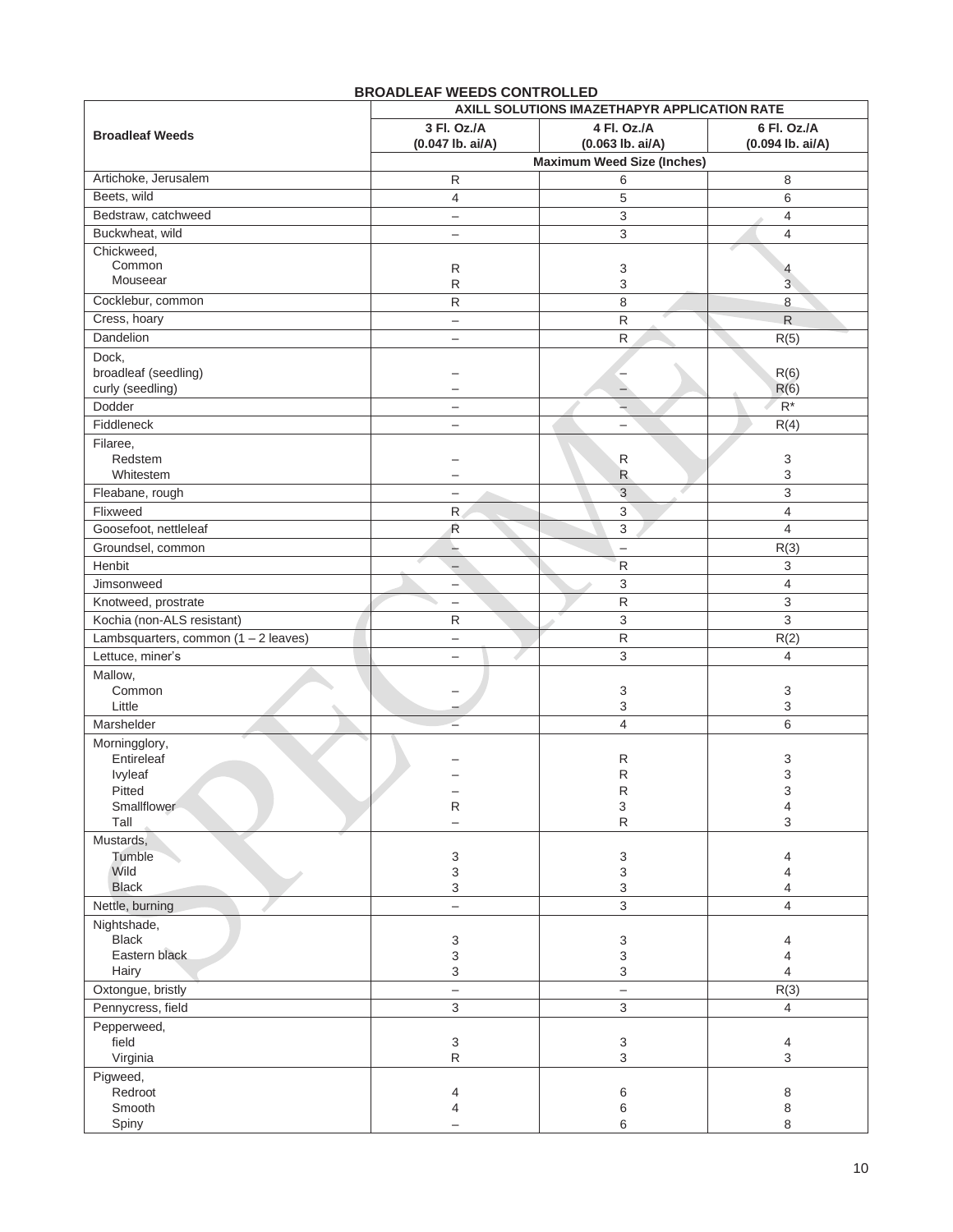|                        | AXILL SOLUTIONS IMAZETHAPYR APPLICATION RATE |                          |                    |
|------------------------|----------------------------------------------|--------------------------|--------------------|
| <b>Broadleaf Weeds</b> | 3 Fl. Oz./A                                  | 4 Fl. Oz./A              | 6 Fl. Oz./A        |
|                        | (0.047 lb. ai/A)                             | $(0.063$ lb. ai/A)       | $(0.094$ lb. ai/A) |
|                        | <b>Maximum Weed Size (Inches)</b>            |                          |                    |
| Radish, wild           | $\qquad \qquad -$                            | $\mathsf{R}$             | 4                  |
| Ragweed,               |                                              |                          |                    |
| Common                 |                                              | $\overline{2}$           | 3                  |
| Giant                  |                                              | 3                        | 3                  |
| Redmaids               | $\overline{\phantom{0}}$                     | 3                        | $\overline{4}$     |
| Rocket,                |                                              |                          |                    |
| London                 | 3                                            | 4                        | 6                  |
| Yellow                 | ${\sf R}$                                    | 3                        | 4                  |
| Rock purslane, desert  | $\overline{\phantom{0}}$                     | $\overline{\phantom{m}}$ | 3                  |
| Shepherd's purse       | 3                                            | 3                        | $\overline{4}$     |
| Smartweed,             |                                              |                          |                    |
| Ladysthumb             | R                                            | 3                        | 4                  |
| Pennsylvania           | ${\sf R}$                                    | $\overline{3}$           | 4                  |
| swamp (seedling)       |                                              | 3                        | 4 <sup>°</sup>     |
| Spurge                 |                                              |                          |                    |
| prostrate              |                                              | $\mathsf{R}$             | 3                  |
| spotted                |                                              | ${\sf R}$                | 3                  |
| petty                  |                                              | 3                        | $\overline{4}$     |
| Spurry, corn           | $\overline{\phantom{0}}$                     | 3                        | 3                  |
| Sunflower, common      | R                                            | $\overline{4}$           | 6                  |
| <b>Swinecress</b>      | $\overline{\phantom{0}}$                     | $\overline{3}$           | $\overline{3}$     |
| Tansymustard,          |                                              |                          |                    |
| green                  | 3                                            | 3                        | 4                  |
| pinnate                | 3                                            | 3                        | 4                  |
| Thistle, Russian       | $\mathsf{R}$                                 | 3                        | 3                  |
| Velvetleaf             | R                                            | 3                        | $\overline{4}$     |
| Wartcress, creeping    | $\overline{\phantom{0}}$                     | $\overline{2}$           | 3                  |
| Watercress             | —                                            | 3                        | 3                  |
| Willowweed, panicle    | $\overline{\phantom{0}}$                     | 3                        | 3                  |

\*For best results in suppressing dodder (*Cuscuta* spp*.*), apply **Axill Solutions Imazethapyr** with crop oil concentrate or methylated seed oil after dodder has emerged but prior to or soon after attachment.

#### **GRASSES AND SEDGES CONTROLLED**

|                          | AXILL SOLUTIONS IMAZETHAPYR APPLICATION RATE |                  |  |
|--------------------------|----------------------------------------------|------------------|--|
| <b>Weeds Controlled*</b> | 4 Fl. Oz./A                                  | 6 Fl. Oz./A      |  |
|                          | $(0.063$ lb. ai/A)                           | (0.094 lb. ai/A) |  |
|                          | <b>Maximum Weed Size (Inches)</b>            |                  |  |
| Barnyardgrass            | R                                            | 3                |  |
| Bluegrass, annual        | $\overline{\phantom{0}}$                     | R(3)             |  |
| Canarygrass, littleseed  | $\mathsf{R}$                                 | R(3)             |  |
| Cereals, volunteer       |                                              |                  |  |
| barley                   | R                                            | R(4)             |  |
| oats                     | R                                            | R(4)             |  |
| wheat                    | $\mathsf{R}$                                 | R(4)             |  |
| Crabgrass,               |                                              |                  |  |
| large                    | $\mathsf{R}$                                 | 3                |  |
| smooth                   | R                                            | 3                |  |
| Cupgrass, woolly**       | 3                                            | 3                |  |
| Foxtail,                 |                                              |                  |  |
| Giant                    | 6                                            | 6                |  |
| Green                    | 3                                            | 4                |  |
| Yellow                   | 3                                            | 3                |  |
| Johnsongrass,            |                                              |                  |  |
| seedling                 | 8                                            | 8                |  |
| rhizome                  | R                                            | $R(6-12)$        |  |
| Millet, wild proso       | ${\sf R}$                                    | 3                |  |
| Nutsedge,                |                                              |                  |  |
| yellow                   | $\mathsf{R}$                                 | R(6)             |  |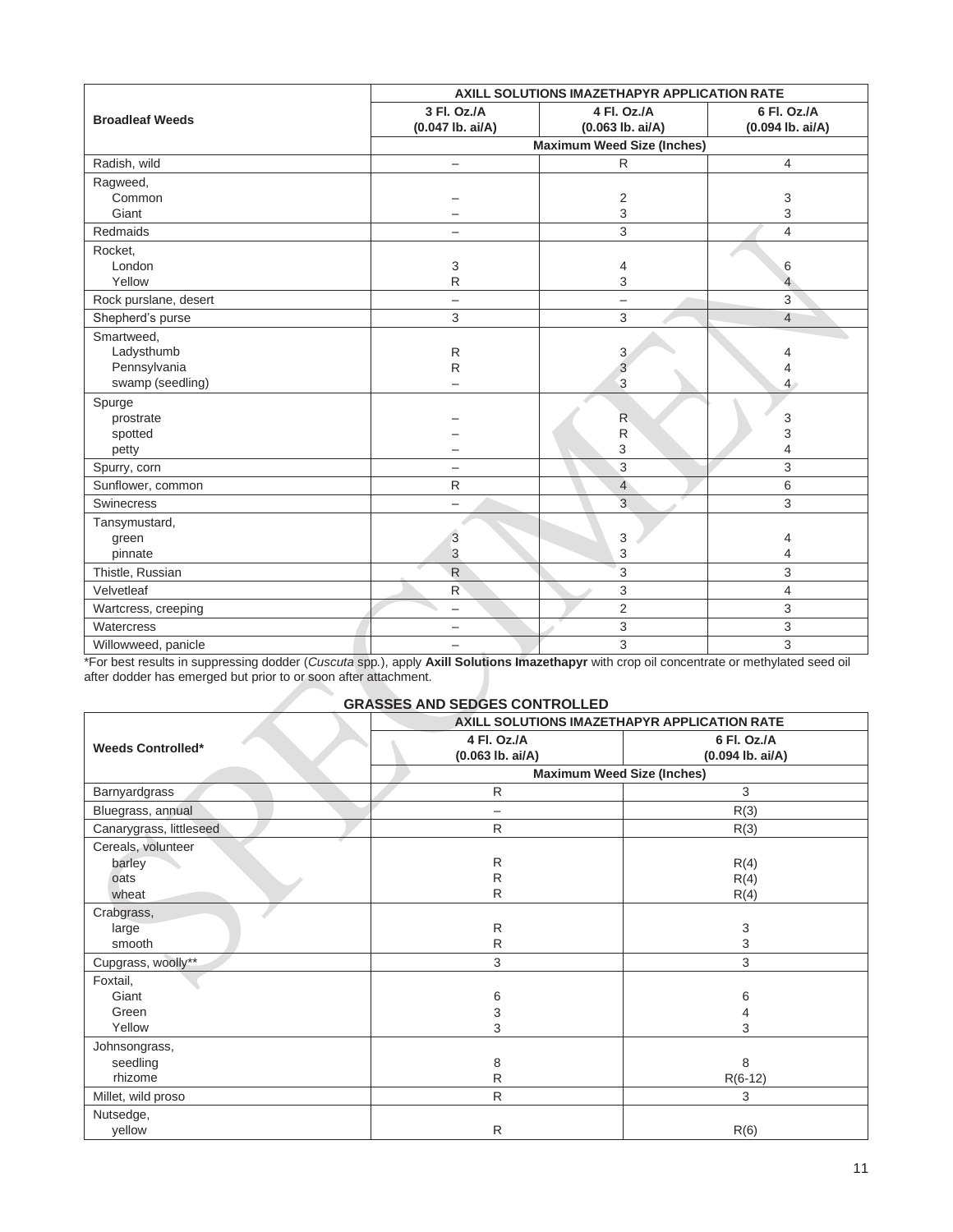|                          | AXILL SOLUTIONS IMAZETHAPYR APPLICATION RATE                                  |             |  |
|--------------------------|-------------------------------------------------------------------------------|-------------|--|
| <b>Weeds Controlled*</b> | 4 Fl. Oz./A                                                                   | 6 Fl. Oz./A |  |
|                          | $(0.063$ lb. ai/A)<br>$(0.094$ lb. ai/A)<br><b>Maximum Weed Size (Inches)</b> |             |  |
| purple                   |                                                                               | R(6)        |  |
| Oats, wild               |                                                                               | R(4)        |  |
| Rice, red                |                                                                               |             |  |
| Shattercane              |                                                                               | 10          |  |
| Signalgrass, broadleaf   |                                                                               | 8           |  |
| Quackgrass***            |                                                                               | R(7)        |  |

\***Axill Solutions Imazethapyr** is active against many grass species. However, when heavy grass pressure is anticipated, use **Axill Solutions Imazethapyr** in a sequential application with a registered post-emergence grass herbicide such as sethoxydim for optimum control.

\*\***Axill Solutions Imazethapyr** controls emerged woolly cupgrass only.

\*\*\* Quackgrass will be suppressed only when actively growing and before it exceeds 7 inches in height.

#### **TANK-MIX COMBINATIONS WITH OTHER HERBICIDES**

To control weeds not listed on the **Axill Solutions Imazethapyr** label, herbicides such as bromoxynil, 2,4-DB, sethoxydim, rimsulfuron or clethodim may be tank-mixed with **Axill Solutions Imazethapyr**. When **Axill Solutions Imazethapyr** is used in combination with another herbicide, refer to the respective label for rates, methods of application, proper timing, weeds controlled, restrictions and precautions. Always use in accordance with the more restrictive label restrictions and precautions. **DO NOT** exceed label dosages.

#### **APPLICATION INFORMATION**

**Axill Solutions Imazethapyr** is effective in controlling a broad spectrum of broadleaf and grass weeds. Alfalfa and clover are resistant to postemergence applications of **Axill Solutions Imazethapyr** after the second trifoliate leaf has expanded. Minor height reduction or slight leaf yellowing may occur soon after application.

Apply **Axill Solutions Imazethapyr** as an early post-emergence treatment when the weeds are actively growing. Weeds are generally easier to control before they exceed 3 inches in height. Weeds under stress are less susceptible to control in cold or drought stress conditions.

If applied to alfalfa or clover under cool conditions (40°F or less), temporary stunting and yellowing of the crop may occur.

#### **Stand Establishment**

Apply **Axill Solutions Imazethapyr** after the alfalfa or clover has 2 fully expanded trifoliate leaves. Weeds must not exceed the size listed in the **WEEDS CONTROLLED** tables. **Axill Solutions Imazethapyr** may be applied to summer, fall or spring seeded alfalfa or clover.

#### **Inter-seeded Oats**

Oats inter-seeded with alfalfa will reduce soil erosion and allow the alfalfa or clover to establish. Oats, however can compete with the alfalfa or clover. An application of **Axill Solutions Imazethapyr** will kill or significantly reduce the growth of the oats and allow the alfalfa or clover to establish with minimal erosion or competition from the oats. Apply **Axill Solutions Imazethapyr** to the oats when they have 3 to 4 leaves.

#### **ESTABLISHED ALFALFA / CLOVER – DORMANT**

Apply **Axill Solutions Imazethapyr** to dormant alfalfa or clover in the fall following the last cutting. Apply **Axill Solutions Imazethapyr** in the spring to dormant alfalfa or clover, or as alfalfa or clover breaks dormancy. Apply spring treatments prior to excessive alfalfa or clover growth (less than 3 inches), to reduce spray interference.

#### **ESTABLISHED ALFALFA / CLOVER – GROWING**

For weed control during the season, apply **Axill Solutions Imazethapyr** following alfalfa or clover cutting. Remove the hay from the field and apply **Axill Solutions Imazethapyr** prior to excessive alfalfa or clover regrowth.

#### **Perennial Grass Suppression**

If perennial grasses (such as orchardgrass, fescues, bromes or timothy) are present in an alfalfa or clover stand, **Axill Solutions Imazethapyr** will reduce the growth and competitive effect of the grass.

#### **NAVY, GREAT NORTHERN, RED KIDNEY, BLACK TURTLE, CRANBERRY, PINTO, LIMA, AND SMALL WHITE TYPE DRY BEANS, ADZUKI, LENTILS, WHITE LUPINS, CHICKPEAS (GARBANZO BEANS), DRY EDIBLE PEAS, ENGLISH AND SOUTHERN PEAS**

**DIRECTIONS FOR USE** in the states east of and including: North Dakota, South Dakota, Wyoming, Colorado, and New Mexico (except the states east of and including: Vermont, Massachusetts, and Connecticut). Refer to map for geographical use area.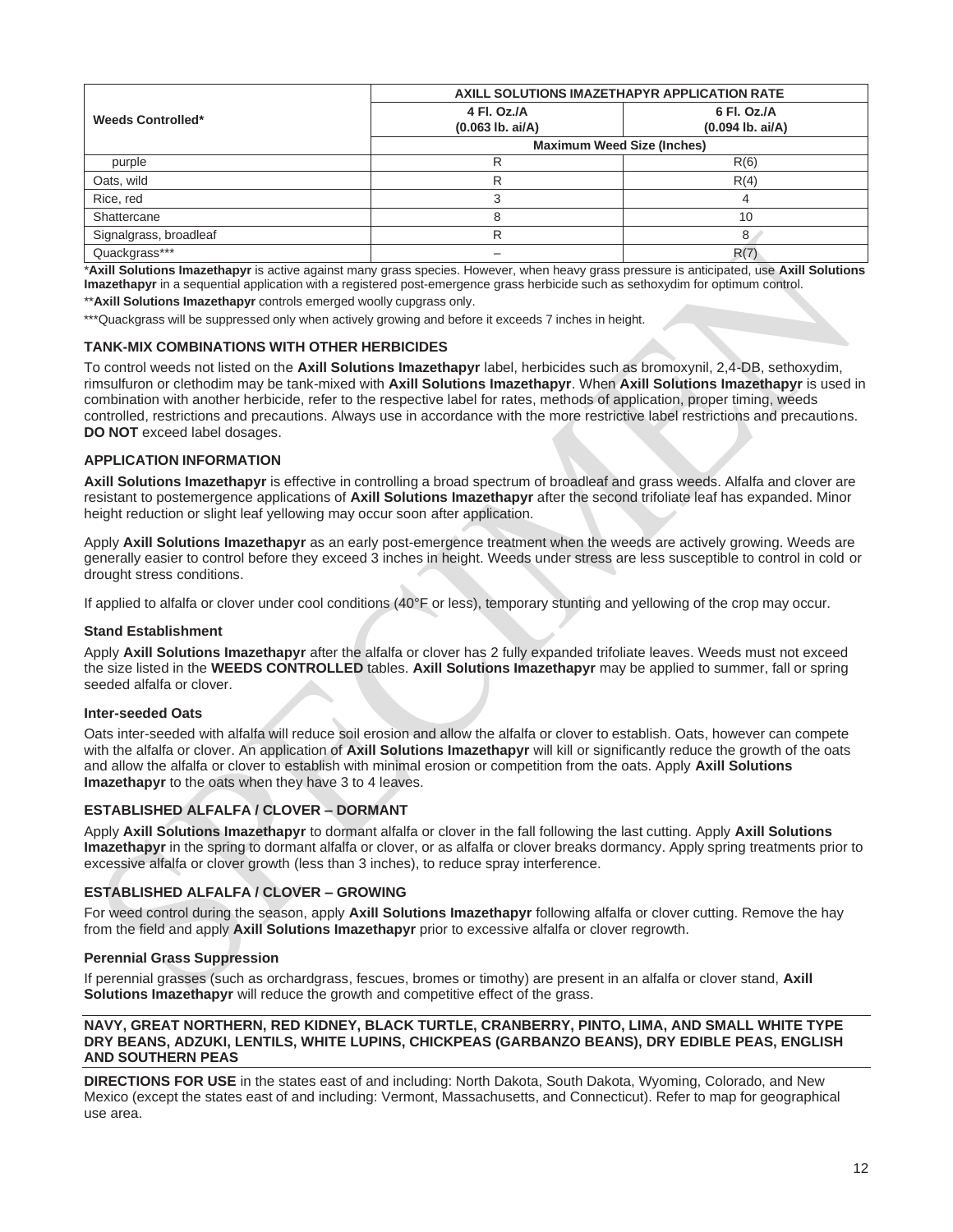

Use only non-ionic surfactants as a spray additive for post-emergence applications. **DO NOT** use crop oils, methylated seed oils, or petroleum oils.

#### **RESTRICTIONS**

- DO NOT make more than one application of **Axill Solutions Imazethapyr** per year.
- DO NOT apply more than 4 fl. oz./Acre of **Axill Solutions Imazethapyr** (0.047 lb. ai/Acre) per application.
- DO NOT apply more than 4 fl. oz./Acre of **Axill Solutions Imazethapyr** (0.063 lb. ai/Acre) per year to peas and beans in this region.
- Allow at least 30 days between application and harvest of succulent lima beans, English peas, and Southern peas. Allow at least 60 days between application and harvest of dry edible peas, lentils, chickpeas, and other dry bean or pea types listed on this label.
- DO NOT APPLY **AXILL SOLUTIONS IMAZETHAPYR** POST-EMERGENCE BEFORE CROP HAS AT LEAST ONE TRIFOLIATE LEAF OR PEAS ARE AT LEAST THREE INCHES IN HEIGHT OR CROP INJURY (REDUCED CROP GROWTH AND/OR DELAYED MATURITY) MAY RESULT.
- DO NOT APPLY **AXILL SOLUTIONS IMAZETHAPYR** POST-EMERGENCE TO LIMA BEANS, LENTILS, WHITE LUPINS, OR CHICKPEAS.
- DO NOT apply to Domino variety black turtle beans.
- DO NOT apply this product through any type of irrigation system.

Pinto varieties UI-1 1 1 and Olathe are more sensitive to **Axill Solutions Imazethapyr** than other varieties.

#### **APPLICATION INSTRUCTIONS**

#### **NAVY, GREAT NORTHERN, RED KIDNEY, BLACK TURTLE, CRANBERRY, PINTO, AND SMALL WHITE DRY BEANS, ADZUKI, DRY EDIBLE PEAS, ENGLISH AND SOUTHERN PEAS**

In Michigan or the Delaware, Maryland, and Virginia (Delmarva) peninsula: **DO NOT** apply more than 2 fl. oz./Acre of **Axill Solutions Imazethapyr** (0.031 lb. ai/Acre) to sands or loamy sand soils.

In North Dakota or north of Highway 210 in Minnesota: **DO NOT** apply more than 2 fl. oz./Acre of **Axill Solutions Imazethapyr** (0.031 lb. ai/Acre).

#### **Pre-Plant Incorporated Applications:**

Apply **Axill Solutions Imazethapyr** at the broadcast rate of up to 3 fl. oz./Acre (0.047 lb. ai) to dry beans (navy, great northern, red kidney, black turtle, cranberry, pinto and small white type dry beans, and adzuki), dry edible peas, and English peas, or up to 4 fl. oz./Acre (0.063 lb. ai/Acre) for southern peas only, within 1 week before planting. Applied pre-plant incorporated, **Axill Solutions Imazethapyr** may be tank-mixed with a registered grass herbicide.

#### **Pre-Emergence Applications:**

Apply **Axill Solutions Imazethapyr** at the broadcast rate of up to 3 fl. oz./Acre (0.047 lb. ai/Acre) to dry beans, dry edible peas and English peas, or up to 4 fl. oz./Acre (0.063 lb. ai/Acre) for southern peas only, immediately after, or up to 3 days after planting. **Axill Solutions Imazethapyr** may be applied in a tank-mix with a registered grass herbicide or applied preemergence following a pre-plant incorporated application of a registered grass herbicide.

#### **Early Post-Emergence Applications:**

Apply **Axill Solutions Imazethapyr** at the broadcast rate of up to 3 fl. oz./Acre (0.047 lb. ai/Acre) to dry beans, dry edible peas, and English peas, or up to 4 fl. oz./Acre (0.063 lb. ai/Acre) for southern peas only. Apply to dry beans with at least one fully expanded trifoliate leaf. Apply to dry edible peas, English peas, and southern peas at least 3 inches in height but prior to 5 nodes and before flowering. The use of trifluralin prior to **Axill Solutions Imazethapyr** application may increase the likelihood and severity of crop injury. A non-ionic surfactant must be added to the spray solution. The non-ionic surfactant must contain at least 80% active ingredient and shall be used at a rate of 2 pts. per 100 gals. of spray mixture.

Sodium bentazon may be tank-mixed with **Axill Solutions Imazethapyr** to control weeds not listed on the **Axill Solutions Imazethapyr** label. Addition of sodium bentazon may also cause antagonism, thereby reducing control of grass weeds. Nitrogen-based fertilizer may be included as a spray additive ONLY when **Axill Solutions Imazethapyr** is tank-mixed with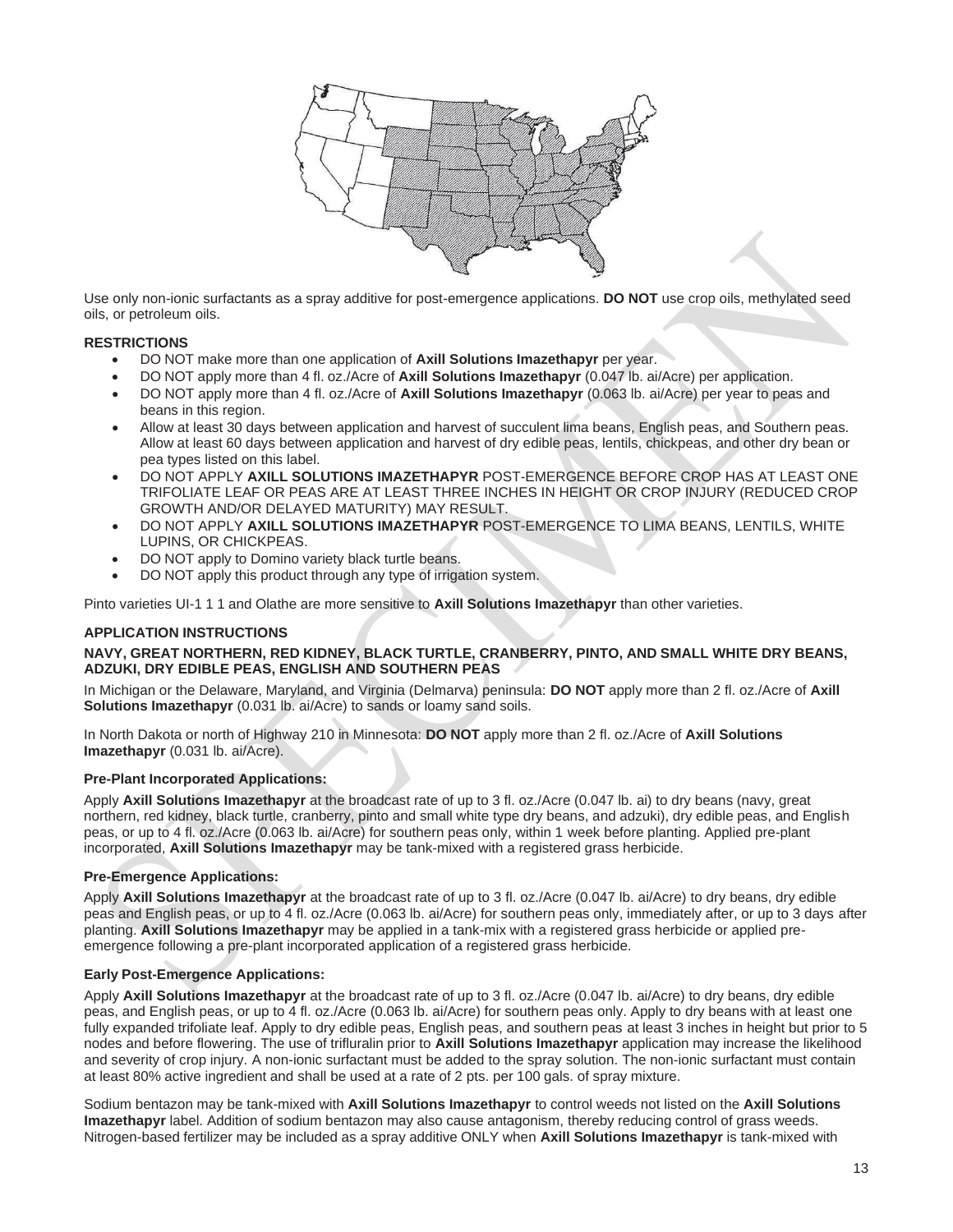sodium bentazon. Refer to the sodium bentazon label for proper application rates and restrictions. Always use in accordance with the more restrictive label restrictions and precautions.

#### **LIMA BEANS, CHICKPEAS (GARBANZOS), LENTILS, AND WHITE LUPINS**

**DO NOT** apply **Axill Solutions Imazethapyr** to white lupins grown on sand or loamy sand soils.

In Michigan or the Delaware, Maryland, and Virginia (Delmarva) peninsula: **DO NOT** apply more than 2 fl. oz./Acre of **Axill Solutions Imazethapyr** (0.031 lb. ai/Acre) to sands or loamy sand soils.

In North Dakota or north of Highway 210 in Minnesota: **DO NO**T apply more than 2 fl. oz./Acre of **Axill Solutions Imazethapyr** (0.031 lb. ai/Acre).

#### **Pre-Plant Incorporated Applications:**

Apply **Axill Solutions Imazethapyr** at the broadcast rate of up to 3 fl. oz./Acre (0.047 lb. ai/Acre) within 1 week before planting. Applied pre-plant incorporated, **Axill Solutions Imazethapyr** may be tank-mixed with a registered grass herbicide.

#### **Pre-Emergence Applications:**

Apply **Axill Solutions Imazethapyr** at the broadcast rate of up to 3 fl. oz./Acre (0.047 lb. ai/Acre) immediately after or up to 3 days after planting. **Axill Solutions Imazethapyr** may be applied in a tank-mix with a registered grass herbicide or applied pre-emergence following a pre-plant incorporated application of a registered grass herbicide.

#### **WEEDS CONTROLLED**

**Axill Solutions Imazethapyr** applied at the broadcast rate of 2 fl. oz./Acre (0.031 lb. ai/Acre) pre-plant incorporated, preemergence, or early post-emergence will control:

| Mustard, wild              |
|----------------------------|
| Nightshade, black*         |
| Nightshade, Eastern black* |
| *suppression only          |

**Axill Solutions Imazethapyr** applied at the broadcast rate of 3 fl. oz./Acre (0.047 lb. ai/Acre) pre-plant incorporated, pre-emergence, or early post-emergence will control:

| Mustard, wild             |
|---------------------------|
| Nightshade, black         |
| Nightshade, Eastern black |
| Nightshade, hairy         |
| Pigweed, redroot          |

Post-emergence applications of 3 fl. oz./Acre (0.047 lb. ai/Acre) must be made to weeds less than 2 inches tall for best results.

When applied as directed at the broadcast rate of 4 fl. oz./Acre (0.063 lb. ai/Acre) for southern peas only, **Axill Solutions Imazethapyr** will control or reduce competition from the weeds listed below:

**NOTE:** C = Control, R = Reduced Competition

The number under **Maximum Leaf Stage** indicates the MAXIMUM number of leaves at which weeds must be sprayed post-emergence.

#### **BROADLEAF WEEDS CONTROLLED**

|                            | <b>SOIL APPLIED</b> | <b>POST-EMERGENCE</b>     |               |
|----------------------------|---------------------|---------------------------|---------------|
| <b>Broadleaf Weeds</b>     |                     | <b>Maximum Leaf Stage</b> | Size (Inches) |
| Anoda, spurred             | C                   | 2                         | $1 - 2$       |
| Artichoke, Jerusalem       | -                   | 8                         | $6 - 10$      |
| <b>Bristly starbur</b>     |                     | 2                         | $1 - 2$       |
| <b>Buffalobur</b>          | $C^*$               |                           | —             |
| Carpetweed                 | C                   |                           |               |
| Cocklebur, common          | $C^*$               | 8                         | $1 - 8$       |
| Galinsoga                  | C                   |                           |               |
| Jimsonweed                 | $C^{**}$            | 4                         | $1 - 3$       |
| Kochia (non-ALS resistant) | C                   | 4                         | $1 - 3$       |
| Lambsquarters, common      | $C^{**}$            | R                         | $1 - 2$       |
| Mallow, Venice             | R                   | 2                         | $1 - 2$       |
| Morningglory,              |                     |                           |               |
| Entireleaf                 | R                   | 2                         | $1 - 2$       |
| Ivyleaf                    | R                   |                           | $1 - 2$       |
| Pitted                     | R                   | 2                         | $1 - 2$       |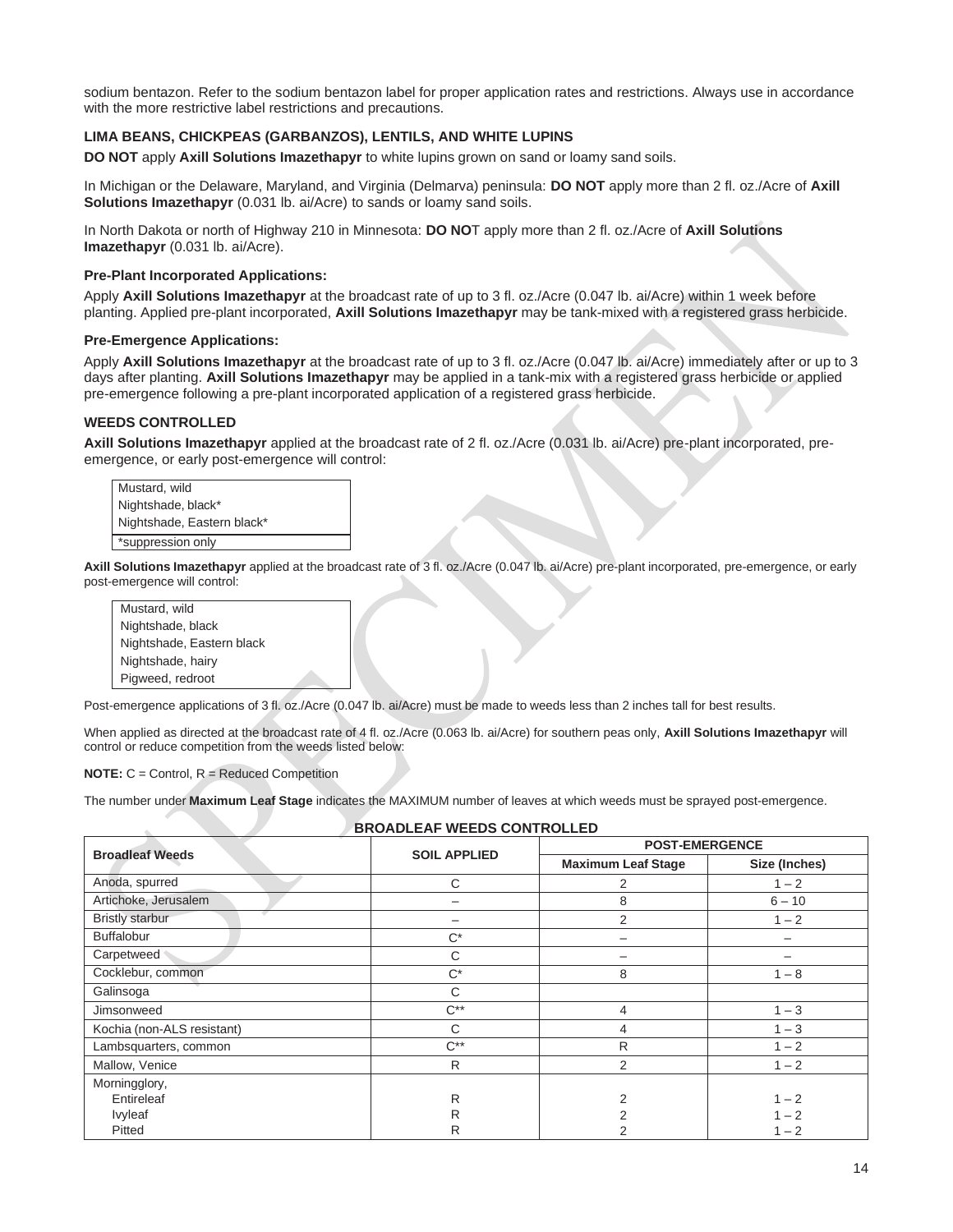| <b>Broadleaf Weeds</b> | <b>SOIL APPLIED</b> |                           | <b>POST-EMERGENCE</b>    |  |
|------------------------|---------------------|---------------------------|--------------------------|--|
|                        |                     | <b>Maximum Leaf Stage</b> | Size (Inches)            |  |
| Smallflower            | C                   | 4                         | $1 - 3$                  |  |
| Tall                   | $\mathsf{R}$        | $\overline{2}$            | $1 - 2$                  |  |
| Mustard sp.            | $\mathsf{C}$        | 4                         | $1 - 3$                  |  |
| Nightshade,            |                     |                           |                          |  |
| <b>Black</b>           | $\mathsf C$         | 4                         | $1 - 3$                  |  |
| Eastern black          | $\mathsf C$         | 4                         | $1 - 3$                  |  |
| Hairy                  | $\mathsf{C}$        | 4                         | $1 - 3$                  |  |
| Pigweed,               |                     |                           |                          |  |
| Redroot                | С                   | 4                         | $1 - 4$                  |  |
| Smooth                 | С                   | 4                         | $-4$                     |  |
| Spiny                  | C                   | 4                         | $1 - 4$                  |  |
| Poinsettia, wild       | $\overline{C}$      | $\overline{\phantom{0}}$  | —                        |  |
| Puncturevine           | C                   | $\overline{\phantom{0}}$  | $\overline{\phantom{0}}$ |  |
| Purslane, common       | C                   | —                         | $\overline{\phantom{0}}$ |  |
| Pusley, Florida        | C                   |                           | $\overline{\phantom{0}}$ |  |
| Ragweed,               |                     |                           |                          |  |
| Common                 | R                   | $\overline{4}$            | $1 - 3$                  |  |
| Giant                  | $\mathsf{R}$        | $\overline{4}$            | $1 - 3$                  |  |
| Sage, barnyard         |                     | $\mathsf{R}$              | $1 - 3$                  |  |
| Sida, prickly          | $C^{**}$            | $\overline{\phantom{0}}$  | $\overline{\phantom{0}}$ |  |
| Smartweed,             |                     |                           |                          |  |
| Ladysthumb             | $\mathsf C$         | 4                         | $1 - 3$                  |  |
| Pennsylvania           | $\mathsf{C}$        | $\overline{4}$            | $1 - 3$                  |  |
| Spurge                 |                     |                           |                          |  |
| prostrate              | С                   | 4                         | $1 - 3$                  |  |
| spotted                | C                   | 4                         | $1 - 3$                  |  |
| Sunflower, common      | $C^{**}$            | $\overline{4}$            | $1 - 3$                  |  |
| Thistle, Canada        | ∸                   | $\mathsf{R}$              | $1 - 3$                  |  |
| Velvetleaf             | $C^{**}$            | 3                         | $1 - 3$                  |  |

**\***Use soil applications for light to moderate infestations only. Must be pre-plant incorporated for best results.

**Allen** 

\*\*When soil applied, common lambsquarters, jimsonweed, prickly sida, velvetleaf, and common sunflower are more consistently controlled by preplant incorporated treatments.

#### **GRASS WEEDS CONTROLLED\***

|                        | <b>SOIL APPLIED</b> | <b>POST-EMERGENCE</b>     |                          |
|------------------------|---------------------|---------------------------|--------------------------|
| <b>Grass Weeds</b>     |                     | <b>Maximum Leaf Stage</b> | Size (Inches)            |
| Barnyardgrass          | $\mathsf{R}$        | 3                         | $1 - 3$                  |
| Crabgrass,             |                     |                           |                          |
| large                  | ${\sf R}$           | 3                         | $1 - 3$                  |
| smooth                 | $\mathsf{R}$        | 3                         | $1 - 3$                  |
| Cupgrass, woolly       |                     | $3***$                    | $1 - 3$                  |
| Foxtail,               |                     |                           |                          |
| giant                  | С                   | 6                         | $1 - 6$                  |
| green                  | С                   | 3                         | $1 - 3$                  |
| robust purple          | С                   | 3                         | $1 - 3$                  |
| robust white           | С                   | 3                         | $1 - 3$                  |
| yellow                 | С                   | 3                         | $1 - 3$                  |
| Goosegrass             | R                   | $\overline{\phantom{0}}$  | $\overline{\phantom{m}}$ |
| Johnsongrass,          |                     |                           |                          |
| seedling               | C                   | 6                         | $1 - 8$                  |
| rhizome                |                     | R                         | $1 - 8$                  |
| Panicum,               |                     |                           |                          |
| fall                   | R                   |                           |                          |
| Texas                  | $\mathsf{R}$        |                           | —                        |
| Red rice               |                     | 3                         |                          |
| Shattercane            | R.                  | 6                         |                          |
| Signalgrass, broadleaf | $\mathsf{R}$        | $\overline{4}$            | $1 - 8$                  |

\*When soil applied to grasses, more consistent control can be obtained from pre-plant incorporated treatments.

\*\***Axill Solutions Imazethapyr** controls emerged woolly cupgrass only.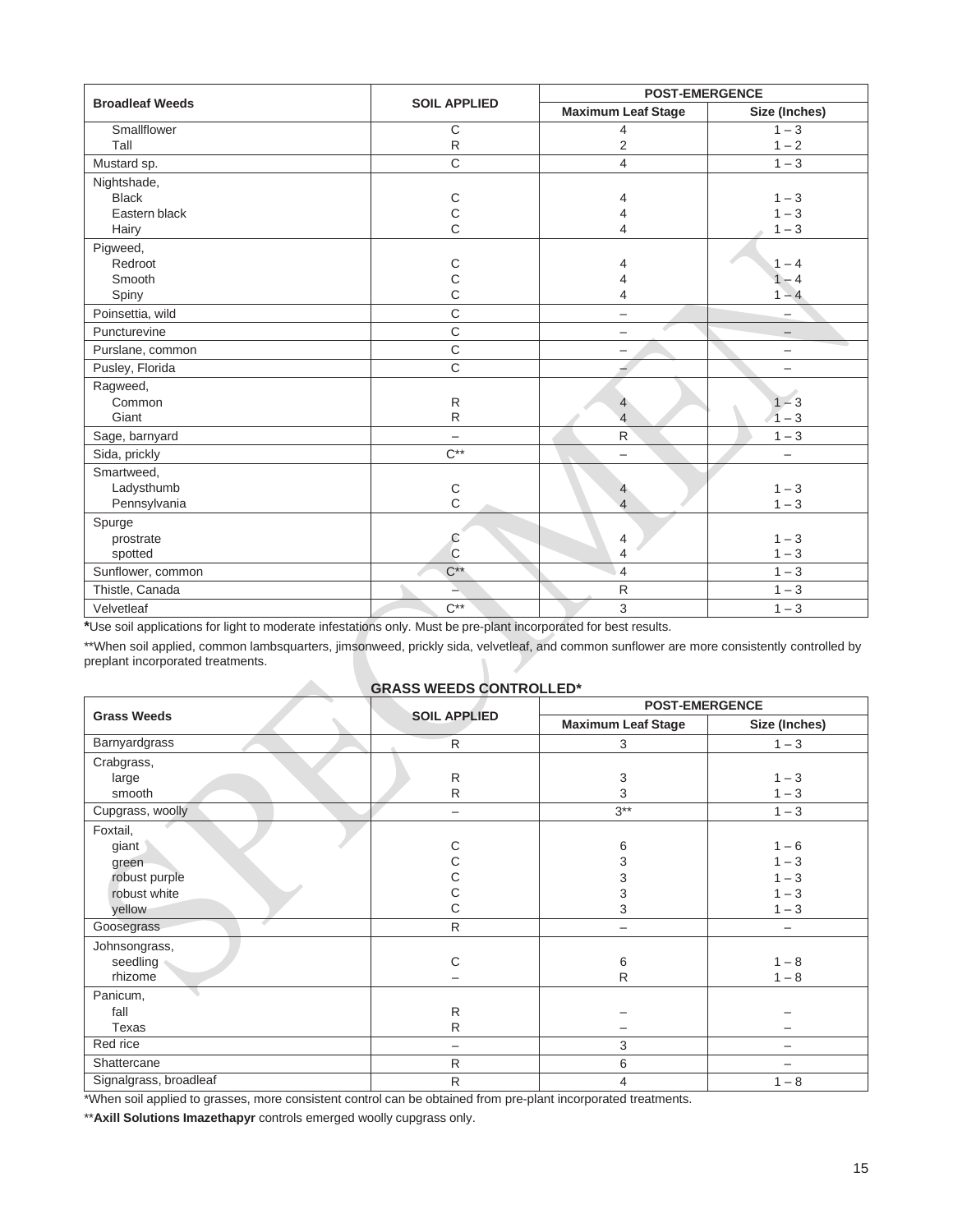#### **SEDGES CONTROLLED**

|                    |                     | <b>POST-EMERGENCE</b>     |               |
|--------------------|---------------------|---------------------------|---------------|
| <b>Grass Weeds</b> | <b>SOIL APPLIED</b> | <b>Maximum Leaf Stage</b> | Size (Inches) |
| Nutsedge,          |                     |                           |               |
| purple             |                     |                           | $-3$          |
| vellow             |                     |                           |               |

**DO NOT** count cotyledon leaves when determining weed stage of growth.

Refer to the **ADDITIONAL USE INFORMATION** section for additional instructions.

#### **RED KIDNEY BEANS**

#### **DIRECTIONS FOR USE** in the state of California.

#### **APPLICATION RATE AND TIMING**

#### **Post-Emergence Applications:**

Apply **Axill Solutions Imazethapyr** at the rate of 3 fl. oz./Acre (0.047 lb. ai/Acre). A non-ionic surfactant must be added to the spray solution. The non-ionic surfactant must contain at least 80% active ingredient and used at a rate of 2 pts. per 100 gals. of spray mixture.

Apply **Axill Solutions Imazethapyr** herbicide when weeds are actively growing and red kidney beans have at least 1 fully expanded trifoliate leaf.

For maximum weed control, cultivate 7 – 10 days following a post-emergence **Axill Solutions Imazethapyr** application. This timely cultivation will enhance residual weed control, especially under dry conditions.

#### **RESTRICTIONS**

- DO NOT MAKE MORE THAN ONE APPLICATION OF **AXILL SOLUTIONS IMAZETHAPYR** PER YEAR.
- DO NOT apply more than 3 fl. oz./Acre of **Axill Solutions Imazethapyr** (0.047 lb. ai/Acre) per application.
- DO NOT apply more than 3 fl. oz./Acre of **Axill Solutions Imazethapyr** (0.047 lb. ai/Acre) per year to Red Kidney Beans.
- DO NOT APPLY **AXILL SOLUTIONS IMAZETHAPYR** POST-EMERGENCE BEFORE CROP HAS AT LEAST ONE TRUE LEAF OR CROP INJURY (REDUCED CROP GROWTH AND/OR DELAYED MATURITY) MAY RESULT.
- DO NOT apply **Axill Solutions Imazethapyr** post-emergence when the crop and weeds have been subjected to stress conditions such as temperature or moisture extremes.
- DO NOT apply by aerial application.
- Allow at least 60 days between application and harvest.

#### **WEEDS CONTROLLED**

When applied as directed, **Axill Solutions Imazethapyr** will control or reduce competition from the weeds listed below. Refer to the **MIXING INSTRUCTIONS** section for instructions when weeds are at the maximum specified growth stage, or are under stress. (The number under **Maximum Leaf Stage** indicates the MAXIMUM number of leaves at which weeds need to be sprayed post-emergence.)

|                            | <b>POST-EMERGENCE</b>     |               |  |  |
|----------------------------|---------------------------|---------------|--|--|
| <b>Weeds Controlled</b>    | <b>Maximum Leaf Stage</b> | Size (Inches) |  |  |
| Kochia (non-ALS resistant) |                           | $1 - 3$       |  |  |
| Mustard sp.                |                           | $1 - 3$       |  |  |
| Nightshade,                |                           |               |  |  |
| black                      |                           | $1 - 3$       |  |  |
| Eastern black              |                           | $1 - 3$       |  |  |
| hairy                      |                           | $1 - 2$       |  |  |
| Pigweed, redroot           |                           | $1 - 3$       |  |  |

Refer to the **ADDITIONAL USE INFORMATION** section for additional instructions.

#### **SNAP BEANS**

**DIRECTIONS FOR USE** in the states of Alabama, Florida, Georgia, Illinois, Minnesota, Michigan, New Jersey, North Carolina, and Wisconsin.

#### **RESTRICTIONS**

- DO NOT apply by aerial application.
- DO NOT apply **Axill Solutions Imazethapyr** after July 31st (June 20th in New Jersey).
- DO NOT MAKE MORE THAN ONE APPLICATION OF **AXILL SOLUTIONS IMAZETHAPYR** PER YEAR.
- DO NOT apply more than 1.5 fl. oz./Acre of **Axill Solutions Imazethapyr** (0.023 lb. ai/Acre) per application.
- DO NOT apply more than 1.5 fl. oz./Acre of **Axill Solutions Imazethapyr** (0.023 lb. ai/Acre) per year to Snap Beans.
- Allow at least 30 days between application and harvest.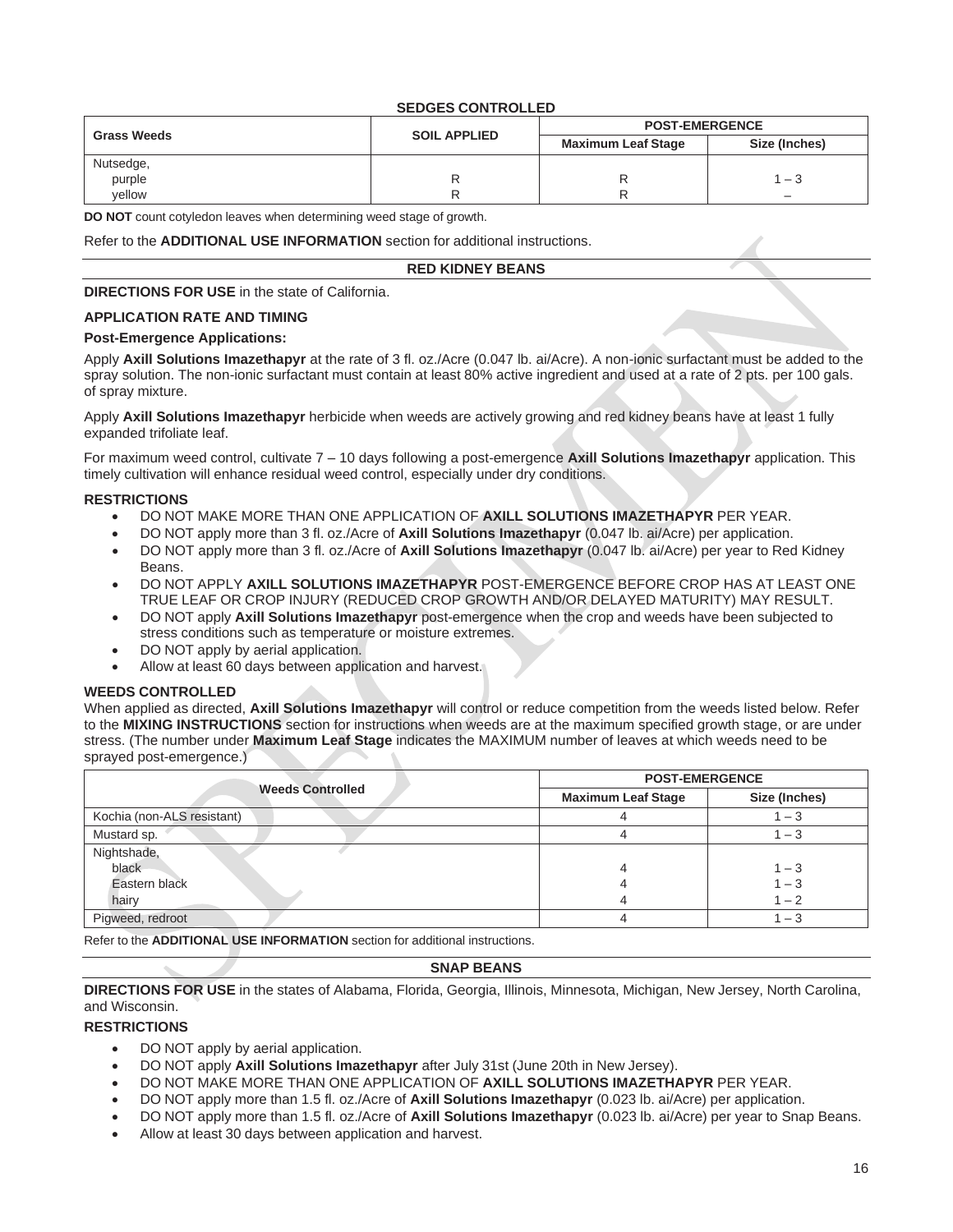#### **APPLICATION INSTRUCTIONS**

#### **Pre-Plant Incorporated Applications:**

Apply **Axill Solutions Imazethapyr** at 1.5 fl. oz./Acre (0.023 lb. ai/Acre) within 1 week of planting. Applied pre-plant incorporated, **Axill Solutions Imazethapyr** may be tank-mixed with a registered grass herbicide.

#### **Pre-Emergence Applications:**

Apply **Axill Solutions Imazethapyr** at the broadcast rate of 1.5 fl. oz./Acre (0.023 lb. ai/Acre) immediately after, or up to 1 day after planting. **Axill Solutions Imazethapyr** may be applied in a tank-mix with a registered grass herbicide or applied preemergence following a pre-plant incorporated application of a registered grass herbicide.

#### **WEEDS SUPPRESSED**

**Axill Solutions Imazethapyr** applied at the broadcast rate of 1.5 fl. oz./Acre (0.023 lb. ai/Acre) pre-plant incorporated or preemergence will suppress or reduce competition of the following weeds:

Common Purslane

Eastern Black Nightshade

Redroot Pigweed

Wild Mustard

Refer to the **ADDITIONAL USE INFORMATION** section for additional instructions.

#### **SNAP BEANS**

**DIRECTIONS FOR USE** in the states of Arkansas, Missouri, North Carolina, Oklahoma, Texas (counties of Bailey, Castro, Lamb and Parmer only), and New Mexico (counties of Curry and Roosevelt only).

#### **RESTRICTIONS**

- DO NOT apply by aerial application.
- DO NOT apply **Axill Solutions Imazethapyr** after July 31st.
- DO NOT MAKE MORE THAN ONE APPLICATION OF **AXILL SOLUTIONS IMAZETHAPYR** PER YEAR.
- DO NOT apply more than 1.5 fl. oz./Acre of **Axill Solutions Imazethapyr** (0.023 lb. ai/Acre) per application.
- DO NOT apply more than 1.5 fl. oz./Acre of **Axill Solutions Imazethapyr** (0.023 lb. ai/Acre) per year to Snap Beans.
- Allow at least 30 days between application and harvest.
- DO NOT APPLY **AXILL SOLUTIONS IMAZETHAPYR** POST-EMERGENCE BEFORE CROP HAS AT LEAST ONE TRUE LEAF OR CROP INJURY (REDUCED CROP GROWTH AND/OR DELAYED MATURITY) MAY RESULT.

#### **APPLICATION INSTRUCTIONS**

#### **Post-Emergence Applications:**

Apply **Axill Solutions Imazethapyr** at 1.5 fl. oz./Acre (0.023 lb. ai/Acre) in a tank-mix combination with sodium bentazon. A non-ionic surfactant must be added to the spray solution. The non-ionic surfactant must contain at least 80% active ingredient and used at a rate of 2 pts. per 100 gals. of spray mixture.

Refer to the sodium bentazon label for proper application rates and restrictions.

#### **WEEDS SUPPRESSED**

**Axill Solutions Imazethapyr** applied at the broadcast rate of 1.5 fl. oz./Acre (0.023 lb. ai/Acre) post-emergence will suppress or reduce competition of the following weeds:

Eastern Black Nightshade

Redroot Pigweed

Refer to the **ADDITIONAL USE INFORMATION** section for additional instructions.

#### **SUCCULENT PEAS, DRY EDIBLE PEAS, LENTILS, CHICKPEAS, AND LIMA BEANS**

**DIRECTIONS FOR USE** in the states of Idaho, Montana, Nevada, Oregon, Utah, and Washington.

#### **APPLICATION RATE AND TIMING**

#### **Pre-Plant Applications for No-Till and Minimum Tillage Systems Only:**

Apply **Axill Solutions Imazethapyr** at a broadcast rate of 3 fl. oz./Acre (0.047 lb. ai/Acre) within 30 days before planting. If incorporated, **DO NOT** incorporate deeper than 3 inches.

In no-till and minimum tillage systems, apply **Axill Solutions Imazethapyr** in the fall prior to spring planting. Rainfall is required for incorporation and activation. Unpredictable weed control can be expected since factors such as length of time between application and planting as well as uncontrollable weather factors will determine herbicide activity and longevity. Apply **Axill Solutions Imazethapyr** in the fall when soil temperature at the 4-inch depth is less than 55°F and before the ground is frozen.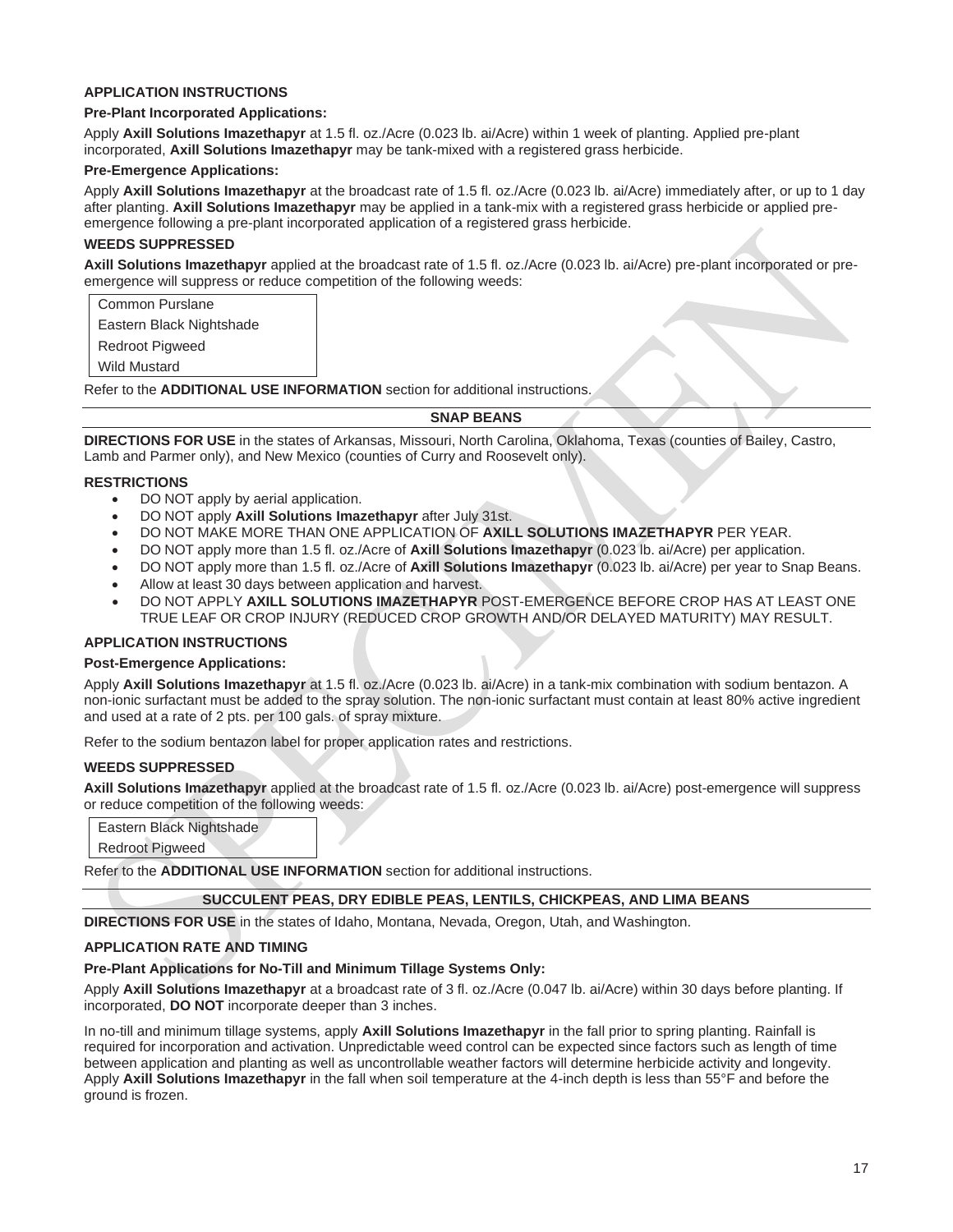#### **Pre-Plant Incorporated Applications:**

Apply **Axill Solutions Imazethapyr** at the broadcast rate of 3 fl. oz./Acre (0.047 lb. ai/Acre) within 1 week before planting. **DO NOT** incorporate deeper than 3 inches.

#### **Pre-Emergence Applications:**

Apply **Axill Solutions Imazethapyr** at the broadcast rate of 3 fl. oz./Acre (0.047 lb. ai/Acre) after planting, but prior to crop emergence.

Tank mix **Axill Solutions Imazethapyr** with metribuzin to assist in the control of lambsquarters or mayweed-chamomile (dogfennel). Refer to the metribuzin label for proper application rates and restrictions.

#### **Post-Emergence Applications (Dry Edible Peas Only):**

Apply **Axill Solutions Imazethapyr** at 2 fl. oz./Acre (0.031 lb. ai/Acre). A non-ionic surfactant must be added to the spray solution. The nonionic surfactant must contain at least 80% active ingredient and used at a rate of 2 pts. per 100 gals. of spray mixture.

Sodium bentazon may be tank-mixed with **Axill Solutions Imazethapyr** to control weeds not listed on the **Axill Solutions Imazethapyr** label. Addition of sodium bentazon may also cause antagonism, thereby reducing control of grass weeds. Nitrogen-based fertilizer may be included as a spray additive only when **Axill Solutions Imazethapyr** is tank-mixed with sodium bentazon. Use liquid fertilizer at 1.25 to 2.5 gals. per 100 gals. of spray solution or ammonium sulfate at the rate of 12 – 15 lbs./100 gals. of spray solution.

#### **RESTRICTIONS**

- DO NOT apply more than 3 fl. oz./Acre of **Axill Solutions Imazethapyr** (0.047 lb. ai/Acre) per application to Peas and Beans in this region.
- DO NOT apply more than 3 fl. oz./Acre of **Axill Solutions Imazethapyr** (0.047 lb. ai/Acre) per year to Peas and Beans in this region.
- DO NOT MAKE MORE THAN ONE APPLICATION OF **AXILL SOLUTIONS IMAZETHAPYR** PER YEAR.
- DO NOT APPLY **AXILL SOLUTIONS IMAZETHAPYR** POST-EMERGENCE BEFORE CROP HAS AT LEAST ONE TRIFOLIATE LEAF OR PEAS ARE AT LEAST THREE INCHES IN HEIGHT OR CROP INJURY (REDUCED CROP GROWTH AND/OR DELAYED MATURITY) MAY RESULT.
- DO NOT APPLY **AXILL SOLUTIONS IMAZETHAPYR** POST-EMERGENCE TO LIMA BEANS, LENTILS, OR CHICKPEAS.
- Allow at least 30 days between application and harvest for succulent peas and succulent lima beans.
- Allow at least 60 days between application and harvest for dry edible peas, chickpeas, lentils, and dry lima beans.

#### **WEEDS CONTROLLED**

**Axill Solutions Imazethapyr** applied PPI and/or Pre-emergence at 3 fl. oz./Acre (0.047 lb. ai/Acre) will control:

| <b>Weeds Controlled</b>    | <b>Pre-Plant Incorporated</b> | Pre-Emergence |
|----------------------------|-------------------------------|---------------|
| Buckwheat, wild            |                               |               |
| Kochia (non-ALS resistant) | C                             |               |
| Lambsquarters, common      | C                             |               |
| Mustard, wild              | С                             |               |
| Nightshade,                |                               |               |
| black                      | C                             |               |
| Eastern black              |                               |               |
| hairy                      |                               |               |
| Pigweed, redroot           | r.                            |               |
| Shepherd's purse           | C.                            |               |
| Thistle, Russian           | C                             |               |

**NOTE:** C = Control

**Axill Solutions Imazethapyr** applied post-emergence at the broadcast rate of 2 fl. oz./Acre (0.031 lb. ai/Acre) will control:

| Black nightshade*         |
|---------------------------|
| Eastern black nightshade* |
| Hairy nightshade*         |
| Wild mustard              |
| *Suppression only         |

Refer to the **ADDITIONAL USE INFORMATION** section for additional instructions.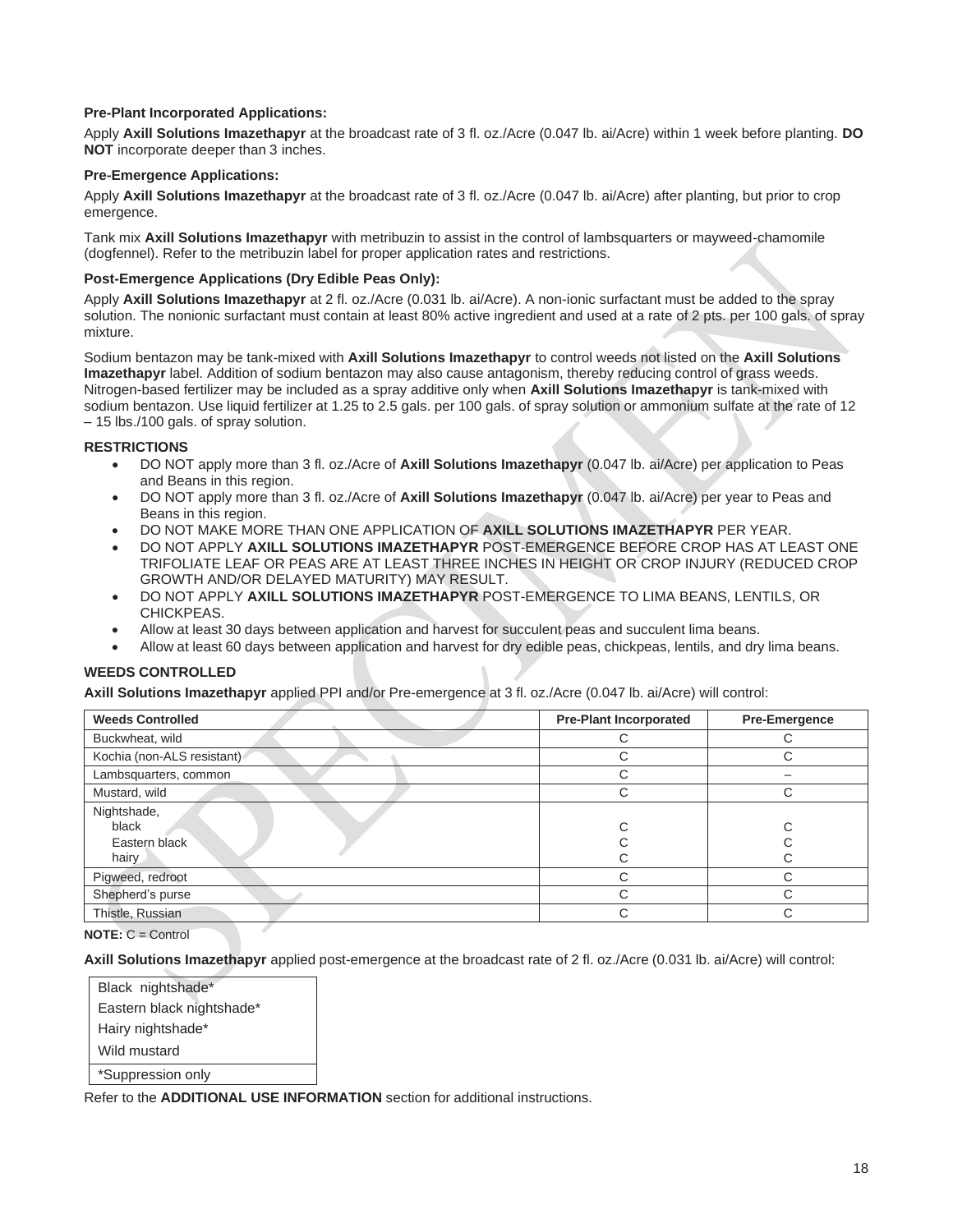#### **CHICKPEAS**

#### **DIRECTIONS FOR USE** in the states of Arizona and California.

#### **APPLICATION RATE AND TIMING**

#### **Pre-Plant Incorporated Applications:**

Apply **Axill Solutions Imazethapyr** at the broadcast rate of up to 3 fl. oz./Acre (0.047 lb. ai/Acre) within 1 week before planting. Applied pre-plant incorporated, **Axill Solutions Imazethapyr** may be tank-mixed with a registered grass herbicide.

#### **Pre-Emergence Applications:**

Apply **Axill Solutions Imazethapyr** at the broadcast rate of up to 3 fl. oz./Acre (0.047 lb. ai/Acre) immediately after or up to 3 days after planting. **Axill Solutions Imazethapyr** may be applied in a tank-mix with a registered grass herbicide or applied pre-emergence following a pre-plant incorporated application of a registered grass herbicide.

#### **RESTRICTIONS**

- DO NOT apply more than 3 fl. oz./Acre of **Axill Solutions Imazethapyr** (0.047 lb. ai/Acre) per application to Chickpeas in this region.
- DO NOT apply more than 3 fl. oz./Acre of **Axill Solutions Imazethapyr** (0.047 lb. ai/Acre) per year to Chickpeas in this region.
- DO NOT MAKE MORE THAN ONE APPLICATION OF **AXILL SOLUTIONS IMAZETHAPYR** PER YEAR.
- Allow at least 30 days between application and harvest of succulent chickpeas. Allow at least 60 days between application and harvest of dry chickpeas.

| <b>Weeds Controlled</b>    | <b>Pre-Plant Incorporated</b> | Pre-Emergence |
|----------------------------|-------------------------------|---------------|
| Buckwheat, wild            |                               |               |
| Kochia (non-ALS resistant) | C                             |               |
| Lambsquarters, common      | С                             |               |
| Mustard, wild              | С                             |               |
| Nightshade,                |                               |               |
| black                      |                               |               |
| Eastern black              |                               |               |
| hairy                      |                               |               |
| Pigweed, redroot           | ⌒                             |               |
| Shepherd's purse           | ⌒                             |               |
| Thistle, Russian           | ⌒                             |               |
| $\cdots$ $\cdots$ $\cdots$ |                               |               |

#### **WEEDS CONTROLLED**

**NOTE:** C = Control

Refer to the **ADDITIONAL USE INFORMATION** section for additional instructions.

#### **PEANUTS (Not for use in California)**

#### **DIRECTIONS FOR USE**

#### **USE RATE:** 4 fl. oz./Acre (0.063 lb. ai/Acre)

Apply **Axill Solutions Imazethapyr** at a broadcast rate of 4 fl. oz./Acre (0.063 lb. ai/Acre) for all methods of application (except sequential – see below): pre-plant incorporated, pre-emergence, ground-cracking and post-emergence. At this broadcast rate, 1 gal. of **Axill Solutions Imazethapyr** will treat 32 acres of peanuts.

**Axill Solutions Imazethapyr** may also be applied in a sequential application. Apply 2 fl. oz./Acre (0.031 lb. ai/Acre) in a soil application (pre-plant incorporated or preemergence) followed by 2 fl. oz./Acre (0.031 lb. ai/Acre) applied at ground-crack or post-emergence.

#### **RESTRICTIONS**

- DO NOT apply more than 4 fl. oz./Acre of **Axill Solutions Imazethapyr** (0.063 lb. ai/Acre) per application.
- DO NOT apply more than 4 fl. oz./Acre of **Axill Solutions Imazethapyr** (0.063 lb. ai/Acre) per year to Peanuts.
- DO NOT make more than one application per year at the 4 fl. oz./Acre rate (0.063 lb. ai/Acre) or two applications at the 2 fl. oz./Acre rate (0.031 lb. ai/Acre).
- DO NOT graze or feed treated peanut forage, vines, hay or straw to livestock.
- There must be an interval of at least 85 days between an application of **Axill Solutions Imazethapyr** and peanut harvest.
- DO NOT apply pendimethalin + imazethapyr herbicides to peanuts the same year as **Axill Solutions Imazethapyr**.

**NOTE:** In Arizona for use only in Yuma and La Paz counties.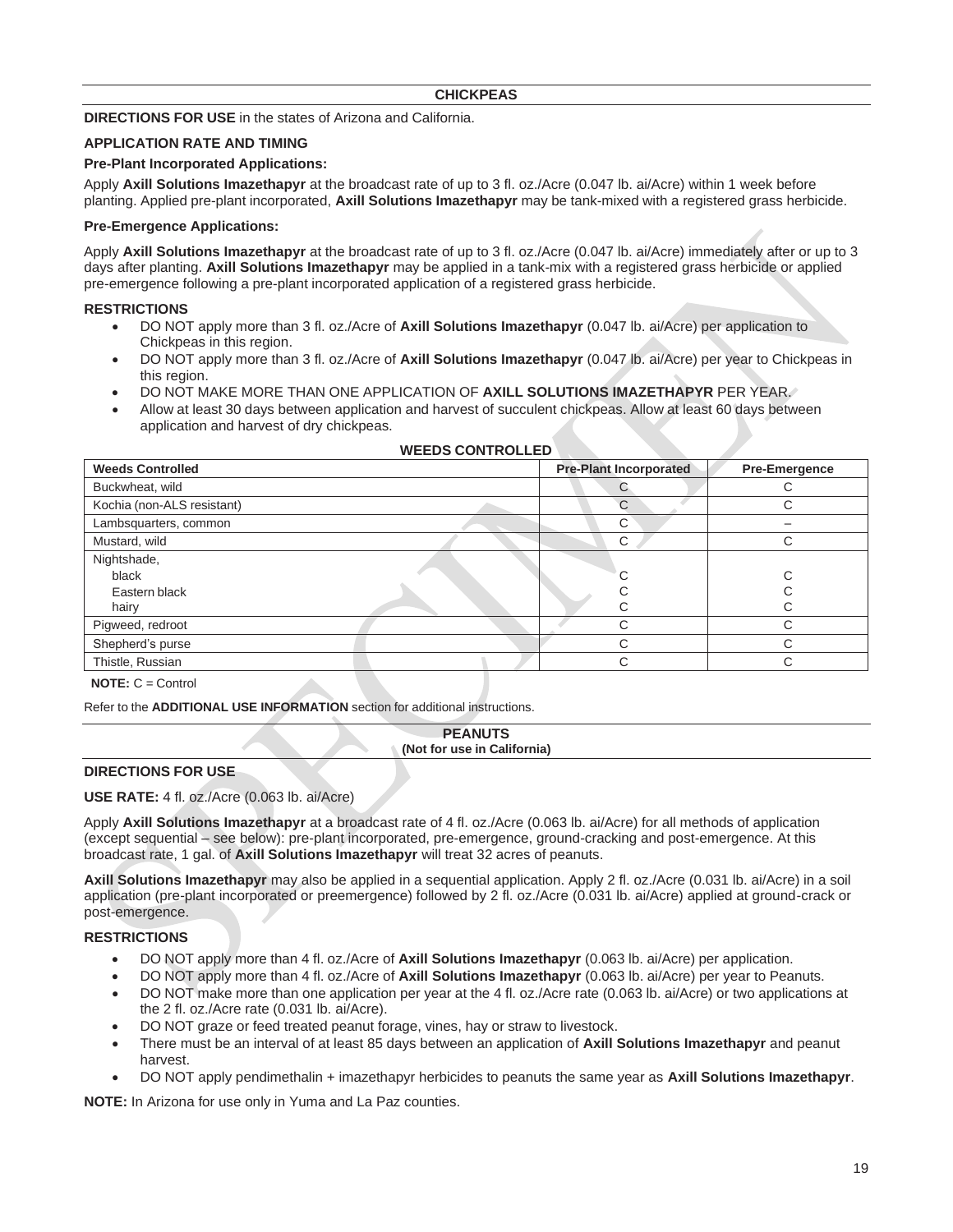#### **WEEDS CONTROLLED**

When applied as directed, **Axill Solutions Imazethapyr** will control or reduce competition from the weeds listed below. Refer to the **MIXING INSTRUCTIONS** section for instructions when weeds are at the maximum specified growth stage, or are under stress. (The number under **Maximum Leaf Stage** indicates the MAXIMUM number of leaves at which weeds are to be sprayed post-emergence.)

|  |  |  |  |  | <b>NOTE:</b> C = Control, R = Reduced Competition |
|--|--|--|--|--|---------------------------------------------------|
|--|--|--|--|--|---------------------------------------------------|

|                         |                          |                   | <b>POST-EMERGENCE</b>     |                          |  |
|-------------------------|--------------------------|-------------------|---------------------------|--------------------------|--|
| <b>Broadleaf Weeds</b>  | <b>SOIL APPLIED</b>      | <b>AT-CRACK</b>   | <b>Maximum Leaf Stage</b> | Size (Inches)            |  |
| Alligator weed          | $\qquad \qquad -$        | $\mathsf C$       | 4                         | $1 - 3$                  |  |
| Anoda, spurred          | $\overline{C}$           | $\overline{C}$    | $\overline{2}$            | $1 - 2$                  |  |
| <b>Bristly starbur</b>  | $\overline{\phantom{0}}$ | $\qquad \qquad -$ | $\overline{2}$            | $1 - 2$                  |  |
| <b>Buffalobur</b>       | $\overline{C^*}$         | $\overline{C}$    | $\overline{R}$            | $1 - 3$                  |  |
| Carpetweed              | $\overline{C}$           | $\overline{C}$    | $\overline{a}$            | $\overline{\phantom{0}}$ |  |
| Cocklebur, common       | $\mathsf{R}$             | $\overline{C}$    | 8                         | $1 - 8$                  |  |
| Devil's claw            | $\mathsf{C}$             | $\mathsf C$       | $\rightarrow$             | $\overline{\phantom{0}}$ |  |
| Galinsoga               | $\mathsf C$              | $\mathsf C$       | $\overline{\phantom{a}}$  | $\overline{\phantom{a}}$ |  |
| Jimsonweed              | $\overline{C^*}$         | $\overline{C}$    | $\overline{4}$            | $1 - 3$                  |  |
| Lambsquarters, common   | $\overline{C^*}$         | $\overline{C}$    | $\sf R$                   | $1 - 2$                  |  |
| Morningglory,           |                          |                   |                           |                          |  |
| Entireleaf              | ${\sf R}$                | C                 | $\overline{2}$            | $1 - 2$                  |  |
| Ivyleaf                 | $\mathsf{R}$             | C                 | $\overline{2}$            | $1 - 2$                  |  |
| Pitted                  | $\mathsf{R}$             | C                 | 2                         | $1 - 2$                  |  |
| Smallflower             | $\mathsf{C}$             | $\mathsf{C}$      | $\overline{\mathbf{4}}$   | $1 - 3$                  |  |
| Tall                    | $\mathsf{R}$             | $\mathsf{C}$      | $\overline{2}$            | $1 - 2$                  |  |
| Mustard sp.             | $\overline{C}$           | $\overline{C}$    | 4                         | $1 - 3$                  |  |
| Nightshade,             |                          |                   |                           |                          |  |
| black                   | $\mathsf{C}$             | $\mathbf C$       | 4                         | $1 - 3$                  |  |
| Eastern black           | $\mathsf{C}$             | $\mathsf C$       | 4                         | $1 - 3$                  |  |
| hairy                   | $\mathsf{C}$             | $\mathsf{C}$      | 4                         | $1 - 3$                  |  |
| Pigweed,                |                          |                   |                           |                          |  |
| redroot                 | $\mathsf C$              | $\mathsf{C}$      | 8                         | $1 - 8$                  |  |
| smooth                  | $\mathsf{C}$             | $\mathsf C$       | 8                         | $1 - 8$                  |  |
| spiny                   | $\mathsf{C}$             | $\mathsf{C}$      | 8                         | $1 - 8$                  |  |
| Poinsettia, wild        | $\overline{C}$           | $\overline{C}$    | $\overline{\phantom{0}}$  | $\overline{\phantom{0}}$ |  |
| Puncturevine            | $\overline{C}$           | $\overline{C}$    | $\overline{\phantom{0}}$  | $\qquad \qquad -$        |  |
| Purslane, common        | $\overline{C}$           | $\overline{C}$    | $\overline{\phantom{0}}$  | $\equiv$                 |  |
| Pusley, Florida         | $\mathsf C$              | $\mathsf C$       | $\overline{\phantom{0}}$  | $\qquad \qquad -$        |  |
| Ragweed,                |                          |                   |                           |                          |  |
| common                  | ${\sf R}$                | ${\sf R}$         | 4                         | $1 - 3$                  |  |
| giant                   | ${\sf R}$                | ${\sf R}$         | 4                         | $1 - 3$                  |  |
| Sida, prickly (teaweed) | $\overline{C^*}$         | $\overline{C}$    | $\overline{a}$            | $\equiv$                 |  |
| Smartweed,              |                          |                   |                           |                          |  |
| Ladysthumb              | $\mathsf C$              | $\mathsf C$       | 4                         | $1 - 3$                  |  |
| Pennsylvania            | $\mathsf{C}$             | $\mathsf C$       | 4                         | $1 - 3$                  |  |
| Spurge                  |                          |                   |                           |                          |  |
| prostrate               | $\mathsf C$              | С                 | 4                         | $1 - 3$                  |  |
| spotted                 | $\mathsf{C}$             | C                 | 4                         |                          |  |
| toothed                 | $\mathsf C$              | $\mathsf C$       |                           | $\qquad \qquad -$        |  |
| Sunflower               | $\overline{C^*}$         | $\overline{C}$    | 4                         | $1 - 3$                  |  |
| Velvetleaf              | $\overline{C^*}$         | $\overline{C}$    | 4                         | $1 - 3$                  |  |

**BROADLEAF WEEDS CONTROLLED**

\*When **Axill Solutions Imazethapyr** is soil applied, these weeds are more consistently controlled by pre-plant incorporated treatments.

#### **GRASS WEEDS CONTROLLED**

|                    |                      | <b>AT-CRACK</b> | <b>POST-EMERGENCE</b>     |               |  |
|--------------------|----------------------|-----------------|---------------------------|---------------|--|
| <b>Grass Weeds</b> | <b>SOIL APPLIED*</b> |                 | <b>Maximum Leaf Stage</b> | Size (Inches) |  |
| Barnyardgrass      |                      |                 |                           | $-3$          |  |
| Crabgrass,         |                      |                 |                           |               |  |
| large              |                      |                 |                           | $1 - 3$       |  |
| smooth             |                      |                 |                           | $-3$          |  |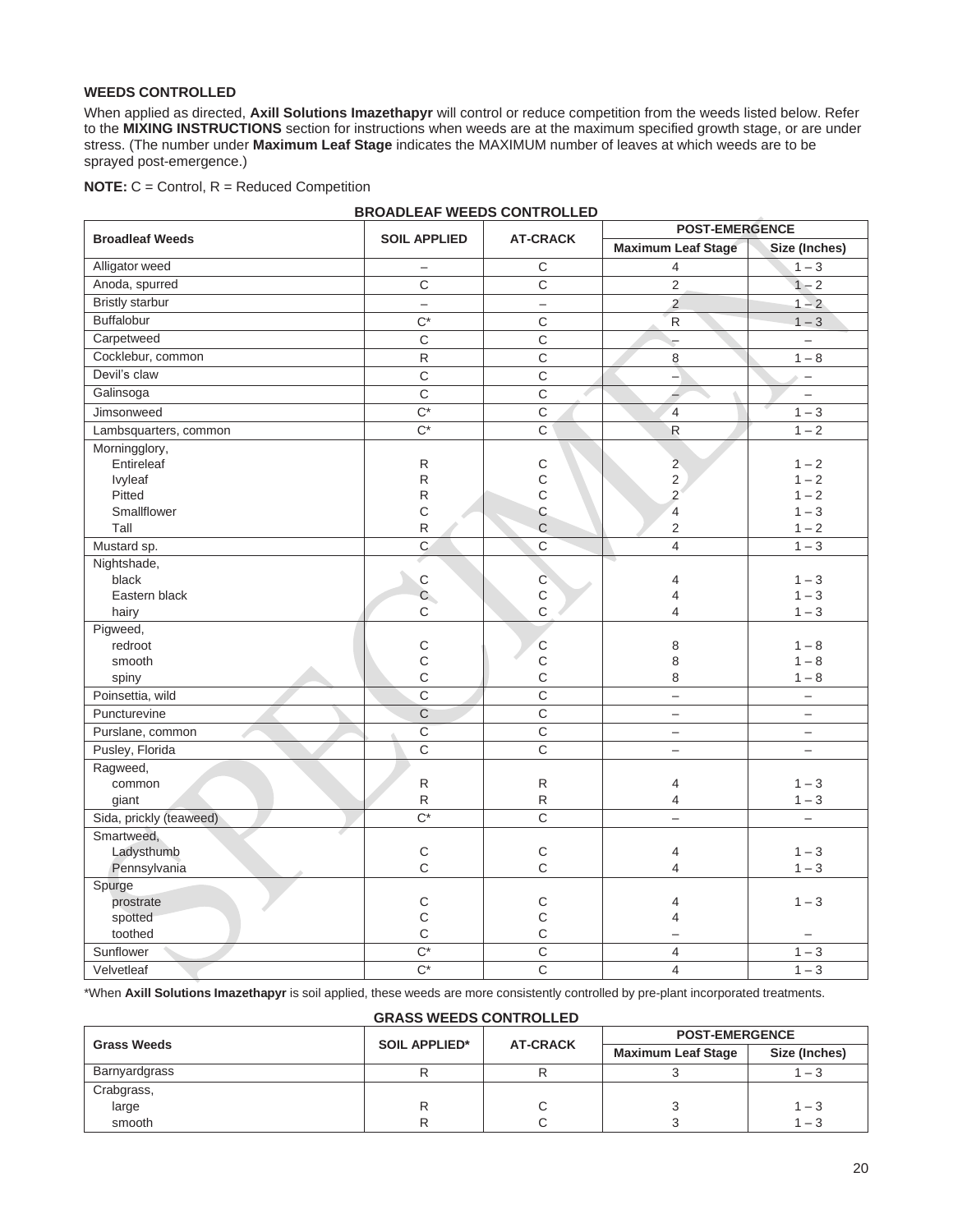|                        | <b>SOIL APPLIED*</b>     | <b>AT-CRACK</b> | <b>POST-EMERGENCE</b>     |               |
|------------------------|--------------------------|-----------------|---------------------------|---------------|
| <b>Grass Weeds</b>     |                          |                 | <b>Maximum Leaf Stage</b> | Size (Inches) |
| Cupgrass, woolly       | $\overline{\phantom{m}}$ |                 | 3                         | $1 - 3$       |
| Foxtail,               |                          |                 |                           |               |
| giant                  | С                        |                 | 6                         | $1 - 6$       |
| green                  | С                        |                 | 3                         | $1 - 3$       |
| yellow                 | C                        |                 | 3                         | $1 - 3$       |
| Goosegrass             | $\mathsf{R}$             |                 | $\overline{\phantom{0}}$  |               |
| Johnsongrass,          |                          |                 |                           |               |
| seedling               | С                        | C               | 6                         | $1 - 8$       |
| rhizome                | —                        |                 | R                         | $6 - 12$      |
| Panicum,               |                          |                 |                           |               |
| fall                   | $\mathsf{R}$             |                 |                           |               |
| Texas                  | R                        |                 |                           | -             |
| Red rice               |                          |                 | 3                         | $1 - 3$       |
| Shattercane            | R                        | R               | 6                         | $1 - 8$       |
| Signalgrass, broadleaf | R                        | C               | 4                         | $1 - 6$       |

\*When **Axill Solutions Imazethapyr** is soil applied to grasses, more consistent control can be obtained from pre-plant incorporated treatments.

#### **SEDGES**

|                         |                                         |  | <b>POST-EMERGENCE</b>     |               |
|-------------------------|-----------------------------------------|--|---------------------------|---------------|
| <b>Weeds Controlled</b> | <b>SOIL APPLIED*</b><br><b>AT-CRACK</b> |  | <b>Maximum Leaf Stage</b> | Size (Inches) |
| Nutsedge,               |                                         |  |                           |               |
| purple                  | ◡                                       |  |                           | $1 - 3$       |
| vellow                  |                                         |  |                           | - 3           |

\*When **Axill Solutions Imazethapyr** is soil applied to grasses, more consistent control can be obtained from pre-plant incorporated treatments.

**DO NOT** count cotyledon leaves when determining weed stage of growth.

"**AT-CRACK**" APPLICATION refers to the time when the soil cracks due to the emerging peanut seedling. This generally occurs from 10 to 14 days following planting. At this time weeds have generally not germinated, or are in the seedling stage. If weeds have more than 2 true leaves, refer to the **POST-EMERGENCE** weed control column for weeds controlled.

In West Texas and New Mexico, wait until late cracking (most of the peanuts have emerged) before applying **Axill Solutions Imazethapyr**.

**Axill Solutions Imazethapyr** is active against many broadleaf and grass species. However, when heavy grass or common lambsquarters pressure is anticipated, apply **Axill Solutions Imazethapyr** in combination with a registered soil-applied grass herbicide (See **HERBICIDE COMBINATIONS** section).

#### **WEEDS CONTROLLED BY SEQUENTIAL APPLICATIONS OF AXILL SOLUTIONS IMAZETHAPYR**

The sequential (split) application of **Axill Solutions Imazethapyr** consists of an application of 2 fl. oz./Acre (0.031 lb. ai/Acre) of product soil applied (either pre-plant incorporated or pre-emergence) followed by 2 fl. oz./Acre (0.031 lb. ai/Acre) applied either at ground-crack or post-emergence.

When applied as a sequential treatment, **Axill Solutions Imazethapyr** will control the weeds listed under the "**SOIL APPLIED**" and "**AT-CRACK**" applications in the **BROADLEAF WEEDS** and **GRASS WEEDS** tables (in the **PEANUTS** section of the label). It enhances the control of yellow and purple nutsedge. Apply the second application before the nutsedge exceeds 3 leaves.

#### **HERBICIDE COMBINATIONS**

#### **GRASS WEEDS**

When applied as directed, **Axill Solutions Imazethapyr** pre-plant incorporated or pre-emergence combination treatments with pendimethalin, trifluralin, alachlor, S-metolachlor, isoxaflutole, or ethalfluralin will control the weeds listed in following table, in addition to those controlled by **Axill Solutions Imazethapyr** alone.

| <b>GRASSES</b>       | Pendimethalin <sup>a</sup> | Trifluralin b | Alachlor | S-metolachlor | Isoxaflutole <sup>b</sup> | Ethafluralin <sup>b</sup> |
|----------------------|----------------------------|---------------|----------|---------------|---------------------------|---------------------------|
| Barnyardgrass        |                            |               |          |               |                           |                           |
| Crabgrass,<br>smooth |                            |               |          |               |                           |                           |
| Crabgrass, large     |                            |               |          |               |                           |                           |
| Crowfootgrass        |                            |               |          |               |                           |                           |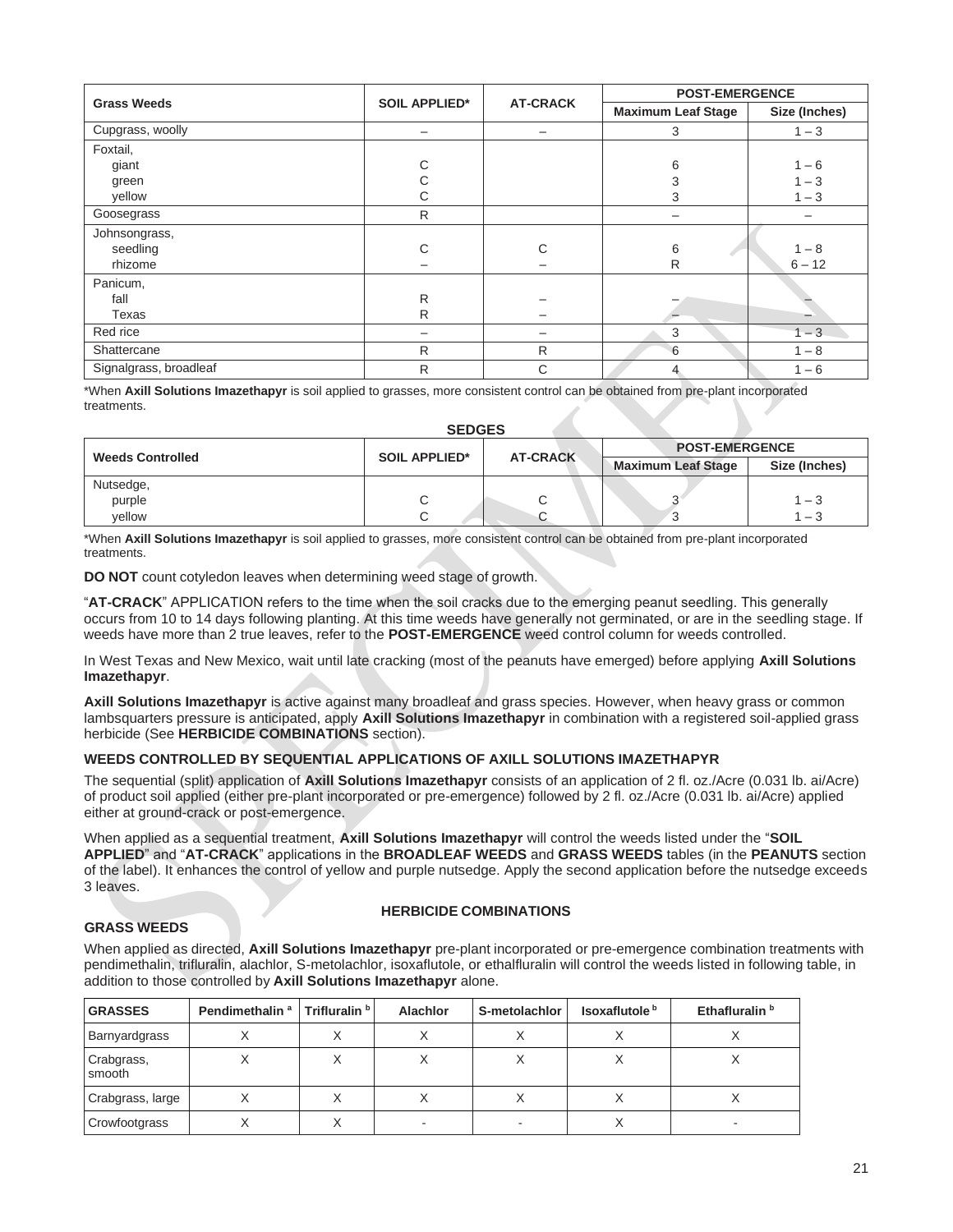| <b>GRASSES</b>            | Pendimethalin <sup>a</sup> | Trifluralin <sup>b</sup> | <b>Alachlor</b> | S-metolachlor | Isoxaflutole <sup>b</sup> | Ethafluralin <sup>b</sup> |
|---------------------------|----------------------------|--------------------------|-----------------|---------------|---------------------------|---------------------------|
| Goosegrass                |                            |                          |                 |               |                           |                           |
| Panicum, fall             |                            | ⋏                        |                 |               |                           |                           |
| Panicum, Texas            |                            | ⋏                        |                 |               | ⌒                         | Λ                         |
| Sandbur, field            | $\lambda$                  | ∧                        |                 |               |                           | ∧                         |
| Signalgrass,<br>broadleaf | X <sup>b</sup>             |                          |                 |               |                           |                           |
| Witchgrass                |                            |                          |                 |               |                           |                           |

<sup>a</sup>Pre-plant incorporated tank-mixture applications of **Axill Solutions Imazethapyr** plus pendimethalin will suppress the growth of itchgrass and rhizome johnsongrass.

**b** Pre-plant incorporated treatments only.

A selective post-emergence grass herbicide such as sethoxydim or fenoxaprop-p-ethyl may be mixed with **Axill Solutions Imazethapyr** to control grasses not controlled by **Axill Solutions Imazethapyr**. In some cases the activity of the grass herbicide may be reduced when mixed with **Axill Solutions Imazethapyr**. The reduction in activity may be overcome by delaying the application of the post-emergence grass herbicide 7 days following the application of **Axill Solutions Imazethapyr**. If the post-emergence grass herbicide is applied first, wait 3 days before applying **Axill Solutions Imazethapyr**. Refer to the respective grass herbicide label for directed application rate, weed size and restrictions.

#### **BROADLEAF WEEDS**

Broadleaf herbicides that can be tank-mixed with **Axill Solutions Imazethapyr** include sodium bentazon, acifluorfen, flufenacet and 2,4-DB.

For the control of sicklepod, morningglories, prickly sida and common ragweed, add 2,4-DB to the **Axill Solutions Imazethapyr** spray mixture. For the control of Florida beggarweed, add flufenacet to the spray mixture. Refer to the 2,4-DB or flufenacet label for specific directions for use, application rates and restrictions.

**Axill Solutions Imazethapyr** may also be applied post-emergence in tank-mixture with chlorothalonil, acephate, or boron.

**SOYBEANS (Not for use in California)**

#### **DIRECTIONS FOR USE**

**USE RATE:** 4 fl. oz./Acre (0.063 lb. ai/Acre)

Apply **Axill Solutions Imazethapyr** at a broadcast rate of 4 fl. oz./Acre (0.063 lb. ai/Acre) for all methods of application: early pre-plant, pre-plant incorporated, pre-emergence, and post-emergence (including minimum and no-till). At this broadcast rate, 1 gal. of **Axill Solutions Imazethapyr** will treat 32 acres of soybeans. (See instructions under section **APPLICATIONS TO SOYBEANS IN NORTH DAKOTA AND MINNESOTA** for applications in North Dakota and Minnesota north of highway #210.). Make **Axill Solutions Imazethapyr** applications before soybean bloom.

#### **RESTRICTIONS**

- DO NOT apply more than 4 fl. oz./Acre of **Axill Solutions Imazethapyr** (0.063 lb. ai/Acre) per application.
- DO NOT apply more than 4 fl. oz./Acre of **Axill Solutions Imazethapyr** (0.063 lb. ai/Acre) per year to Soybeans.
- DO NOT make more than one application per year.
- There must be an interval of at least 85 days between an application of **Axill Solutions Imazethapyr** and soybean harvest.
- DO NOT graze or feed treated soybean forage, hay or straw to livestock.
- DO NOT tank-mix **Axill Solutions Imazethapyr** with clomazone containing herbicides. **Axill Solutions Imazethapyr** may be applied post-emergence following a soil application of a clomazone containing herbicide.

#### **WEEDS CONTROLLED**

When applied as directed, **Axill Solutions Imazethapyr** will control or reduce competition from the weeds listed below. Refer to the **MIXING INSTRUCTIONS** section for instructions when weeds are at the maximum specified growth stage, or are under stress. (The number under **Maximum Leaf Stage** indicates the MAXIMUM number of leaves at which weeds need to be sprayed post-emergence.)

**NOTE:** C = Control, R = Reduced Competition

**DO NOT** count cotyledon leaves when determining weed stage of growth.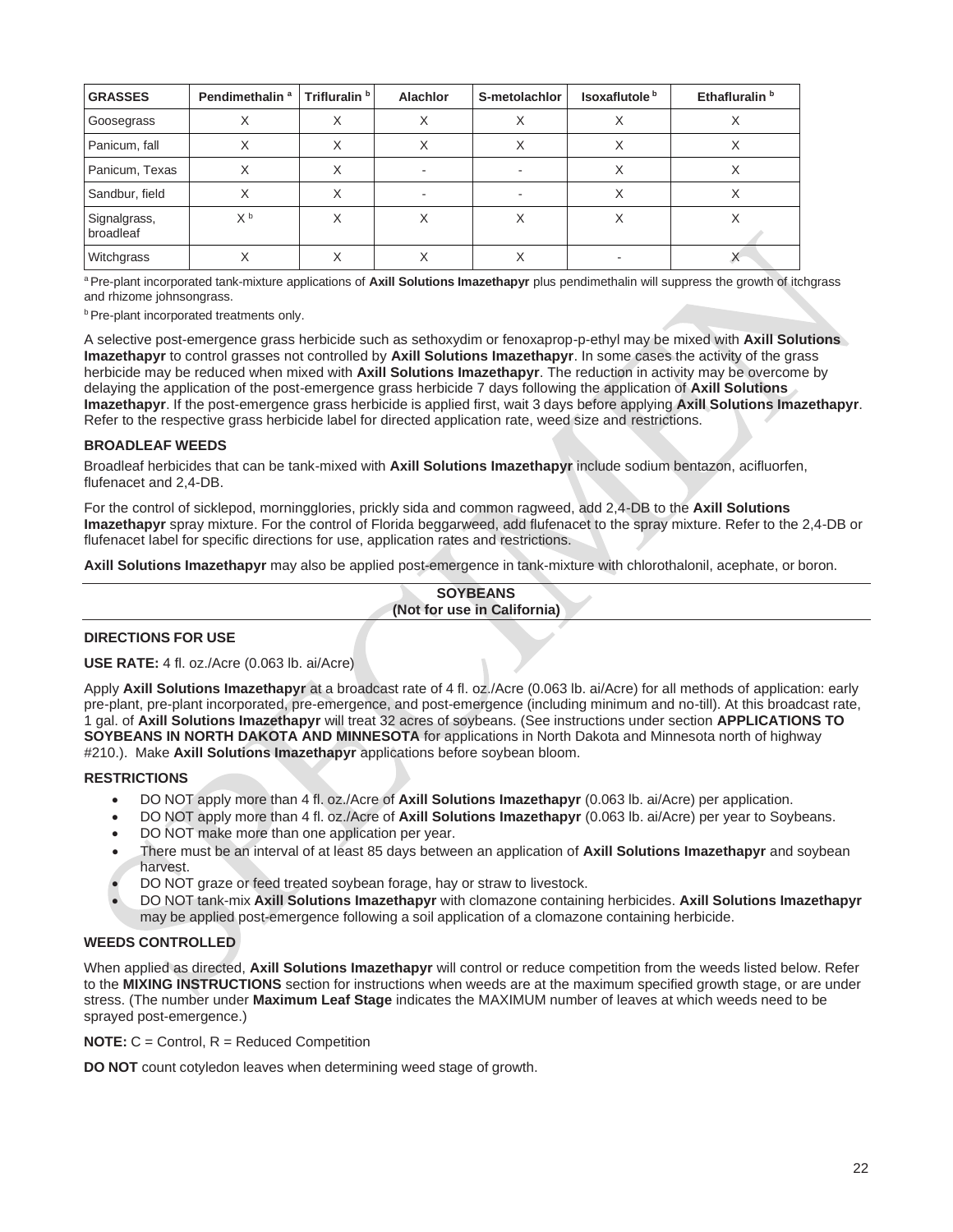|                                     |                            | <b>POST-EMERGENCE</b>     |                          |  |  |
|-------------------------------------|----------------------------|---------------------------|--------------------------|--|--|
| <b>Broadleaf Weeds</b>              | <b>SOIL APPLIED</b>        | <b>Maximum Leaf Stage</b> | Size (Inches)            |  |  |
| Alligator weed                      | <sup>-</sup>               | 4                         | $1 - 3$                  |  |  |
| Anoda, spurred                      | C                          | $\sqrt{2}$                | $1 - 2$                  |  |  |
| Artichoke, Jerusalem                | $\overline{\phantom{0}}$   | 8                         | $6 - 10$                 |  |  |
| <b>Bristly starbur</b>              | $\overline{\phantom{0}}$   | $\mathbf 2$               | $1 - 2$                  |  |  |
| Buffalobur                          | $C^*$                      | ${\sf R}$                 | $1 - 3$                  |  |  |
| Carpetweed                          | $\mathsf C$                | $\qquad \qquad -$         |                          |  |  |
| Cocklebur, common                   | $\mathsf{R}$               | 8                         | $1 - 8$                  |  |  |
| Galinsoga                           | $\mathsf C$                | $\qquad \qquad -$         |                          |  |  |
| Jimsonweed                          | $\overline{C^*}$           | $\overline{4}$            | $1 - 3$                  |  |  |
| Kochia (non-ALS resistant)          | $\mathsf C$                | $\overline{4}$            | $1 - 3$                  |  |  |
| Lambsquarters, common               | $C^*$                      | ${\sf R}$                 | $1 - 2$                  |  |  |
| Mallow, Venice                      | ${\sf R}$                  | $\qquad \qquad -$         | $\overline{\phantom{0}}$ |  |  |
| Marshelder                          | $\mathbf C$                | $\overline{4}$            | $1 - 3$                  |  |  |
| Morningglory,                       |                            |                           |                          |  |  |
| entireleaf                          | R                          | $\overline{\mathbf{c}}$   | $1 - 2$                  |  |  |
| ivyleaf                             | R                          | $\overline{2}$            | $1 - 2$                  |  |  |
| pitted                              | R                          | $\sqrt{2}$                | $1 - 2$                  |  |  |
| smallflower                         | C                          | 4                         | $1 - 3$                  |  |  |
| tall                                | $\mathsf R$                | 2                         | $1 - 2$                  |  |  |
| Mustard sp.                         | C                          | $\overline{4}$            | $1 - 3$                  |  |  |
| Nightshade,                         |                            |                           |                          |  |  |
| black                               | $\mathbf{C}$               | 4                         | $1 - 3$                  |  |  |
| Eastern black                       | $\mathbb{C}$               | 4                         | $1 - 3$                  |  |  |
| hairy                               | $\mathsf{C}$               | 4                         | $1 - 3$                  |  |  |
| Pigweed,                            |                            |                           |                          |  |  |
| redroot<br>smooth                   | $\mathsf C$<br>$\mathsf C$ | 8                         | $1 - 8$<br>$1 - 8$       |  |  |
| spiny                               | $\mathsf{C}$               | 8<br>8                    | $1 - 8$                  |  |  |
| Poinsettia, wild                    | $\overline{C}$             | $\equiv$                  | $\qquad \qquad -$        |  |  |
| Puncturevine                        | $\mathsf{C}$               | $\overline{\phantom{m}}$  | $\qquad \qquad -$        |  |  |
|                                     | $\mathsf{C}$               |                           |                          |  |  |
| Purslane, common<br>Pusley, Florida | $\mathsf{C}$               | $\overline{\phantom{m}}$  | $\overline{\phantom{0}}$ |  |  |
|                                     |                            | $\overline{\phantom{0}}$  | $\qquad \qquad -$        |  |  |
| Ragweed,<br>Common                  | $\mathsf{R}$               | $\mathsf R$               | $1 - 3$                  |  |  |
| Giant                               | R                          | ${\sf R}$                 | $1 - 3$                  |  |  |
| Sage, barnyard                      | ${\sf R}$                  | $1 - 3$                   | $\overline{\phantom{0}}$ |  |  |
| Sida, prickly                       | $C^*$                      |                           | $\overline{\phantom{0}}$ |  |  |
| Smartweed,                          |                            |                           |                          |  |  |
| ladysthumb                          | $\mathsf C$                | $\overline{4}$            | $1 - 3$                  |  |  |
| Pennsylvania                        | $\mathsf C$                | $\overline{4}$            | $1 - 3$                  |  |  |
| Spurge                              |                            |                           |                          |  |  |
| prostrate                           | $\mathsf C$                | 4                         | $1 - 3$                  |  |  |
| spotted                             | $\mathsf C$                | $\overline{\mathcal{A}}$  | $1 - 3$                  |  |  |
| Sunflower                           | $\overline{C^*}$           | $\overline{\mathbf{4}}$   | $1 - 3$                  |  |  |
| Thistle, Canada                     | $\qquad \qquad -$          | ${\sf R}$                 | $1 - 3$                  |  |  |
| Velvetleaf                          | $\overline{C^*}$           | $\overline{4}$            | $1 - 3$                  |  |  |

#### **BROADLEAF WEEDS CONTROLLED**

\*When **Axill Solutions Imazethapyr** is soil applied, these weeds are more consistently controlled by pre-plant incorporated treatments.

| <b>GRASS WEEDS CONTROLLED*</b> |                     |                           |               |  |
|--------------------------------|---------------------|---------------------------|---------------|--|
|                                | <b>SOIL APPLIED</b> | <b>POST-EMERGENCE</b>     |               |  |
| Grass Weeds**                  |                     | <b>Maximum Leaf Stage</b> | Size (Inches) |  |
| Barnyardgrass                  | R                   |                           | $-3$          |  |
| Crabgrass,                     |                     |                           |               |  |
| large                          | R                   |                           | $1 - 3$       |  |
| smooth                         |                     |                           | $1 - 3$       |  |
| Cupgrass, woolly***            |                     |                           | $-3$          |  |
| Foxtail,                       |                     |                           |               |  |
| giant                          | C                   | 6                         | $1 - 6$       |  |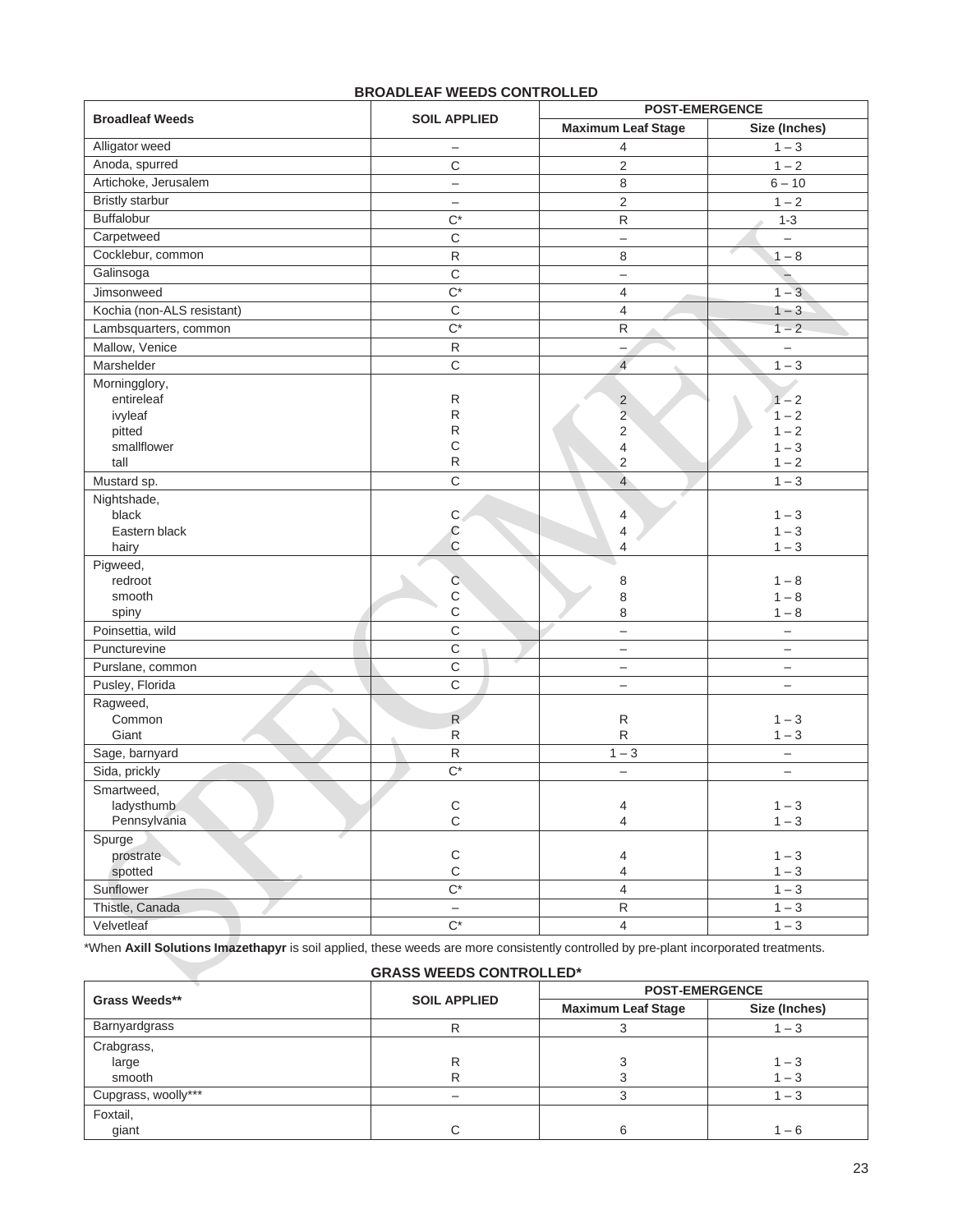| Grass Weeds**          |                     | <b>POST-EMERGENCE</b>     |               |  |
|------------------------|---------------------|---------------------------|---------------|--|
|                        | <b>SOIL APPLIED</b> | <b>Maximum Leaf Stage</b> | Size (Inches) |  |
| green                  | C                   | 3                         | $1 - 3$       |  |
| yellow                 | С                   | 3                         | $1 - 3$       |  |
| Goosegrass             | R                   |                           |               |  |
| Johnsongrass,          |                     |                           |               |  |
| seedling               | R                   | 6                         | $1 - 8$       |  |
| rhizome                | С                   | R                         | $6 - 12$      |  |
| Panicum,               |                     |                           |               |  |
| fall                   | R                   |                           |               |  |
| Texas                  | R                   |                           |               |  |
| Red rice               |                     | 3                         | $1 - 3$       |  |
| Shattercane            | R                   | 6                         | $1 - 8$       |  |
| Signalgrass, broadleaf | R                   | 4                         | $1 - 8$       |  |
| Sorghum, almum         | R                   | 6                         | $1 - 3$       |  |

\*Pre-plant incorporated treatments of **Axill Solutions Imazethapyr** are more consistent for grass control.

\*\***Axill Solutions Imazethapyr** is active against many broadleaf and grass species. However, when heavy grass or common lambsquarters pressure is anticipated, use **Axill Solutions Imazethapyr** in combination with a registered soil-applied grass herbicide (such as pendimethalin) for optimum control (See **HERBICIDE COMBINATIONS** section).

\*\*\* Axill Solutions Imazethapyr only controls emerged woolly cupgrass.

#### **SEDGES**

|                         | <b>SOIL APPLIED</b> | <b>POST-EMERGENCE</b>     |               |  |
|-------------------------|---------------------|---------------------------|---------------|--|
| <b>Weeds Controlled</b> |                     | <b>Maximum Leaf Stage</b> | Size (Inches) |  |
| Nutsedge,               |                     |                           |               |  |
| purple                  |                     |                           | $-3$          |  |
| vellow                  |                     |                           | $-3$          |  |

#### **HERBICIDE COMBINATIONS**

#### **GRASS WEEDS**

Use a soil applied grass herbicide (such as pendimethalin) to control grass weeds not on the **Axill Solutions Imazethapyr** label and to enhance the control of certain broadleaf weeds such as common lambsquarters and pigweeds. Refer to the pendimethalin (or other grass herbicide) label for specific use instructions, rates and precautions.

When applied as directed, **Axill Solutions Imazethapyr** pre-plant incorporated or pre-emergence combination treatments with pendimethalin, trifluralin, dimethenamide-P, alachlor, or S-metholachlor will control the weeds listed in following table, in addition to those controlled by **Axill Solutions Imazethapyr** alone.

| <b>GRASSES</b>         | Pendimethalin <sup>a</sup> | Trifluralin <sup>b</sup> | <b>Alachlor</b> | S-metholachlor | Dimethenamide-P |
|------------------------|----------------------------|--------------------------|-----------------|----------------|-----------------|
| Barnyardgrass          | $\lambda$                  | X                        | X               | X              | X               |
| Crabgrass, smooth      | X                          | X                        | X               | X              | X               |
| Crabgrass, large       | X                          | X                        | X               | X              | X               |
| Crowfootgrass          | X                          | X                        |                 |                |                 |
| Goosegrass             | X                          | X                        | X               | X              | X               |
| Millet, wild proso     | X                          | X                        |                 |                |                 |
| Panicum, fall          |                            | X                        | X               | X              | X               |
| Panicum, Texas         | X                          | X                        |                 |                |                 |
| Sandbur, field         | X                          | X                        |                 |                |                 |
| Shattercane            | X <sup>b</sup>             | X                        |                 |                |                 |
| Signalgrass, broadleaf | X <sub>p</sub>             | X                        | X               | X              | X               |
| Witchgrass             | X                          | X                        | X               | X              | X               |

a Pre-plant incorporated tank-mixture applications of Axill Solutions Imazethapyr plus pendimethalin will suppress the growth of itchgrass and rhizome johnsongrass.

**b** Pre-plant incorporated treatments only.

A selective post-emergence grass herbicide such as sethoxydim may be mixed with **Axill Solutions Imazethapyr** to control volunteer corn or grasses not controlled by **Axill Solutions Imazethapyr**. For best results use crop oil concentrate AND liquid fertilizer with grass herbicide tank-mixtures.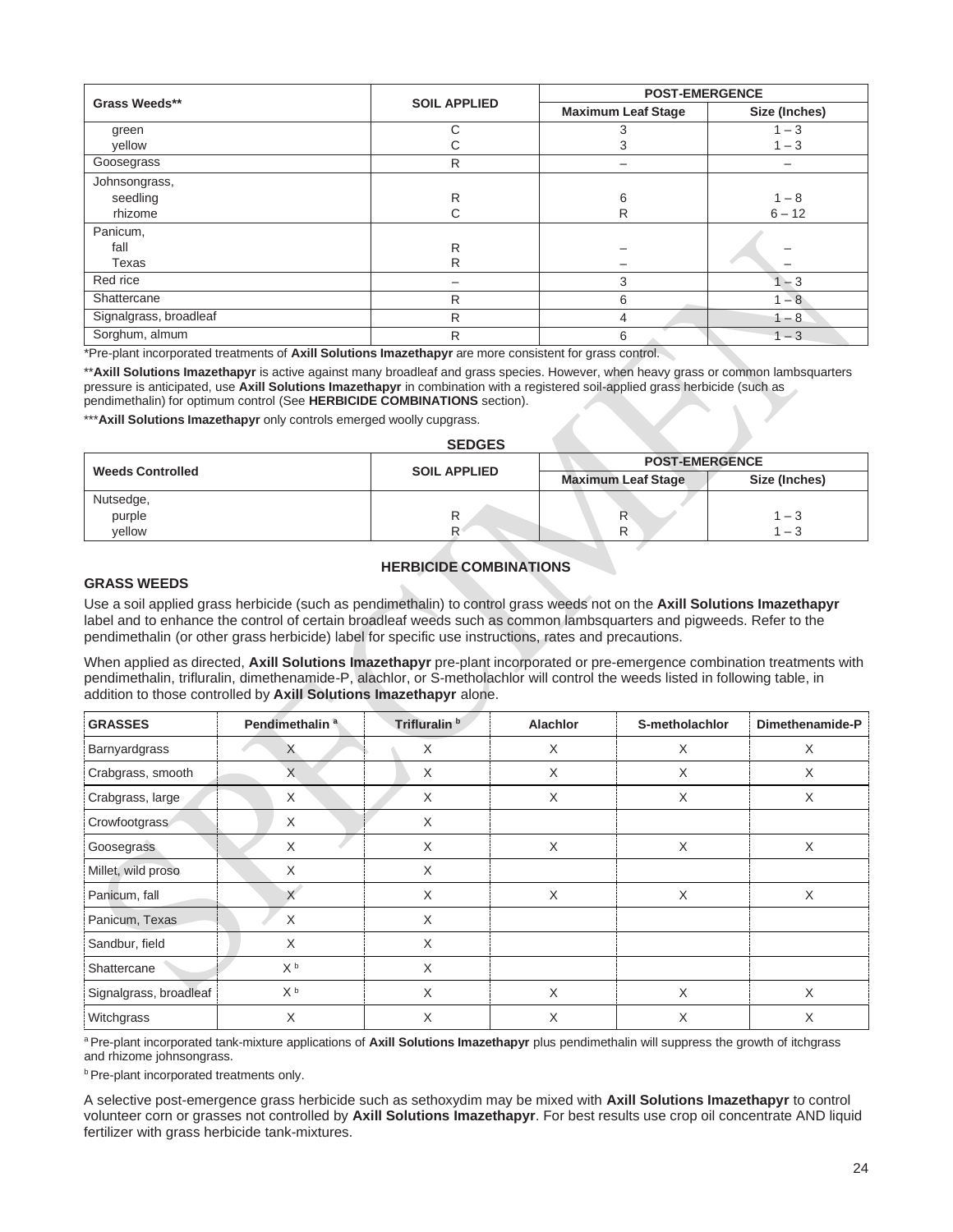#### **Axill Solutions Imazethapyr + Sethoxydim For Enhanced Grass Control**

Apply **Axill Solutions Imazethapyr** at the rate of 4 fl. oz./Acre (0.063 lb. ai/Acre). The addition of sethoxydim to **Axill Solutions Imazethapyr** at the specified rates will control the grasses listed below. (Refer to the sethoxydim label for additional weeds controlled.)

| Sethoxydim (oz. per acre) | <b>Annual Grasses Controlled</b>  | Size (inches)        |
|---------------------------|-----------------------------------|----------------------|
|                           | <b>Wild Proso Millet</b>          | $4 - 10"$            |
|                           | Shattercane                       | $3 - 12"$            |
|                           | Foxtail, Giant                    | $3 - 8"$             |
|                           | Junglerice                        | $3 - 8"$             |
|                           | Panicum, Fall                     | $3 - 8$ "            |
|                           | Texas                             | $3 - 8"$             |
|                           | Signalgrass, Broadleaf            | $3 - 8"$             |
|                           | <b>Volunteer Corn</b>             | $4 - 10"$            |
| Refer to product label    | <b>Barnyardgrass</b>              | $3 - 8"$             |
|                           | Crabgrass, Large<br><b>Smooth</b> | $3 - 6"$<br>$3 - 6"$ |
|                           | Cupgrass, Woolly                  | $3 - 8"$             |
|                           | Foxtail, Green<br>Yellow          | $3 - 8"$<br>$3 - 8"$ |
|                           | Goosegrass                        | $3 - 6"$             |
|                           | Johnsongrass, Seedling            | $3 - 8"$             |
|                           | Sprangletop, Red                  | $3 - 8"$             |
|                           | Witchgrass                        | $3 - 8"$             |

\*If a mixture of grasses are present, use the highest rate indicated for the grasses present.

The addition of sethoxydim to **Axill Solutions Imazethapyr** enhances the grass control, especially when heavy infestations of grass exist. It also provides control of grasses not controlled by **Axill Solutions Imazethapyr**. In some cases the activity of sethoxydim may be reduced when mixed with **Axill Solutions Imazethapyr**. The reduction in activity may be overcome by delaying the application of sethoxydim herbicide 7 days following the application of **Axill Solutions Imazethapyr**. If sethoxydim is applied first, wait 3 days before applying **Axill Solutions Imazethapyr**.

For optimum control, apply the tank-mixture to actively growing weeds at the sizes indicated in the table above (for sequential applications refer to application rates and weeds sizes indicated in the **Axill Solutions Imazethapyr** and sethoxydim labels). Refer to the sethoxydim label for additional information regarding application rates, restrictions, precautions, weeds controlled, adjuvants specified and other information.

#### **BROADLEAF WEEDS**

Broadleaf herbicides that can be tank-mixed with **Axill Solutions Imazethapyr** include acifluorfen, sodium bentazon, lactofen, cloransulam-methyl, paraquat dichloride, sodium bentazon + sodium acifluorfen, or fomesafen. Glyphosate may be tank-mixed with **Axill Solutions Imazethapyr** to aid in control of certain weeds only in Roundup Ready® Soybeans. See the glyphosate label for rates and weeds controlled and other restrictions. **DO NOT** apply **Axill Solutions Imazethapyr** with certain herbicides (see **RESTRICTIONS** section).

#### **Axill Solutions Imazethapyr + Acifluorfen For Enhanced Control of Common Ragweed and Pigweeds (including tall and common waterhemp)**

The addition of acifluorfen to **Axill Solutions Imazethapyr** at the specified rates will enhance the control of several broadleaf weeds, including common and giant ragweed, pigweed species and waterhemps. (Refer to the acifluorfen label for additional weeds controlled.)

When tank-mixing acifluorfen with **Axill Solutions Imazethapyr**, apply **Axill Solutions Imazethapyr** at the rate of 4 fl. oz./Acre (0.063 lb. ai/Acre). Refer to the acifluorfen label for applicable rates and directions for use.

#### **Axill Solutions Imazethapyr + Cloransulam-methyl for Enhanced Control of Ragweed Species**

Cloransulam-methyl may be tank-mixed with **Axill Solutions Imazethapyr** to aid in the control of common and giant ragweed. See the cloransulam-methyl label for specified rates and precautions.

#### **Axill Solutions Imazethapyr + Sulfentrazone Containing Compounds**

**Axill Solutions Imazethapyr** provides control of many grasses and broadleaf weeds when applied to the soil or applied postemergence to weeds. It also provides season-long control of many weeds. Sulfentrazone containing products may be tankmixed with **Axill Solutions Imazethapyr** in soil applications for enhanced weed control in soybeans.

**Axill Solutions Imazethapyr** may be applied post-emergence to soybeans previously treated with sulfentrazone containing products.

**NOTE:** Sulfentrazone-containing products are only labeled for soil applications to soybean.

#### **Axill Solutions Imazethapyr + Thifensulfuron for Enhanced Control of Common Lambsquarters**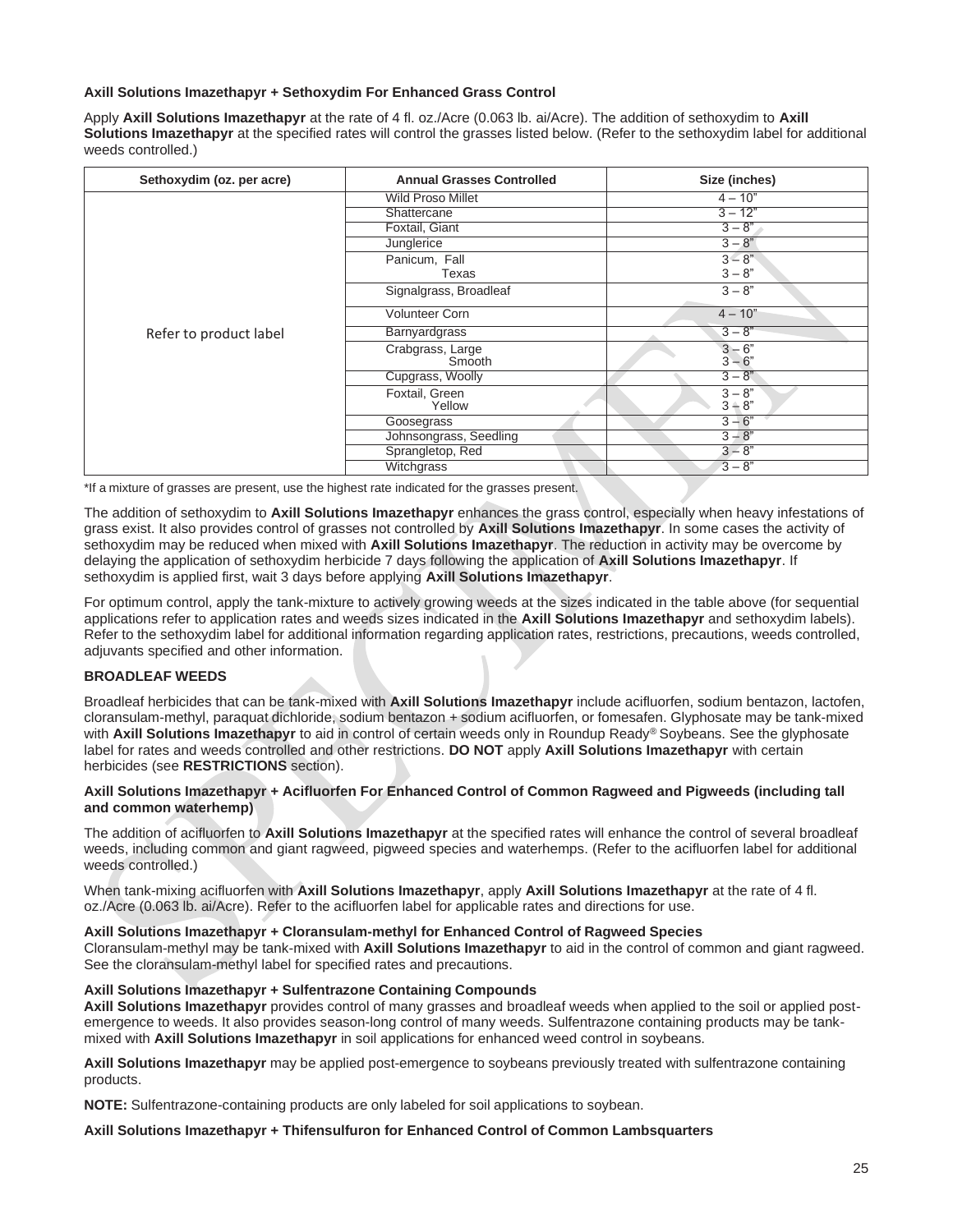For optimal weed control management, apply a soil applied grass herbicide such as pendimethalin or trifluralin followed by **Axill Solutions Imazethapyr** post-emergence. If common lambsquarters are not adequately controlled by the soil applied treatment, thifensulfuron may be tank-mixed with **Axill Solutions Imazethapyr** for additional activity.

The addition of thifensulfuron to **Axill Solutions Imazethapyr** may cause severe injury and/or stunting to soybeans, especially when applied under hot, humid conditions. The USER ASSUMES ALL RISKS AND CONSEQUENCES associated with applications of this tank-mixture to soybeans.

When tank-mixing thifensulfuron with **Axill Solutions Imazethapyr**, use the following rates:

#### **Axill Solutions Imazethapyr** – 4 fl. oz./Acre (0.063 lb. ai/Acre)

AND

Specified label rate of thifensulfuron

Add to the spray mixture:

#### Non-ionic surfactant – 1 quart per 100 gals. (0.25% v/v)

AND

Liquid nitrogen based fertilizer (such as 28%N, 32%N, or 10-34-0) at the rate of 1.25 to 2.5 gals. per 100 gals. of spray solution. Instead of a liquid fertilizer, spray grade ammonium sulfate may be used at the rate of 12 – 15 lbs. per 1.00 gals. of spray solution.

Apply to 1 – 3 trifoliate stage soybeans only.

#### **Other Tank-Mixture Combinations Axill Solutions Imazethapyr** + **Imazaquin for Volunteer Corn and Common Sunflower**

The application of **Axill Solutions Imazethapyr** plus imazaquin may be applied to states or portions of states described as Region 2 or Region 3 on the imazaquin label, and the following counties in South Dakota: Yankton, Bon Homme, Hutchinson, McCook, Hanson, Davison, Miner, Lake, and Kingsbury. Refer to the respective labels for the specified use area. **DO NOT** use this tank-mixture in North Dakota or in Minnesota north of state highway #210.

Apply the products at the following rate:

**Axill Solutions Imazethapyr –** 4 fl. oz./Acre (0.063 lb. ai/A)

AND

Specified label rate of imazaquin

The tank-mixture of **Axill Solutions Imazethapyr** plus imazaquin will suppress volunteer corn. Apply to volunteer corn up to 10 inches in height.

The tank-mixture of **Axill Solutions Imazethapyr** and imazaquin will enhance the control of common sunflowers. Apply to sunflowers up to 3 inches in size.

Refer to the imazaquin label for additional weeds controlled.

A post-emergence application of **Axill Solutions Imazethapyr** plus imazaquin will NOT suppress volunteer CLEARFIELD**®** corn (field corn hybrids which possess resistance to imidazolinone herbicides i.e., **Axill Solutions Imazethapyr** and imazaquin).

#### **APPLICATIONS TO SOYBEANS IN NORTH DAKOTA AND MINNESOTA (north of highway #210)**

**Application Rate:** Apply **Axill Solutions Imazethapyr** at 3 fl. oz./Acre (0.047 lb. ai/Acre) post-emergence only.

|                            | <b>POST-EMERGENCE</b>     |               |  |
|----------------------------|---------------------------|---------------|--|
| <b>Weeds Controlled</b>    | <b>Maximum Leaf Stage</b> | Size (Inches) |  |
| Cocklebur, common*         |                           | $-4$          |  |
| Kochia (non-ALS resistant) | 4                         | $1 - 3$       |  |
| Mustard sp.                |                           | $1 - 3$       |  |
| Nightshade,                |                           |               |  |
| black                      | 4                         | $1 - 3$       |  |
| Eastern black              |                           | $1 - 3$       |  |
| hairy                      | ΖΙ                        | $1 - 3$       |  |
| Pigweed, redroot           |                           | $-4$          |  |
| Wild oats**                | 3                         | $-4$          |  |

\*For control of common cocklebur, add acifluorfen at the label specified rate to the spray solution.

\*\***Axill Solutions Imazethapyr** will reduce competition from wild oats.

#### **ROTATIONAL CROP RESTRICTIONS**

The following rotational crops may be planted after applying **Axill Solutions Imazethapyr** at the specified rate: (Planting earlier than the specified interval may result in crop injury.)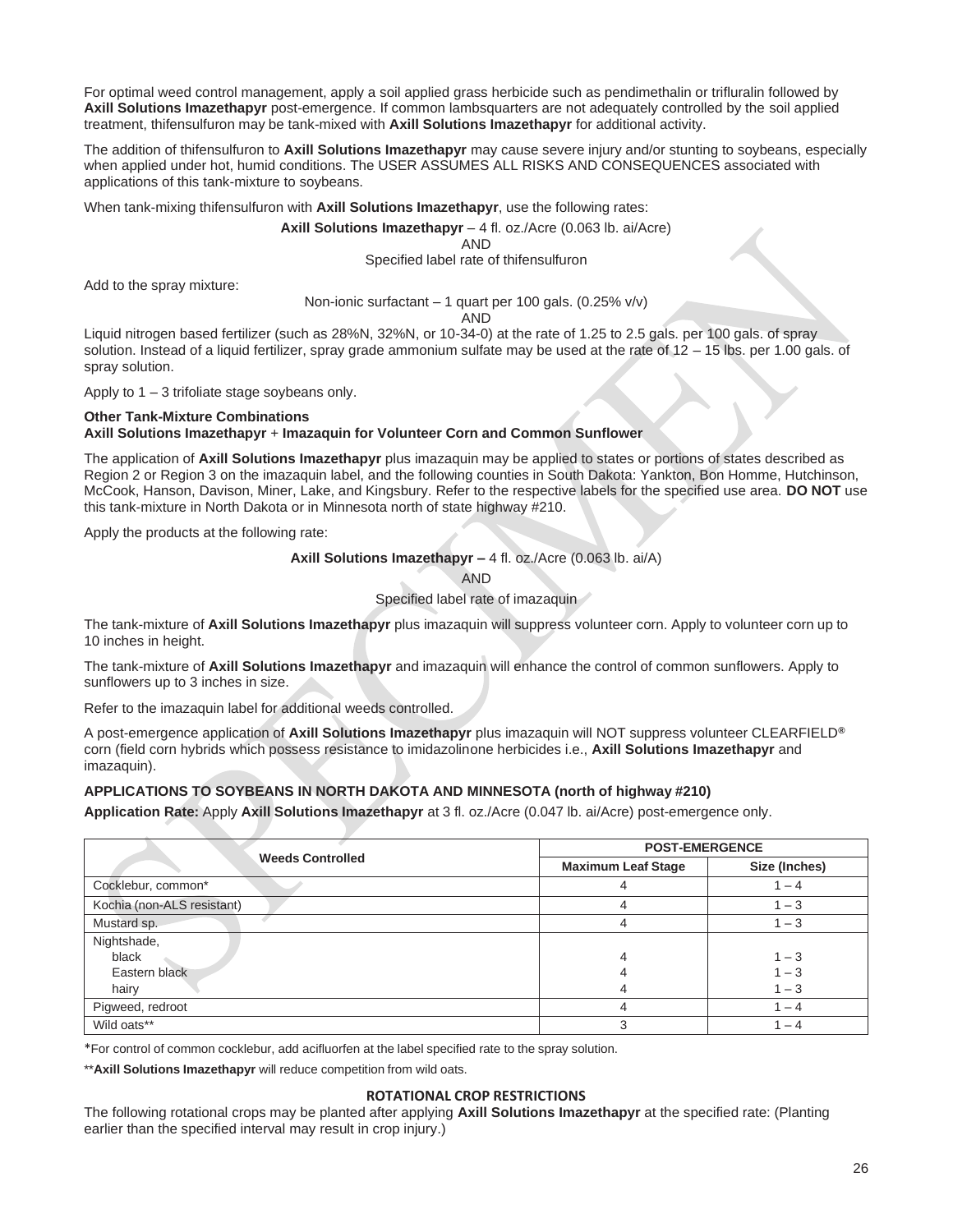| Crop                                                                | Months after Axill Solutions Imazethapyr<br>application |
|---------------------------------------------------------------------|---------------------------------------------------------|
| CLEARFIELD® corn hybrids (resistant to Axill Solutions Imazethapyr) |                                                         |
| Lima beans                                                          |                                                         |
| Southern peas                                                       | Anytime                                                 |
| Soybeans                                                            |                                                         |
| Peanuts                                                             |                                                         |
| Alfalfa                                                             |                                                         |
| Clover                                                              |                                                         |
| Rye (Except in North Dakota and Minnesota north of highway #210)    | 4                                                       |
| Wheat                                                               |                                                         |
| Edible beans and peas (other than lima beans and Southern peas)     |                                                         |
| Field corn                                                          | 81/2                                                    |
| Field corn grown for seed                                           |                                                         |
| <b>Barley</b>                                                       | 91/2                                                    |
| Tobacco                                                             |                                                         |
| Cotton*                                                             |                                                         |
| Lettuce                                                             |                                                         |
| Oats                                                                |                                                         |
| Popcorn                                                             |                                                         |
| Rye in North Dakota and Minnesota north of highway #210             | 18                                                      |
| Safflower                                                           |                                                         |
| Sorghum                                                             |                                                         |
| Sunflower                                                           |                                                         |
| Sweet corn                                                          |                                                         |
| Potatoes                                                            | 26                                                      |
| Flax                                                                |                                                         |
| All crops not listed elsewhere in this ROTATIONAL CROP GUIDELINE**  | 40                                                      |
|                                                                     |                                                         |

\*Refer to the following table for a Cotton Rotation Interval following **Axill Solutions Imazethapyr** application to alfalfa or clover grown for seed production. These guidelines **do not** apply to **Axill Solutions Imazethapyr** applications made to alfalfa grown for hay or forage (Use the 18 month Rotational Interval above).

\*\*Following forty months after a **Axill Solutions Imazethapyr** application, and before planting any crop not listed elsewhere in the **ROTATIONAL CROP RESTRICTIONS**, a successful field bioassay must be completed. The field bioassay consists of a test strip of the intended rotational crop planted across the previously treated field and grown to maturity. The test strip must include low areas and knolls, and include variations in soil such as type and pH. If no crop injury is evident in the test strip, the intended rotational crop may be planted the following year.

Sugar beet production can be reduced when grown in soil conditions with a pH less than 6.5. If the field is limed to adjust pH prior to planting rotational crops not listed in the **ROTATIONAL CROP RESTRICTIONS**, apply the lime at least 12 months prior to planting the rotational crop.

Use of **Axill Solutions Imazethapyr** herbicide in accordance with label directions is expected to result in normal growth of rotational crops in most situations; however, various environmental and agronomic factors make it impossible to eliminate all risks associated with the use of this product and, therefore, rotational crop injury is always possible.

#### **Cotton Rotation Following Application of Axill Solutions Imazethapyr to Alfalfa or Clover Grown For Seed**

|                                              | <b>Rotation Interval</b>                             |           |
|----------------------------------------------|------------------------------------------------------|-----------|
| <b>Irrigation/Precipitation Requirements</b> | Less than 3 acre feet or 36" of water                | 40 Months |
|                                              | Greater than or equal to 3 acre feet or 36" of water | 18 Months |

#### **EXCEPTIONS TO ROTATIONAL CROP RESTRICTIONS**

**Barley:** (States of Delaware, Indiana, Kentucky, Maryland, New Jersey, Ohio, Pennsylvania, and Virginia only.) Barley may be planted 4 months following a **Axill Solutions Imazethapyr** application in these states.

**Barley:** (North Dakota only.) Barley may be planted 18 months following an **Axill Solutions Imazethapyr** application.

**CLEARFIELD® canola:** CLEARFIELD® varieties of canola, such as Pioneer® 45A71 and Pioneer® 46A76, may be planted as a rotational crop the next season after an application of **Axill Solutions Imazethapyr** herbicide at label rates on registered crops.

**Corn inbred lines:** Corn inbred seed lines may be planted the year following an application of **Axill Solutions Imazethapyr**. Several seed companies have tested a wide range of inbreds for sensitivity to **Axill Solutions Imazethapyr** soil residues and have reported good crop safety. However, due to the proprietary nature of seed production, Axill Solutions, LLC has not been given access to the inbred data. Growers are directed to contact the seed company for information and instructions regarding the planting of corn grown for seed in fields treated with **Axill Solutions Imazethapyr** the previous year. Since growing conditions, environmental conditions and grower practices are beyond the control of Axill Solutions, LLC, all risks and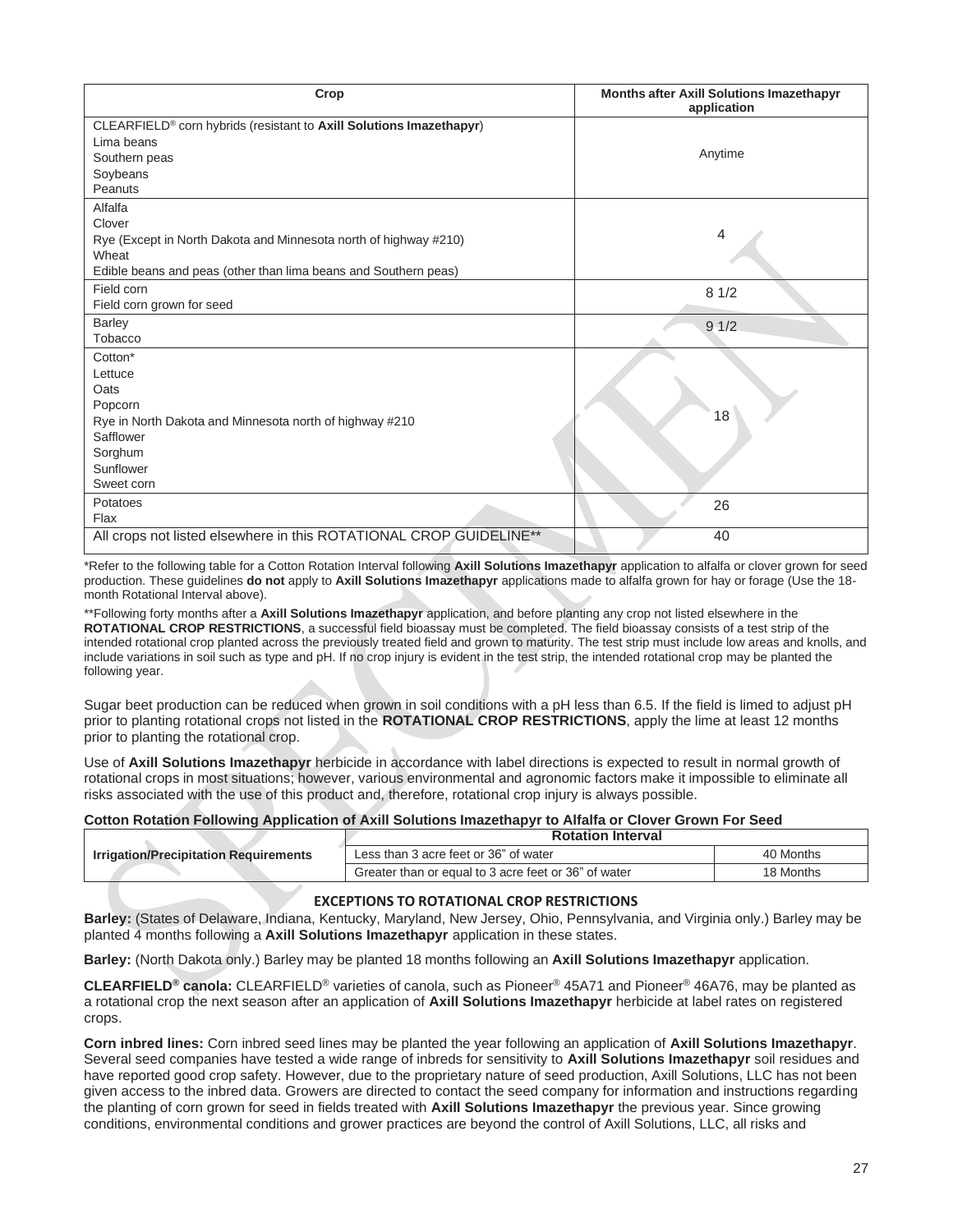consequences associated with planting seed corn inbreds into fields treated previously with **Axill Solutions Imazethapyr** shall, to the extent allowable by applicable law, be assumed by the user.

**Sweet corn and popcorn varieties:** (States of Illinois, Indiana, Iowa, Minnesota, Ohio, Tennessee, and Wisconsin only.) Sweet corn and popcorn varieties may be planted the year following an application of **Axill Solutions Imazethapyr**. Some sweet corn and popcorn varieties may be injured when planted at less than 18 months following an application of **Axill Solutions Imazethapyr** herbicide. Before planting sweet corn for processing, contact the processor company for information and specifications regarding the sensitivity of sweet corn varieties planned for fields treated with **Axill Solutions Imazethapyr** the previous year. **DO NOT** plant fresh market sweet corn varieties prior to 18 months after **Axill Solutions Imazethapyr** use. Before planting popcorn, contact the popcorn company for information and instructions regarding the sensitivity of popcorn varieties planned for fields treated with **Axill Solutions Imazethapyr** the previous year.

Since growing conditions, environmental conditions and grower practices are beyond the control of AXILL SOLUTIONS, LLC, TO THE EXTENT ALLOWABLE BY APPLICABLE LAW, ALL RISKS AND CONSEQUENCES ASSOCIATED WITH PLANTING SWEET CORN OR POPCORN VARIETIES INTO FIELDS TREATED PREVIOUSLY WITH **AXILL SOLUTIONS IMAZETHAPYR** SHALL BE ASSUMED BY THE USER.

Stunting and maturity delay or other adverse effects may result when sweet corn or popcorn are planted following **Axill Solutions Imazethapyr** use.

**Certain vegetable crops:** (States of Alabama, Delaware, Florida, Georgia, Indiana, Kentucky, Maryland, New Jersey, North Carolina, Pennsylvania, South Carolina, and Virginia only.) The following crops may be planted 18 months following the last application of **Axill Solutions Imazethapyr**: bahiagrass, cabbage, cantaloupe, cucumber, Irish potato, onion, sweet potato transplants, sweet pepper transplants, tomato transplants, and watermelon.

**Cotton:** (States of North Carolina, South Carolina, and Virginia only.) Cotton may be planted nine and one-half months after an application of **Axill Solutions Imazethapyr** if all of the following criteria are met:

- **Axill Solutions Imazethapyr** applied to peanuts only.
- Soil texture is sandy loam or loamy sand only.
- Greater than 16 inches of rainfall and/or irrigation is received following application of **Axill Solutions Imazethapyr** through October of the application year.

**Field Corn and Field Corn Grown for Seed:** (Arizona, Hawaii, Idaho, Montana, Nevada, Oregon, Utah, Washington, and Wyoming) Nine and one-half months after **Axill Solutions Imazethapyr** application.

**Snap Beans:** When applied at no more than 1.5 fl. oz./Acre (0.023 lb. ai/Acre) to snap beans in the use areas defined on this label, snap beans may be replanted at any time after application of **Axill Solutions Imazethapyr**.

**Wheat:** Wheat may be planted 3 months following an **Axill Solutions Imazethapyr** application in areas east of Interstate highway I-35.

When **Axill Solutions Imazethapyr** is applied at no more than 3 oz./Acre (0.047 lb. ai/A) to edible legumes in the use areas described the following rotational restrictions apply:

- Chickpeas, lentils and peas may be planted anytime following an **Axill Solutions Imazethapyr** application.
- Snap beans may be planted 3 months and barley 4 months following an application of **Axill Solutions Imazethapyr**.

**ADDITIONAL USE INFORMATION**

#### **EDIBLE LEGUMES VEGETABLES**

**Restrictions:**

- There must be an interval of at least 30 days between application and harvest of snap beans, lima beans, chickpeas (Arizona and California), English peas, and Southern peas.
- There must be an interval of at least 60 days between application and harvest of dry edible peas, lentils, chickpeas, red kidney beans, and other dry bean or pea types listed on this label.

When **Axill Solutions Imazethapyr** is applied at no more than 3 fl. oz./Acre (0.047 lb. ai/A) to edible legumes in the use areas described, the following rotational restrictions apply:

- Chickpeas, lentils and peas may be planted anytime following an Axill Solutions Imazethapyr application.
- Snap beans may be planted 3 months and barley 4 months following an application of **Axill Solutions Imazethapyr**.

#### **NON-GRASS ANIMAL FEED (ALFALFA AND CLOVER)**

**Restriction: DO NOT** feed, graze or harvest alfalfa or clover for 30 days following an application of **Axill Solutions Imazethapyr** to alfalfa or clover.

#### **SOYBEANS**

**Restrictions:**

• There must be an interval of at least 85 days between an application of **Axill Solutions Imazethapyr** and soybean harvest.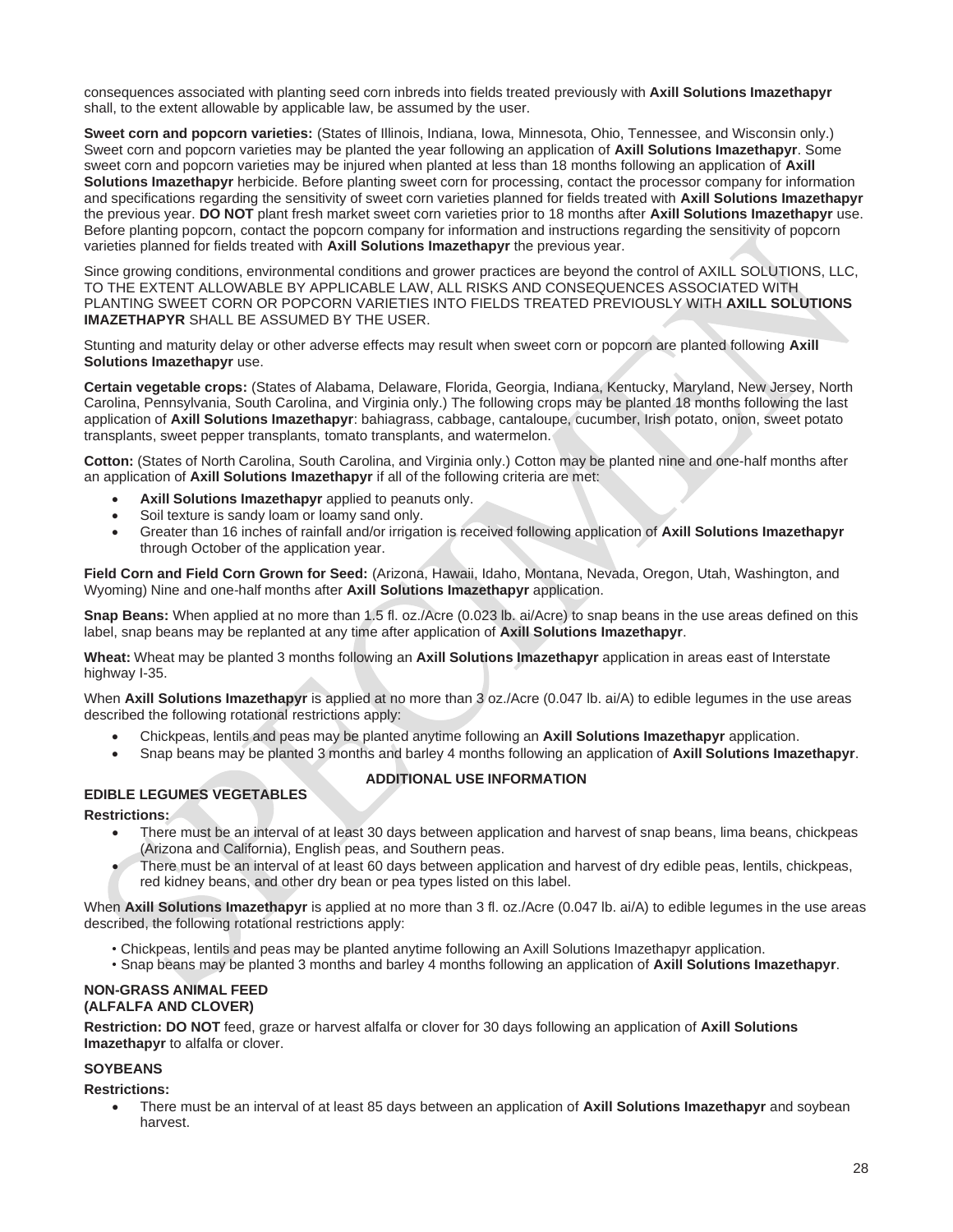- Make **Axill Solutions Imazethapyr** applications before soybean bloom.
- **DO NOT** graze or feed treated soybean forage, hay or straw to livestock.
- **DO NOT** tank-mix **Axill Solutions Imazethapyr** with clomazone containing herbicides. **Axill Solutions Imazethapyr** may be applied post-emergence following a soil application of clomazone.

If soybeans are furrow irrigated, till the soil prior to planting winter wheat or barley. Break the beds up and the soil mixed with tillage equipment set to cut 4 to 6 inches deep.

#### **PEANUTS**

**Restrictions:**

- Do not graze or feed treated peanut forage, vines, hay or straw to livestock.
- There must be an interval of at least 85 days between an application of **Axill Solutions Imazethapyr** and peanut harvest.
- DO NOT apply pendimethalin + imazethapyr herbicides to peanuts the same year as **Axill Solutions Imazethapyr**.

Chlorimuron may be applied post-emergence to peanuts following a **Axill Solutions Imazethapyr** application. Refer to the chlorimuron label for specific use directions.

#### **ALL CROPS**

Full rate application of products containing chlorimuron ethyl, chloransulam-methyl, flumetsulam, imazaquin, or products containing imazethapyr the same year as **Axill Solutions Imazethapyr** may increase the risk of injury to sensitive follow crops. Consult labels for specific uses of these products in combinations.

Only rotational crops harvested at maturity may be used for feed or food.

In the event of a crop loss due to weather, soybeans, peanuts, or CLEARFIELD® corn can be replanted. **DO NOT** work the soil deeper than 2 inches.

## **STORAGE AND DISPOSAL**

Do not contaminate water, food, or feed by storage or disposal.

**PESTICIDE STORAGE:** Keep from freezing: DO NOT store below 32°F.

**PESTICIDE DISPOSAL:** Pesticide wastes are toxic. Improper disposal of excess pesticide, spray mixture or rinsate is a violation of Federal Law. Wastes resulting from the use of this product must be disposed of on site or at an approved waste disposal facility. If these wastes cannot be disposed of by use according to label instructions, contact your State Pesticide or Environmental Control Agency, or the Hazardous Waste representative at the nearest EPA region office for guidance.

#### **CONTAINER HANDLING:**

**NONREFILLABLE CONTAINER (EQUAL TO OR LESS THAN 5 GALLONS):** Do not reuse or refill this container. Triple rinse container (or equivalent) promptly after emptying. Triple rinse as follows: Empty the remaining contents into application equipment or a mix tank and drain for 10 seconds after the flow begins to drip. Fill the container 1/4 full with water and recap. Shake for 10 seconds. Pour rinsate into application equipment or a mix tank or store rinsate for later use or disposal. Drain for 10 seconds after the flow begins to drip. Repeat this procedure two more times. Offer for recycling, if available.

**NONREFILLABLE CONTAINER (GREATER THAN 5 GALLONS):** Do not reuse or refill this container. Triple rinse container (or equivalent) promptly after emptying. Triple rinse as follows: Empty the remaining contents into application equipment or a mix tank. Fill the container 1/4 full with water. Replace and tighten closures. Tip container on its side and roll it back and forth, ensuring at least one complete revolution, for 30 seconds. Stand the container on its end and tip it back and forth several times. Turn the container over onto its other end and tip it back and forth several times. Empty the rinsate into application equipment or a mix tank or store rinsate for later use or disposal. Repeat this procedure two more times. Offer for recycling, if available.

**REFILLABLE CONTAINER:** Refill this container with pesticide only. Do not reuse this container for any other purpose. Cleaning the container before final disposal is the responsibility of the person disposing of the container. Cleaning before refilling is the responsibility of the refiller. To clean the container before final disposal, empty the remaining contents from this container into application equipment or mix tank. Fill the container about 10 percent full with water. Agitate vigorously or recirculate water with the pump for 2 minutes. Pour or pump rinsate into application equipment or rinsate collection system. Repeat this rinsing procedure two more times.

#### **CONDITIONS OF SALE AND LIMITATION OF WARRANTY AND LIABILITY**

**NOTICE:** Read the entire Directions for Use and Conditions of Sale and Limitation of Warranty and Liability before buying or using this product. If the terms are not acceptable, return the product at once, unopened, and the purchase price will be refunded.

The Directions for Use of this product must be followed carefully. It is impossible to eliminate all risks inherently associated with the use of this product. Ineffectiveness or other unintended consequences may result because of such factors as manner of use or application, weather, presence of other materials or other influencing factors in the use of the product, which are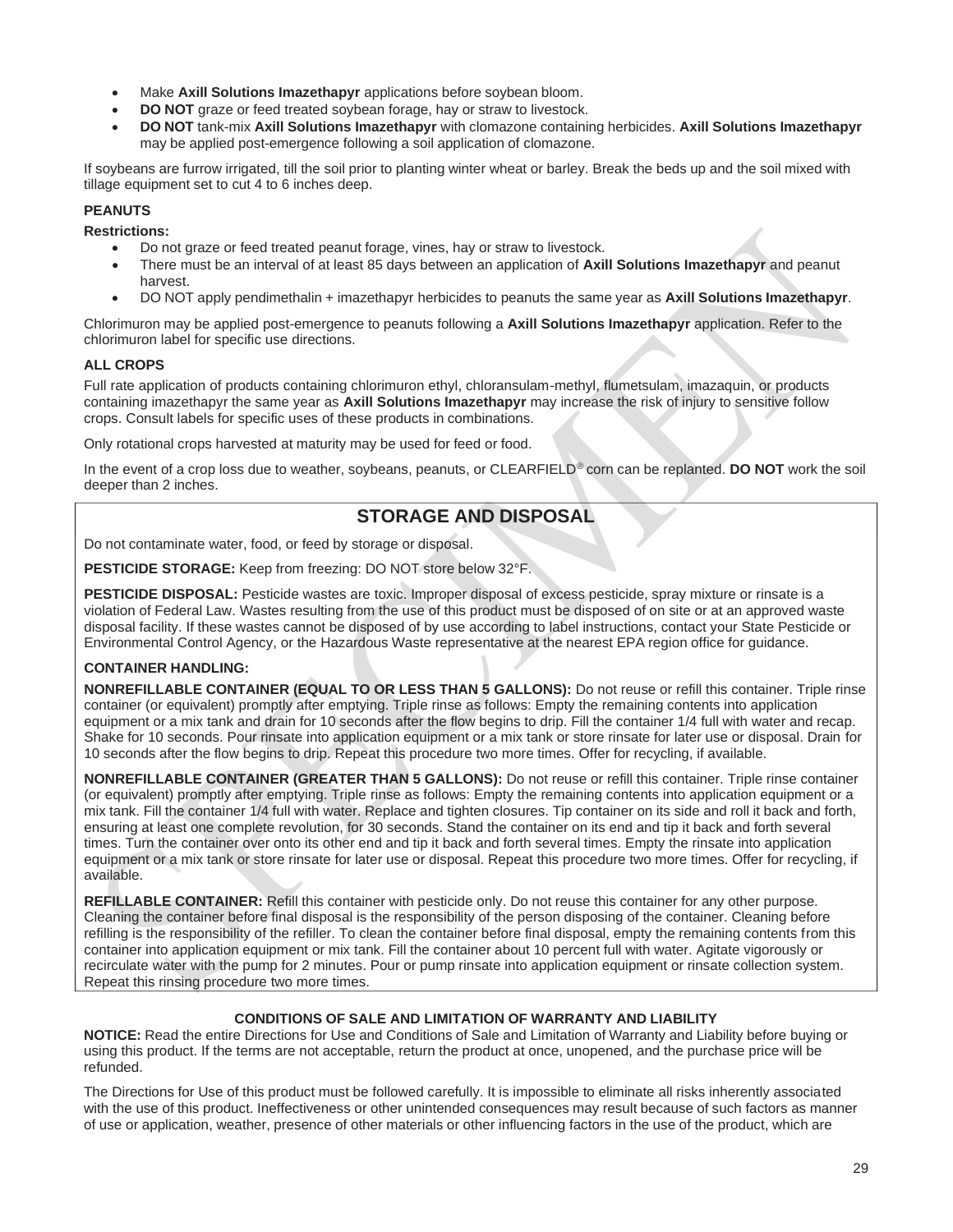beyond the control of Axill Solutions, LLC or Seller. To the extent consistent with applicable law, all such risks shall be assumed by Buyer and User, and Buyer and User agree to hold Axill Solutions, LLC and Seller harmless for any claims relating to such factors.

Axill Solutions, LLC warrants that this product conforms to the chemical description on the label and is reasonably fit for the purposes stated in the Directions for Use, subject to the inherent risks referred to above, when used in accordance with directions under normal use conditions. This warranty does not extend to the use of this product contrary to label instructions, or under conditions not reasonably foreseeable to or beyond the control of Seller or Axill Solutions, LLC and Buyer and User assume the risk of any such use. To the extent consistent with applicable law, Axill Solutions, LLC MAKES NO WARRANTIES OF MERCHANTABILITY OR OF FITNESS FOR A PARTICULAR PURPOSE NOR ANY OTHER EXPRESS OR IMPLIED WARRANTY EXCEPT AS STATED ABOVE.

To the extent consistent with applicable law, neither Axill Solutions, LLC nor Seller shall be liable for any incidental, consequential or special damages resulting from the use or handling of this product. **TO THE EXTENT CONSISTENT WITH APPLICABLE LAW, THE EXCLUSIVE REMEDY OF THE USER OR BUYER, AND THE EXCLUSIVE LIABILITY OF AXILL SOLUTIONS, LLC AND SELLER FOR ANY AND ALL CLAIMS, LOSSES, INJURIES OR DAMAGES (INCLUDING CLAIMS BASED ON BREACH OF WARRANTY, CONTRACT, NEGLIGENCE, TORT, STRICT LIABILITY OR OTHERWISE) RESULTING FROM THE USE OR HANDLING OF THIS PRODUCT, SHALL BE THE RETURN OF THE PURCHASE PRICE OF THE PRODUCT OR, AT THE ELECTION OF AXILL SOLUTIONS, LLC OR SELLER, THE REPLACEMENT OF THE PRODUCT.**

Axill Solutions, LLC and Seller offer this product, and Buyer and User accept it, subject to the foregoing Conditions of Sale and Limitation of Warranty and Liability, which may not be modified except by written agreement signed by a duly authorized representative of Axill Solutions, LLC.

Clearfieldis a registered trademark of BASF. Pioneer is a registered trademark of Agco Corporation.